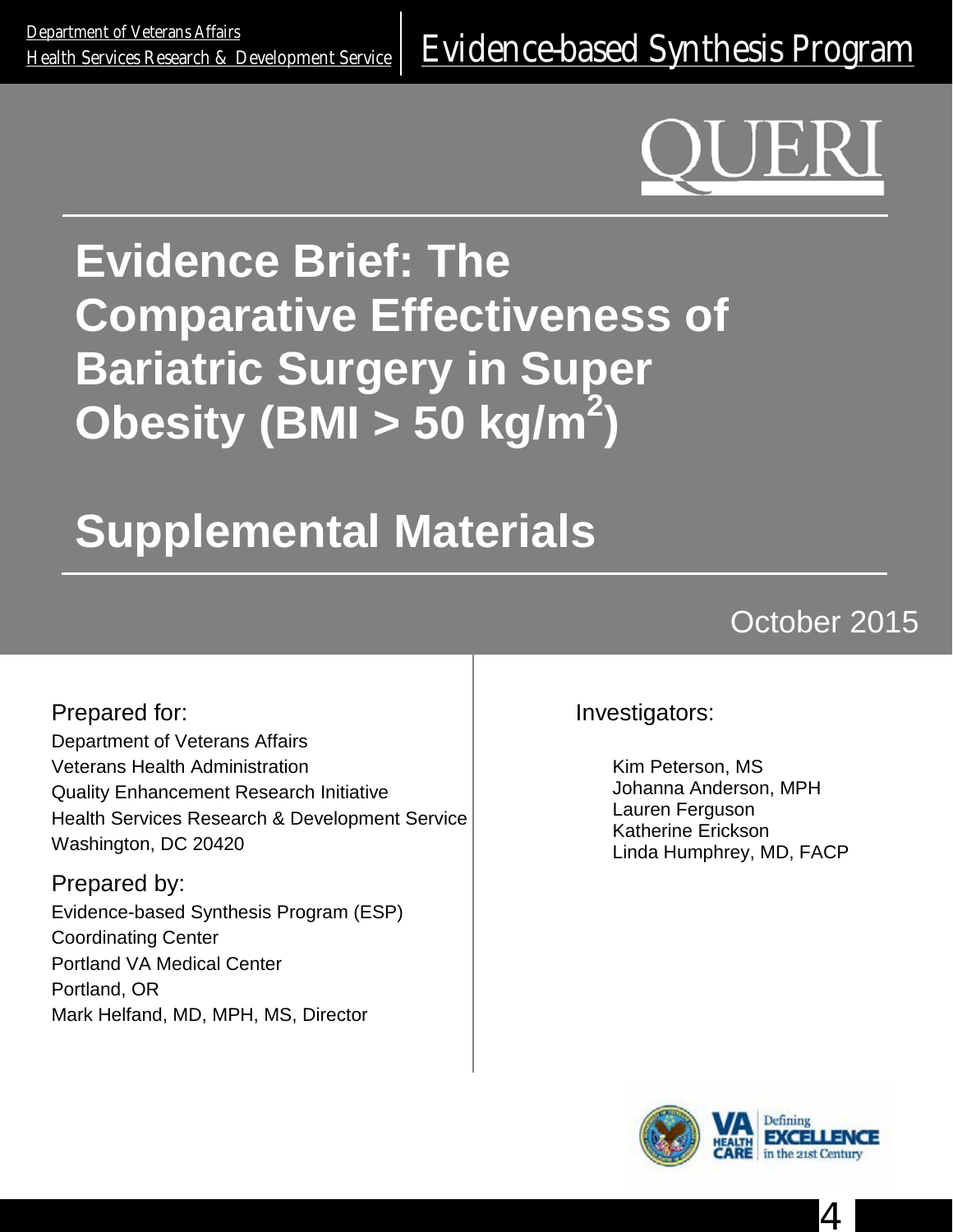$\blacktriangleleft$ 

**KK** 

# **TABLE OF CONTENTS**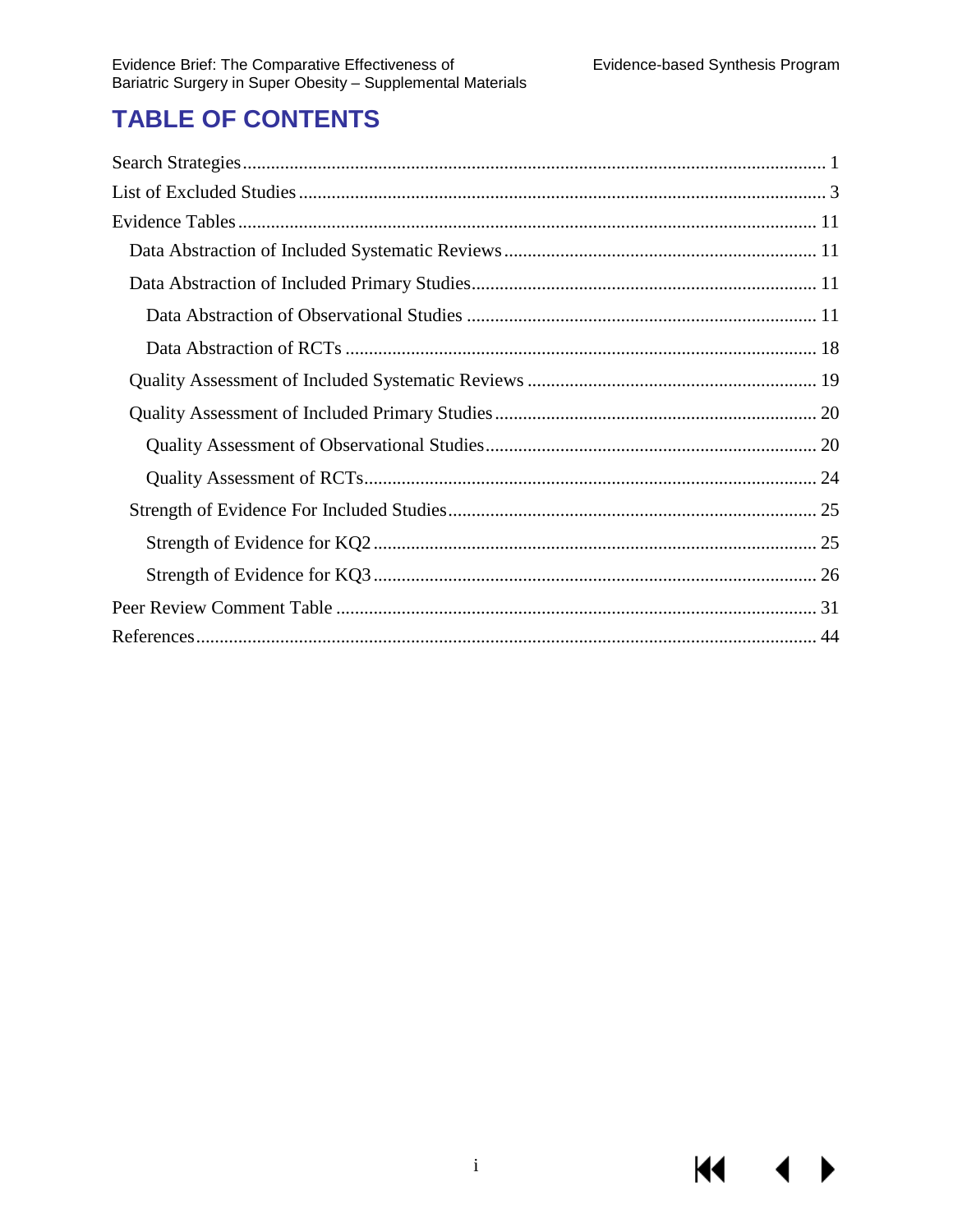КI

# <span id="page-2-0"></span>**SEARCH STRATEGIES**

#### **Database: Ovid MEDLINE (June 19, 2015)**

- 1. Obesity, Morbid/su [Surgery]
- 2. exp Bariatric Surgery/
- 3. 1 and 2
- 4. limit 3 to (english language and humans)
- 5. 4 not (child\$ or pediatric\$ or adolescen\$ or pregnan\$).mp.
- 6. limit 5 to yr="2013 2015"
- 7. 6 not (editorial or letter or case reports or review).pt

#### **Database: Ovid MEDLINE (July 15, 2015)**

- 1. Obesity, Morbid/su [Surgery]
- 2. exp Bariatric Surgery/
- 3. 1 and 2
- 4. limit 3 to (english language and humans)
- 5. 4 not (child\$ or pediatric\$ or adolescen\$ or pregnan\$).mp. [mp=title, abstract, original title, name of substance word, subject heading word, keyword heading word, protocol supplementary concept word, rare disease supplementary concept word, unique identifier]
- 6. limit 5 to yr="2013 2015"
- 7. 6 not (editorial or letter or case reports or review).pt.
- 8. limit 5 to (meta analysis or systematic reviews)
- 9. limit 8 to yr="2010 2015"
- 10. 9 not 7

#### **Database: Cochrane Database of Systematic Reviews (July 15, 2015)**

- 1. Bariatric Surgery/
- 2. Obesity, Morbid/su [Surgery]
- 3. 1 and 2
- 4. 1 and (morbid\$ or super\$).mp. [mp=title, original title, abstract, mesh headings, heading words, keyword]
- 5. 3 or 4
- 6. limit 5 to yr="2013 2015"

#### **Database: Ovid MEDLINE (August 12, 2015)**

- 1. bariatric surgery/ or gastric bypass/ or gastroplasty/ or jejunoileal bypass/ or lipectomy/ or (bariatric adj2 surger\*).ti,ab.
- 2. (superobes\* or (super adj2 obes\*) or  $>47$  or  $>48$  or  $>49$  or  $>50$  or  $>55$  or  $>60$ ).ti,ab.
- 3. Healthcare Disparities/ or Health Services Accessibility/ or Insurance Coverage/ or (barrier\* or inequal\* or disparit\* or inequit\* or cost or costs or financial\* or insur\* or demographic\* or stigma or stigmas or cover\* or obstacle\* or issue\* or access\*).ti,ab.
- 4. 1 and 2 and 3
- 5. limit 4 to english language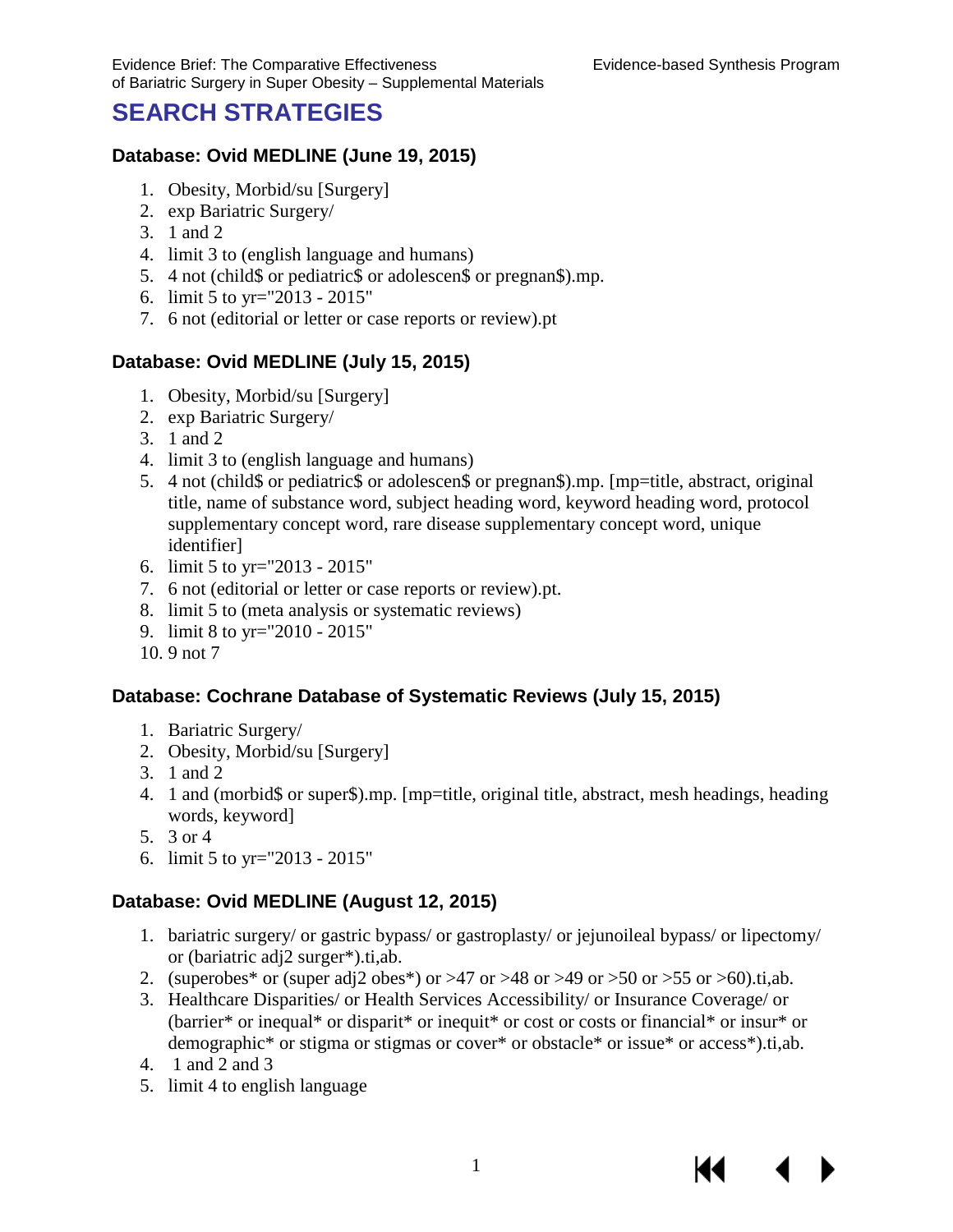KI

Evidence Brief: The Comparative Effectiveness Evidence-based Synthesis Program of Bariatric Surgery in Super Obesity – Supplemental Materials

#### **Database: PsychINFO (August 12, 2015)**

- 1. bariatric surgery/ or (bariatric adj2 surger\*).ti,ab.
- 2. obesity/ and surgery/
- 3. or/1-2
- 4. (super-obes\* or >47 or >48 or >49 or >50).ti,ab.
- 5. 3 and 4
- 6. barrier\*.ti,ab.
- 7. 3 and 6
- 8. or/5,7
- 9. limit 8 to english language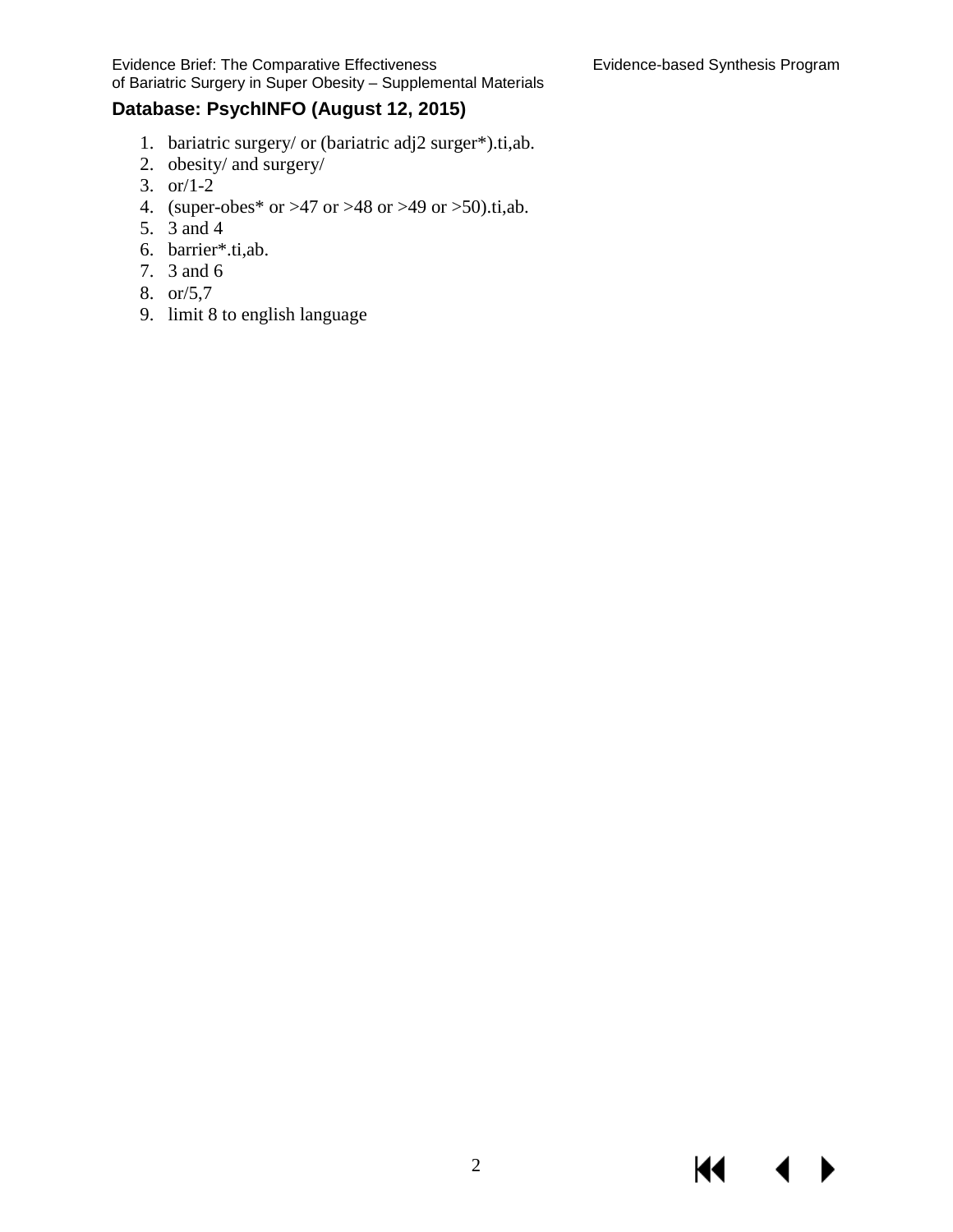# <span id="page-4-0"></span>**LIST OF EXCLUDED STUDIES**

Exclude reasons:  $1 =$  Ineligible population,  $2 =$  Ineligible intervention,  $3 =$  Ineligible comparator,  $4 =$  Ineligible outcome,  $5 =$  Ineligible timing,  $6 =$  Ineligible study design,  $7 =$  Ineligible publication type,  $8 =$  Outdated or ineligible systematic review

| #                                                                                                                                                                                                                                              | <b>Citation</b>                                                                                                                                                                                                                                                                          | <b>Exclude</b><br>reason |  |  |  |  |  |
|------------------------------------------------------------------------------------------------------------------------------------------------------------------------------------------------------------------------------------------------|------------------------------------------------------------------------------------------------------------------------------------------------------------------------------------------------------------------------------------------------------------------------------------------|--------------------------|--|--|--|--|--|
| $\mathbf{1}$                                                                                                                                                                                                                                   | Aasheim ET, Bjorkman S, Sovik TT, et al. Vitamin status after bariatric surgery: a<br>randomized study of gastric bypass and duodenal switch. American Journal of Clinical<br>Nutrition. Jul 2009;90(1):15-22.                                                                           | 4                        |  |  |  |  |  |
| $\overline{2}$                                                                                                                                                                                                                                 | Afonso BB, Rosenthal R, Li KM, Zapatier J, Szomstein S. Perceived barriers to<br>bariatric surgery among morbidly obese patients. Surg Obes Relat Dis. 2010;6(1):16-<br>21.                                                                                                              | $\mathbf{1}$             |  |  |  |  |  |
| 3                                                                                                                                                                                                                                              | Albeladi B, Bourbao-Tournois C, Huten N. Short- and midterm results between<br>laparoscopic Roux-en-Y gastric bypass and laparoscopic sleeve gastrectomy for the<br>treatment of morbid obesity. Journal of Obesity. 2013;2013:934653.                                                   |                          |  |  |  |  |  |
| 4                                                                                                                                                                                                                                              | Alexandrou A, Armeni E, Kouskouni E, Tsoka E, Diamantis T, Lambrinoudaki I. Cross-<br>sectional long-term micronutrient deficiencies after sleeve gastrectomy versus Roux-<br>en-Y gastric bypass: a pilot study. Surgery for Obesity & Related Diseases. Mar-Apr<br>2014;10(2):262-268. |                          |  |  |  |  |  |
| 5                                                                                                                                                                                                                                              | Alfonso-Cristancho R. Bariatric surgery for severe obesity: Determinants of use and<br>economic impact. . Dissertation Abstracts International: Section B: The Sciences and<br>Engineering. . 2014;75(5-B(E)):. No Pagination Specified.                                                 |                          |  |  |  |  |  |
| 6                                                                                                                                                                                                                                              | al-Haddad BJS, Dorman RB, Rasmus NF, Kim YY, Ikramuddin S, Leslie DB. Hiatal<br>hernia repair in laparoscopic adjustable gastric banding and laparoscopic Roux-en-Y<br>gastric bypass: a national database analysis. Obesity Surgery. Mar 2014;24(3):377-<br>384.                        |                          |  |  |  |  |  |
| $\overline{7}$                                                                                                                                                                                                                                 | Angrisani L, Cutolo PP, Formisano G, Nosso G, Vitolo G. Laparoscopic adjustable<br>gastric banding versus Roux-en-Y gastric bypass: 10-year results of a prospective,<br>randomized trial. Surgery for Obesity & Related Diseases. May-Jun 2013;9(3):405-<br>413.                        |                          |  |  |  |  |  |
| Arterburn D, Bogart A, Coleman KJ, et al. Comparative effectiveness of bariatric<br>8<br>surgery vs nonsurgical treatment of type 2 diabetes among severely obese adults.<br>Obesity Research & Clinical Practice. Jul-Aug 2013;7(4):e258-268. |                                                                                                                                                                                                                                                                                          | 1                        |  |  |  |  |  |
| 9                                                                                                                                                                                                                                              | Arterburn D, Powers JD, Toh S, et al. Comparative effectiveness of laparoscopic<br>adjustable gastric banding vs laparoscopic gastric bypass. JAMA Surgery. Dec<br>2014;149(12):1279-1287.                                                                                               | $\mathbf{1}$             |  |  |  |  |  |
| 10                                                                                                                                                                                                                                             | Arterburn DE, Eid G, Maciejewski ML. Long-term survival following bariatric surgery in<br>the VA health system--reply. JAMA. Apr 14 2015;313(14):1474-1475.                                                                                                                              | $\overline{7}$           |  |  |  |  |  |
| 11                                                                                                                                                                                                                                             | Arterburn DW, Emily O; Terrell, Andrew. . Weight control practices of severely obese<br>patients who are not seeking bariatric surgery. . Obesity. 2013;21(8):1509-1513.                                                                                                                 |                          |  |  |  |  |  |
| 12                                                                                                                                                                                                                                             | Barrett AM, Vu KT, Sandhu KK, Phillips EH, Cunneen SA, Burch MA. Primary sleeve<br>gastrectomy compared to sleeve gastrectomy as revisional surgery: weight loss and<br>complications at intermediate follow-up. Journal of Gastrointestinal Surgery. Oct<br>2014;18(10):1737-1743.      |                          |  |  |  |  |  |
| 13                                                                                                                                                                                                                                             | Blazeby JM, Byrne J, Welbourn R. What is the most effective operation for adults with<br>severe and complex obesity? BMJ. 2014;348:g1763.                                                                                                                                                | 1                        |  |  |  |  |  |
| 14                                                                                                                                                                                                                                             | Butner KL, Nickols-Richardson SM, Clark SF, Ramp WK, Herbert WG. A review of<br>weight loss following Roux-en-Y gastric bypass vs restrictive bariatric surgery: impact<br>on adiponectin and insulin. Obesity Surgery. May 2010;20(5):559-568.                                          | $\mathbf{1}$             |  |  |  |  |  |
| 15                                                                                                                                                                                                                                             | Caiazzo R, Lassailly G, Leteurtre E, et al. Roux-en-Y gastric bypass versus adjustable<br>gastric banding to reduce nonalcoholic fatty liver disease: a 5-year controlled                                                                                                                | 1                        |  |  |  |  |  |

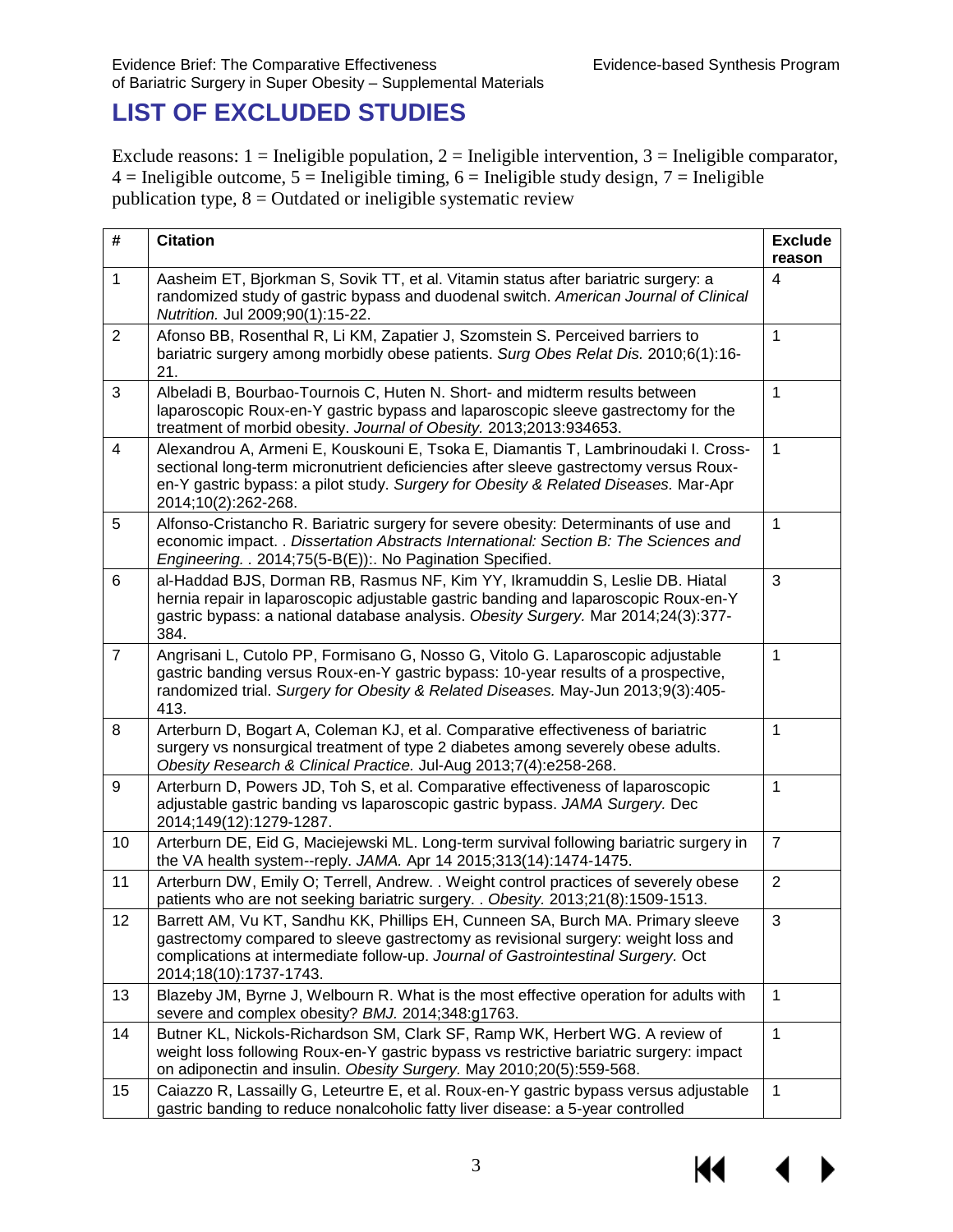|    | longitudinal study. Annals of Surgery. Nov 2014;260(5):893-898; discussion 898-899.                                                                                                                                                                                                                                   |                |
|----|-----------------------------------------------------------------------------------------------------------------------------------------------------------------------------------------------------------------------------------------------------------------------------------------------------------------------|----------------|
| 16 | Carlin AM, Zeni TM, English WJ, et al. The comparative effectiveness of sleeve<br>gastrectomy, gastric bypass, and adjustable gastric banding procedures for the<br>treatment of morbid obesity. Annals of Surgery. May 2013;257(5):791-797.                                                                          | 1              |
| 17 | Castellini G, Godini L, Amedei SG, Faravelli C, Lucchese M, Ricca V. Psychological<br>effects and outcome predictors of three bariatric surgery interventions: a 1-year follow-<br>up study. Eating & Weight Disorders: EWD. Jun 2014;19(2):217-224.                                                                  | 1              |
| 18 | Chang S-H, Stoll CRT, Song J, Varela JE, Eagon CJ, Colditz GA. The effectiveness<br>and risks of bariatric surgery: an updated systematic review and meta-analysis, 2003-<br>2012. JAMA Surgery. Mar 2014;149(3):275-287.                                                                                             | $\mathbf{1}$   |
| 19 | Costa RCNdC, Yamaguchi N, Santo MA, Riccioppo D, Pinto-Junior PE. Outcomes on<br>quality of life, weight loss, and comorbidities after Roux-en-Y gastric bypass. Arquivos<br>de Gastroenterologia. Jul-Sep 2014;51(3):165-170.                                                                                        | $\mathbf{1}$   |
| 20 | Courcoulas AP, Yanovski SZ, Bonds D, et al. Long-term outcomes of bariatric surgery:<br>a National Institutes of Health symposium. JAMA Surgery. Dec 2014;149(12):1323-<br>1329.                                                                                                                                      | 6              |
| 21 | Darabi S, Talebpour M, Zeinoddini A, Heidari R. Laparoscopic gastric plication versus<br>mini-gastric bypass surgery in the treatment of morbid obesity: a randomized clinical<br>trial. Surgery for Obesity & Related Diseases. Nov-Dec 2013;9(6):914-919.                                                           | $\mathbf{1}$   |
| 22 | Date RS, Walton SJ, Ryan N, Rahman SN, Henley NC. Is selection bias toward super<br>obese patients in the rationing of metabolic surgery justified?--A pilot study from the<br>United Kingdom. Surg Obes Relat Dis. Nov-Dec 2013;9(6):981-986.                                                                        | 3              |
| 23 | DeMaria EJ, Schauer P, Patterson E, et al. The optimal surgical management of the<br>super-obese patient: the debate. Presented at the annual meeting of the Society of<br>American Gastrointestinal and Endoscopic Surgeons, Hollywood, Florida, USA, April<br>13-16, 2005. Surgical Innovation. 2005;12(2):107-121. | $6\phantom{1}$ |
| 24 | Dombrowski SU, Knittle K, Avenell A, Araujo-Soares V, Sniehotta FF. Long term<br>maintenance of weight loss with non-surgical interventions in obese adults: systematic<br>review and meta-analyses of randomised controlled trials. BMJ. 2014;348:g2646.                                                             | $\overline{2}$ |
| 25 | Eisenberg D, Bellatorre A, Bellatorre N. Sleeve gastrectomy as a stand-alone bariatric<br>operation for severe, morbid, and super obesity. Journal of the Society of<br>Laparoendoscopic Surgeons. Jan-Mar 2013;17(1):63-67.                                                                                          | 3              |
| 26 | Eldar SM, Heneghan HM, Brethauer SA, et al. Laparoscopic bariatric surgery for those<br>with body mass index of 70-125 kg/m2. Surg Obes Relat Dis. 2012;8(6):736-740.                                                                                                                                                 | 3              |
| 27 | Faria GR, Preto JR, Costa-Maia J. Gastric bypass is a cost-saving procedure: results<br>from a comprehensive Markov model. Obesity Surgery. Apr 2013;23(4):460-466.                                                                                                                                                   | $\,6$          |
| 28 | Finkelstein EA, Allaire BT, Globe D, Dixon JB. The business case for bariatric surgery<br>revisited: a non-randomized case-control study. PLoS ONE [Electronic Resource].<br>2013;8(9):e75498.                                                                                                                        | 1              |
| 29 | Fobi MAL. Surgical Treatment of Obesity: A Review. Journal of the National Medical<br>Association. 2004;96(1):61-75.                                                                                                                                                                                                  | 1              |
| 30 | Fredheim JM, Rollheim J, Sandbu R, et al. Obstructive sleep apnea after weight loss:<br>a clinical trial comparing gastric bypass and intensive lifestyle intervention. Journal of<br>Clinical Sleep Medicine. May 15 2013;9(5):427-432.                                                                              | $\mathbf{1}$   |
| 31 | Gero D, Dayer-Jankechova A, Worreth M, Giusti V, Suter M. Laparoscopic gastric<br>banding outcomes do not depend on device or technique. long-term results of a<br>prospective randomized study comparing the Lapband and the SAGB. Obesity<br>Surgery. Jan 2014;24(1):114-122.                                       | $\mathbf{1}$   |
| 32 | Gloy VL, Briel M, Bhatt DL, et al. Bariatric surgery versus non-surgical treatment for<br>obesity: a systematic review and meta-analysis of randomised controlled trials. BMJ.<br>2013;347:f5934.                                                                                                                     | $\mathbf{1}$   |
| 33 | Grueneberger JM, Karcz-Socha I, Marjanovic G, et al. Pylorus preserving loop<br>duodeno-enterostomy with sleeve gastrectomy - preliminary results. BMC Surgery.                                                                                                                                                       | 1              |

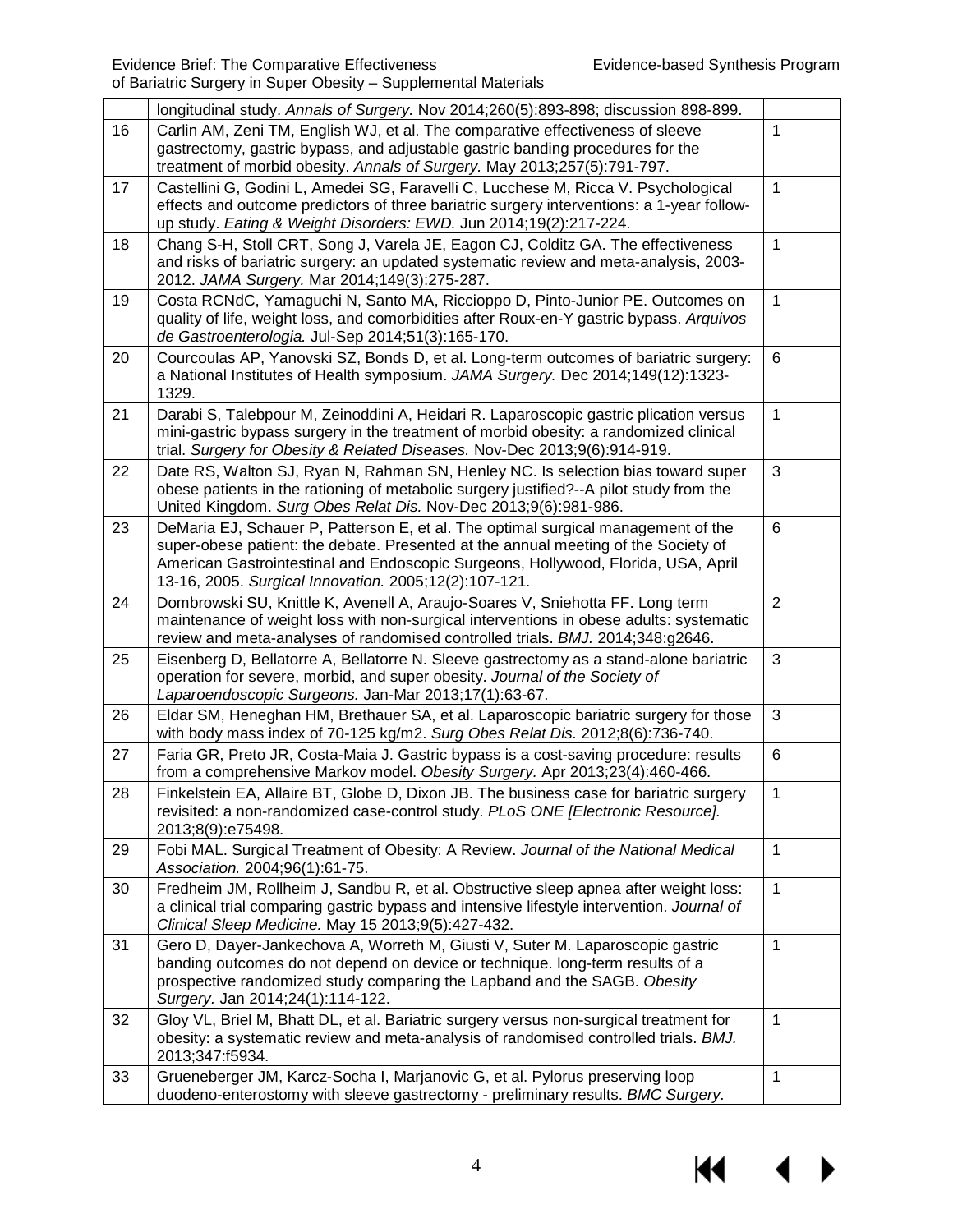|    | or Banatho Sargory in Sapor Spesity<br><b>Oupplottional Mator</b>                                                                                                                                                                                                                                                                                                                                                                          |                |  |  |  |
|----|--------------------------------------------------------------------------------------------------------------------------------------------------------------------------------------------------------------------------------------------------------------------------------------------------------------------------------------------------------------------------------------------------------------------------------------------|----------------|--|--|--|
|    | 2014;14:20.                                                                                                                                                                                                                                                                                                                                                                                                                                |                |  |  |  |
| 34 | Guo XH. The Effects of Bariatric Procedures versus Medical Therapy for Obese<br>Patients with Type 2 Diabetes: Meta-Analysis of Randomized Controlled Trials.<br>BioMed Research International. 2013;2013.                                                                                                                                                                                                                                 | $\mathbf{1}$   |  |  |  |
| 35 | Hedberg J, Sundbom M. Superior weight loss and lower HbA1c 3 years after duodenal<br>switch compared with Roux-en-Y gastric bypass--a randomized controlled trial. Surg<br>Obes Relat Dis. May-Jun 2012;8(3):338-343.                                                                                                                                                                                                                      |                |  |  |  |
| 36 | Herder C, Peltonen M, Svensson P-A, et al. Adiponectin and bariatric surgery:<br>associations with diabetes and cardiovascular disease in the Swedish Obese Subjects<br>Study. Diabetes Care. May 2014;37(5):1401-1409.                                                                                                                                                                                                                    | $\mathbf{1}$   |  |  |  |
| 37 | Hutzler J, Keen J, Molinari V, Carey L. Super-obesity: A psychiatric profile of patients<br>electing gastric stapling for the treatment of morbid obesity. The Journal of Clinical<br>Psychiatry 1981;42(12):458-462.                                                                                                                                                                                                                      | $\mathbf{1}$   |  |  |  |
| 38 | Iannelli A, Anty R, Schneck AS, Tran A, Hebuterne X, Gugenheim J. Evolution of low-<br>grade systemic inflammation, insulin resistance, anthropometrics, resting energy<br>expenditure and metabolic syndrome after bariatric surgery: a comparative study<br>between gastric bypass and sleeve gastrectomy. Journal of visceral surgery. Sep<br>2013;150(4):269-275.                                                                      | $\mathbf{1}$   |  |  |  |
| 39 | Jakobsen GS, Skottheim IB, Sandbu R, et al. Long-term effects of gastric bypass and<br>duodenal switch on systemic exposure of atorvastatin. Surgical Endoscopy. Jun<br>2013;27(6):2094-2101.                                                                                                                                                                                                                                              | $\mathbf{1}$   |  |  |  |
| 40 | Jennings NA, Boyle M, Mahawar K, Balupuri S, Small PK. Revisional laparoscopic<br>Roux-en-Y gastric bypass following failed laparoscopic adjustable gastric banding.<br>Obesity Surgery. Jul 2013;23(7):947-952.                                                                                                                                                                                                                           | 3              |  |  |  |
| 41 | Jensen MD, Ryan DH, Apovian CM, et al. 2013 AHA/ACC/TOS guideline for the<br>management of overweight and obesity in adults: a report of the American College of<br>Cardiology/American Heart Association Task Force on Practice Guidelines and The<br>Obesity Society. [Erratum appears in J Am Coll Cardiol. 2014 Jul 1;63(25 Pt B):3029-<br>3030]. Journal of the American College of Cardiology. Jul 1 2014;63(25 Pt B):2985-<br>3023. | $\mathbf{1}$   |  |  |  |
| 42 | Jimenez A, Ceriello A, Casamitjana R, Flores L, Viaplana-Masclans J, Vidal J.<br>Remission of type 2 diabetes after Roux-en-Y gastric bypass or sleeve gastrectomy is<br>associated with a distinct glycemic profile. Annals of Surgery. Feb 2015;261(2):316-<br>322.                                                                                                                                                                      | $\mathbf{1}$   |  |  |  |
| 43 | Johnson LK, Andersen LF, Hofso D, et al. Dietary changes in obese patients<br>undergoing gastric bypass or lifestyle intervention: a clinical trial. British Journal of<br>Nutrition. Jul 14 2013;110(1):127-134.                                                                                                                                                                                                                          | $\mathbf{1}$   |  |  |  |
| 44 | Jolley J, Ahmed N, Luu MB, Francescatti AB, Autajay K, Myers JA. Single-incision<br>versus conventional laparoscopic adjustable gastric banding. Journal of the Society of<br>Laparoendoscopic Surgeons. Jul-Sep 2013;17(3):385-387.                                                                                                                                                                                                       | $\overline{1}$ |  |  |  |
| 45 | Jones LV, Jones KM, Hensman C, Bertuch R, McGee TL, Dixon JB. Solid versus<br>liquid-satiety study in well-adjusted lap-band patients. Obesity Surgery. Aug<br>2013;23(8):1266-1272.                                                                                                                                                                                                                                                       | $\mathbf{1}$   |  |  |  |
| 46 | Karlsen TI, Lund RS, Roislien J, et al. Health related quality of life after gastric bypass<br>or intensive lifestyle intervention: a controlled clinical study. Health & Quality of Life<br>Outcomes. 2013;11:17.                                                                                                                                                                                                                         |                |  |  |  |
| 47 | Khoo CM, Chen J, Pamuklar Z, Torquati A. Effects of Roux-en-Y gastric bypass or<br>diabetes support and education on insulin sensitivity and insulin secretion in morbidly<br>obese patients with type 2 diabetes. Annals of Surgery. Mar 2014;259(3):494-501.                                                                                                                                                                             | $\mathbf{1}$   |  |  |  |
| 48 | Khoo CM, Muehlbauer MJ, Stevens RD, et al. Postprandial metabolite profiles reveal<br>differential nutrient handling after bariatric surgery compared with matched caloric<br>restriction. Annals of Surgery. Apr 2014;259(4):687-693.                                                                                                                                                                                                     | $\mathbf{1}$   |  |  |  |
| 49 | Kocael A, Erman H, Zengin K, et al. The effects on oxidative DNA damage of<br>laparoscopic gastric band applications in morbidly obese patients. Canadian Journal of                                                                                                                                                                                                                                                                       | 3              |  |  |  |

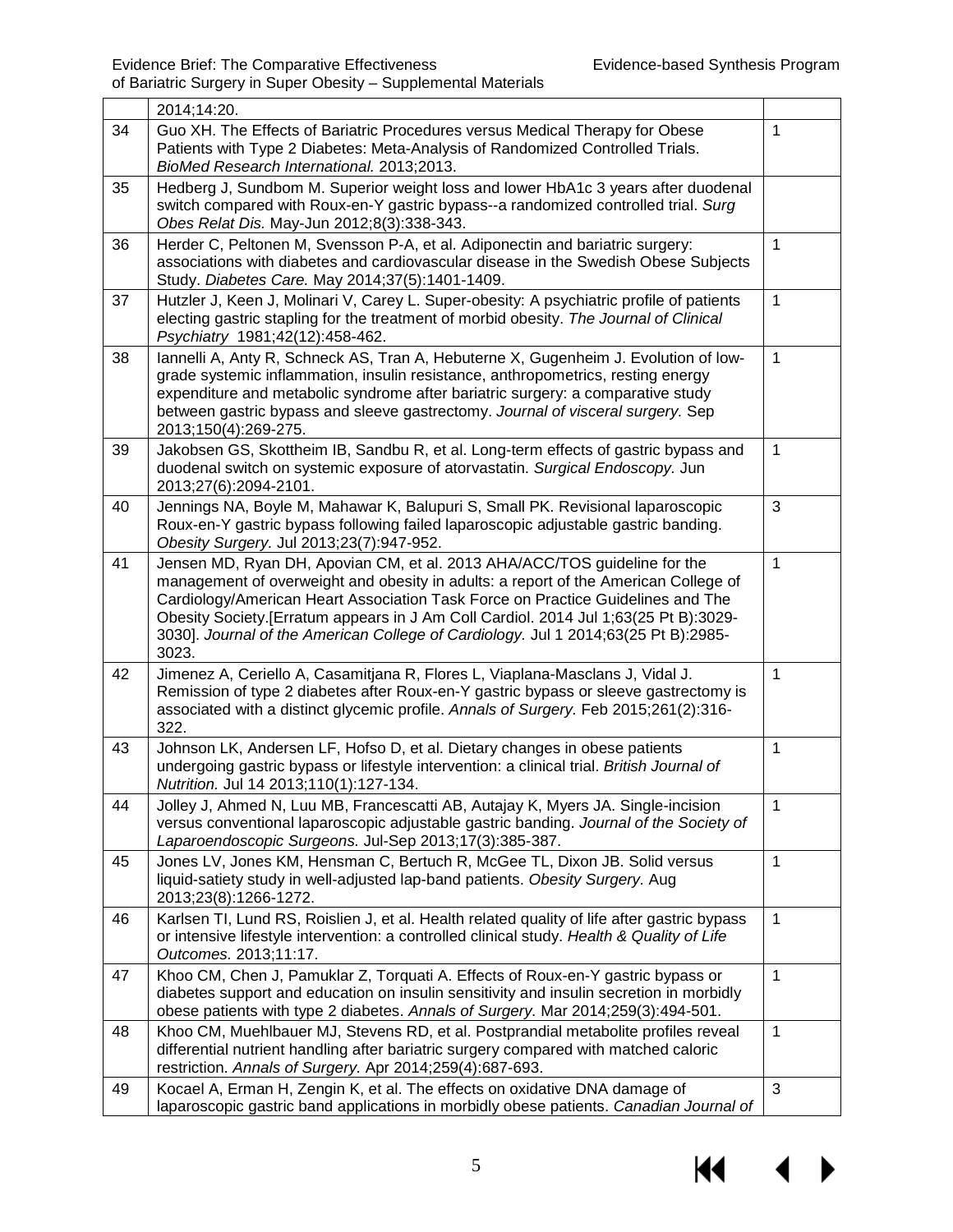|    | Surgery. Jun 2014;57(3):183-187.                                                                                                                                                                                                                                                         |              |  |  |  |  |
|----|------------------------------------------------------------------------------------------------------------------------------------------------------------------------------------------------------------------------------------------------------------------------------------------|--------------|--|--|--|--|
| 50 | Kohli R, Bradley D, Setchell KD, Eagon JC, Abumrad N, Klein S. Weight loss induced<br>by Roux-en-Y gastric bypass but not laparoscopic adjustable gastric banding<br>increases circulating bile acids. Journal of Clinical Endocrinology & Metabolism. Apr<br>2013;98(4):E708-712.       | $\mathbf{1}$ |  |  |  |  |
| 51 | Kokkinos A, Alexiadou K, Liaskos C, et al. Improvement in cardiovascular indices after<br>Roux-en-Y gastric bypass or sleeve gastrectomy for morbid obesity. Obesity Surgery.<br>Jan 2013;23(1):31-38.                                                                                   | $\mathbf{1}$ |  |  |  |  |
| 52 | Korda RJ, Joshy G, Jorm LR, Butler JRG, Banks E. Inequalities in bariatric surgery in<br>Australia: findings from 49,364 obese participants in a prospective cohort study. The<br>Medical journal of Australia. 2012;197(11):631-636.                                                    | $\mathbf{1}$ |  |  |  |  |
| 53 | Kushner RF, Ryan DH. Assessment and lifestyle management of patients with obesity:<br>clinical recommendations from systematic reviews. JAMA. Sep 3 2014;312(9):943-<br>952.                                                                                                             |              |  |  |  |  |
| 54 | Kwok CS, Pradhan A, Khan MA, et al. Bariatric surgery and its impact on<br>cardiovascular disease and mortality: a systematic review and meta-analysis.<br>International Journal of Cardiology. Apr 15 2014;173(1):20-28.                                                                |              |  |  |  |  |
| 55 | Kwon Y, Kim HJ, Lo Menzo E, Park S, Szomstein S, Rosenthal RJ. Anemia, iron and<br>vitamin B12 deficiencies after sleeve gastrectomy compared to Roux-en-Y gastric<br>bypass: a meta-analysis. Surgery for Obesity & Related Diseases. Jul-Aug<br>2014;10(4):589-597.                    |              |  |  |  |  |
| 56 | Leblanc ES, O'Connor E, Whitlock EP, Patnode CD, Kapka T. Effectiveness of primary<br>care-relevant treatments for obesity in adults: a systematic evidence review for the<br>U.S. Preventive Services Task Force. Annals of Internal Medicine. Oct 4<br>2011;155(7):434-447.            |              |  |  |  |  |
| 57 | Lee W-J, Lee K-T, Kasama K, et al. Laparoscopic single-anastomosis duodenal-<br>jejunal bypass with sleeve gastrectomy (SADJB-SG): short-term result and<br>comparison with gastric bypass. Obesity Surgery. Jan 2014;24(1):109-113.                                                     |              |  |  |  |  |
| 58 | Lee YY, Veerman JL, Barendregt JJ. The cost-effectiveness of laparoscopic<br>adjustable gastric banding in the morbidly obese adult population of Australia. PLoS<br>ONE [Electronic Resource]. 2013;8(5):e64965.                                                                        | $\mathbf{1}$ |  |  |  |  |
| 59 | Li J-F, Lai D-D, Ni B, Sun K-X. Comparison of laparoscopic Roux-en-Y gastric bypass<br>with laparoscopic sleeve gastrectomy for morbid obesity or type 2 diabetes mellitus: a<br>meta-analysis of randomized controlled trials. Canadian Journal of Surgery. Dec<br>2013;56(6):E158-164. | $\mathbf{1}$ |  |  |  |  |
| 60 | Li K, Gao F, Xue H, et al. Comparative study on laparoscopic sleeve gastrectomy and<br>laparoscopic gastric bypass for treatment of morbid obesity patients. Hepato-<br>Gastroenterology. Mar-Apr 2014;61(130):319-322.                                                                  | $\mathbf 1$  |  |  |  |  |
| 61 | Li P, Fu P, Chen J, Wang L-H, Wang D-R. Laparoscopic Roux-en-Y gastric bypass vs<br>laparoscopic sleeve gastrectomy for morbid obesity and diabetes mellitus: a meta-<br>analysis of sixteen recent studies. Hepato-Gastroenterology. Jan-Feb<br>2013;60(121):132-137.                   | $\mathbf{1}$ |  |  |  |  |
| 62 | Lim DM, Taller J, Bertucci W, Riffenburgh RH, O'Leary J, Wisbach G. Comparison of<br>laparoscopic sleeve gastrectomy to laparoscopic Roux-en-Y gastric bypass for morbid<br>obesity in a military institution. Surgery for Obesity & Related Diseases. Mar-Apr<br>2014;10(2):269-276.    | $\mathbf{1}$ |  |  |  |  |
| 63 | Lin VW, Wong ES, Wright A, et al. Association between health-related quality of life<br>and body mass after adjustable gastric banding: A nonlinear approach. Value in Health<br>2013;16(5):823-829.                                                                                     | 3            |  |  |  |  |
| 64 | Lindekilde. The impact of bariatric surgery on quality of life: a systematic review and<br>meta-analysis. Obesity Reviews. 2015;16:639-651.                                                                                                                                              | 6            |  |  |  |  |
| 65 | Lips MA, Pijl H, van Klinken JB, et al. Roux-en-Y gastric bypass and calorie restriction<br>induce comparable time-dependent effects on thyroid hormone function tests in obese<br>female subjects. European Journal of Endocrinology. Sep 2013;169(3):339-347.                          | $\mathbf{1}$ |  |  |  |  |

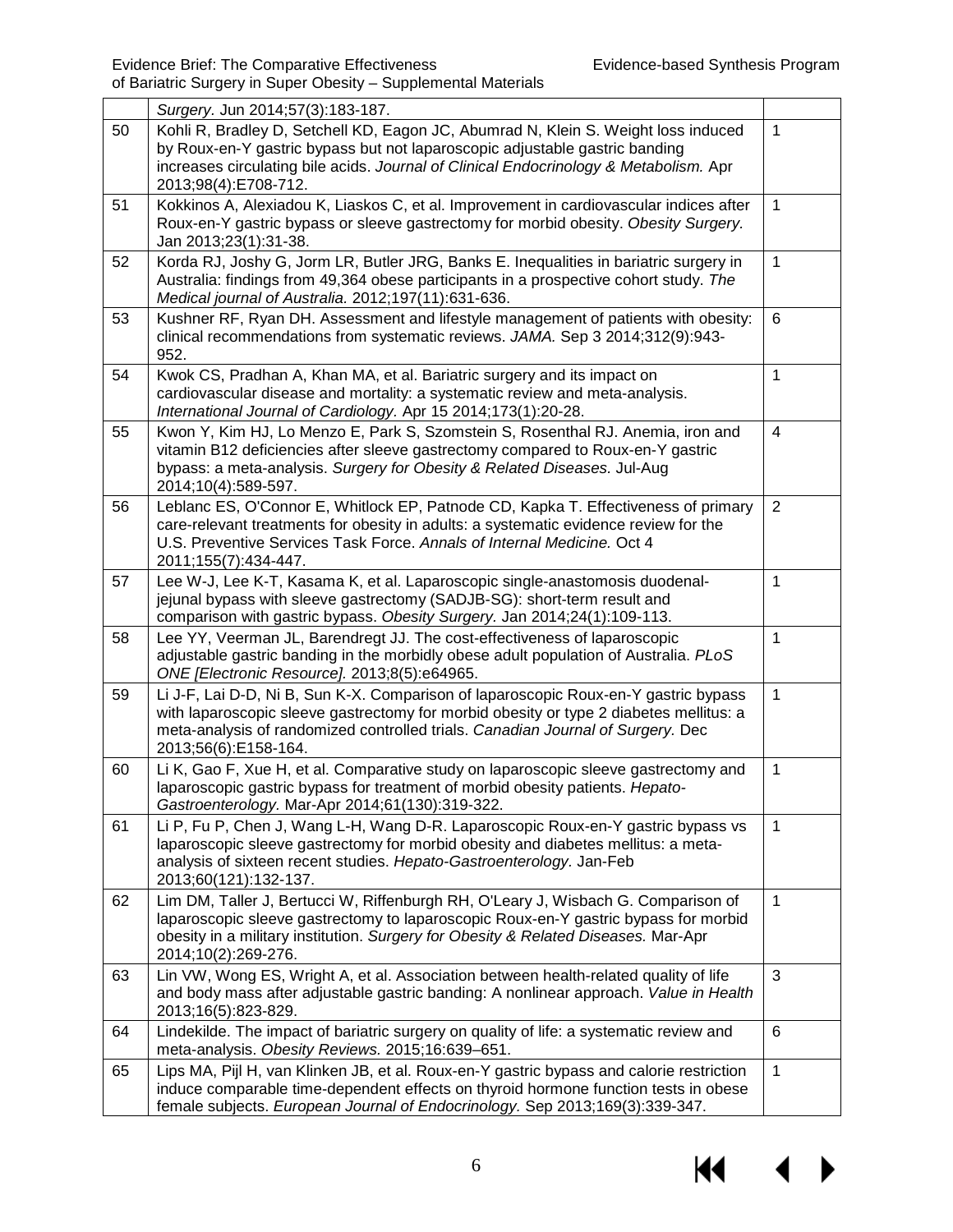$M \cdot 1$ 

 $\blacktriangleright$ 

| 66 | Livhits M, Mercado C, Yermilov I, et al. Preoperative predictors of weight loss following<br>bariatric surgery: systematic review. Obesity Surgery. Jan 2012;22(1):70-89.                                                                                                                                 | 6                       |  |  |  |
|----|-----------------------------------------------------------------------------------------------------------------------------------------------------------------------------------------------------------------------------------------------------------------------------------------------------------|-------------------------|--|--|--|
| 67 | Lynch CSC, Judy C; Ford, Angela F; Ibrahim, Said A. . Obese African-American<br>women's perspectives on weight loss and bariatric surgery. . Journal of General<br>Internal Medicine. 2007;22(7):pp. 908-914.                                                                                             | $\mathbf{1}$            |  |  |  |
| 68 | Lynch J, Belgaumkar A. Bariatric surgery is effective and safe in patients over 55: a<br>systematic review and meta-analysis. Obesity Surgery. Sep 2012;22(9):1507-1516.                                                                                                                                  | $\mathbf{1}$            |  |  |  |
| 69 | Maciejewski ML, Livingston EH, Smith VA, Kahwati LC, Henderson WG, Arterburn DE.<br>Health expenditures among high-risk patients after gastric bypass and matched<br>controls. Archives of Surgery. Jul 2012;147(7):633-640.                                                                              | $\mathbf{1}$            |  |  |  |
| 70 | Maciejewski ML, Livingston EH, Smith VA, et al. Survival among high-risk patients<br>after bariatric surgery. JAMA. Jun 15 2011;305(23):2419-2426.                                                                                                                                                        | $\mathbf{1}$            |  |  |  |
| 71 | Mahony D. Bariatric surgery attrition secondary to psychological barriers. Clinical<br>Obesity. 2013;3(1-2):32-38.                                                                                                                                                                                        | $\mathbf{1}$            |  |  |  |
| 72 | Malin SK, Samat A, Wolski K, et al. Improved acylated ghrelin suppression at 2 years<br>in obese patients with type 2 diabetes: effects of bariatric surgery vs standard medical<br>therapy. International Journal of Obesity. Mar 2014;38(3):364-370.                                                    | $\overline{\mathbf{4}}$ |  |  |  |
| 73 | Merlotti C, Morabito A, Pontiroli AE. Prevention of type 2 diabetes; a systematic review<br>and meta-analysis of different intervention strategies. Diabetes, Obesity & Metabolism.<br>Aug 2014;16(8):719-727.                                                                                            |                         |  |  |  |
| 74 | Miranda WR, Batsis JA, Sarr MG, et al. Impact of bariatric surgery on quality of life,<br>functional capacity, and symptoms in patients with heart failure. Obesity Surgery. Jul<br>2013;23(7):1011-1015.                                                                                                 | $\mathbf{1}$            |  |  |  |
| 75 | Moize V, Andreu A, Flores L, et al. Long-term dietary intake and nutritional deficiencies<br>following sleeve gastrectomy or Roux-En-Y gastric bypass in a mediterranean<br>population. Journal of the Academy of Nutrition & Dietetics. Mar 2013;113(3):400-410.                                         | $\mathbf{1}$            |  |  |  |
| 76 | Nannipieri M, Baldi S, Mari A, et al. Roux-en-Y gastric bypass and sleeve gastrectomy:<br>mechanisms of diabetes remission and role of gut hormones. Journal of Clinical<br>Endocrinology & Metabolism. Nov 2013;98(11):4391-4399.                                                                        | $\mathbf{1}$            |  |  |  |
| 77 | Neff KJ, Chuah LL, Aasheim ET, et al. Beyond weight loss: evaluating the multiple<br>benefits of bariatric surgery after Roux-en-Y gastric bypass and adjustable gastric<br>band. Obesity Surgery. May 2014;24(5):684-691.                                                                                | $\mathbf{1}$            |  |  |  |
| 78 | Neovius M, Narbro K, Keating C, et al. Health care use during 20 years following<br>bariatric surgery. JAMA. 2012;308(11):1132-1141.                                                                                                                                                                      | $\mathbf{1}$            |  |  |  |
| 79 | Owen-Smith A, Kipping R, Donovan J, Hine C, Maslen C, Coast J. A NICE example?<br>Variation in provision of bariatric surgery in England. BMJ. 2013;346:f2453.                                                                                                                                            | $\mathbf{1}$            |  |  |  |
| 80 | Padwal R, Klarenbach S, Wiebe N, et al. Bariatric surgery: a systematic review of the<br>clinical and economic evidence. Journal of General Internal Medicine.<br>2011;26(10):1183-1194.                                                                                                                  | 1                       |  |  |  |
| 81 | Padwal RS, Damjanovic S, Schulze KM, Lewanczuk RZ, Lau DCW, Sharma AM.<br>Canadian Physicians' Use of Antiobesity Drugs and Their Referral Patterns to Weight<br>Management Programs or Providers: The SOCCER Study. Journal of Obesity.<br>2011;2011(101526295):686521.                                  | $\mathbf{1}$            |  |  |  |
| 82 | Pallati PK, Shaligram A, Shostrom VK, Oleynikov D, McBride CL, Goede MR.<br>Improvement in gastroesophageal reflux disease symptoms after various bariatric<br>procedures: review of the Bariatric Outcomes Longitudinal Database. Surgery for<br>Obesity & Related Diseases. May-Jun 2014;10(3):502-507. | $\mathbf{1}$            |  |  |  |
| 83 | Pontiroli AE, Morabito A. Long-term prevention of mortality in morbid obesity through<br>bariatric surgery. a systematic review and meta-analysis of trials performed with<br>gastric banding and gastric bypass. Annals of Surgery. Mar 2011;253(3):484-487.                                             | $\mathbf{1}$            |  |  |  |
| 84 | Puzziferri N, Roshek TB, 3rd, Mayo HG, Gallagher R, Belle SH, Livingston EH. Long-<br>term follow-up after bariatric surgery: a systematic review. JAMA. Sep 3<br>2014;312(9):934-942.                                                                                                                    | $\mathbf{1}$            |  |  |  |

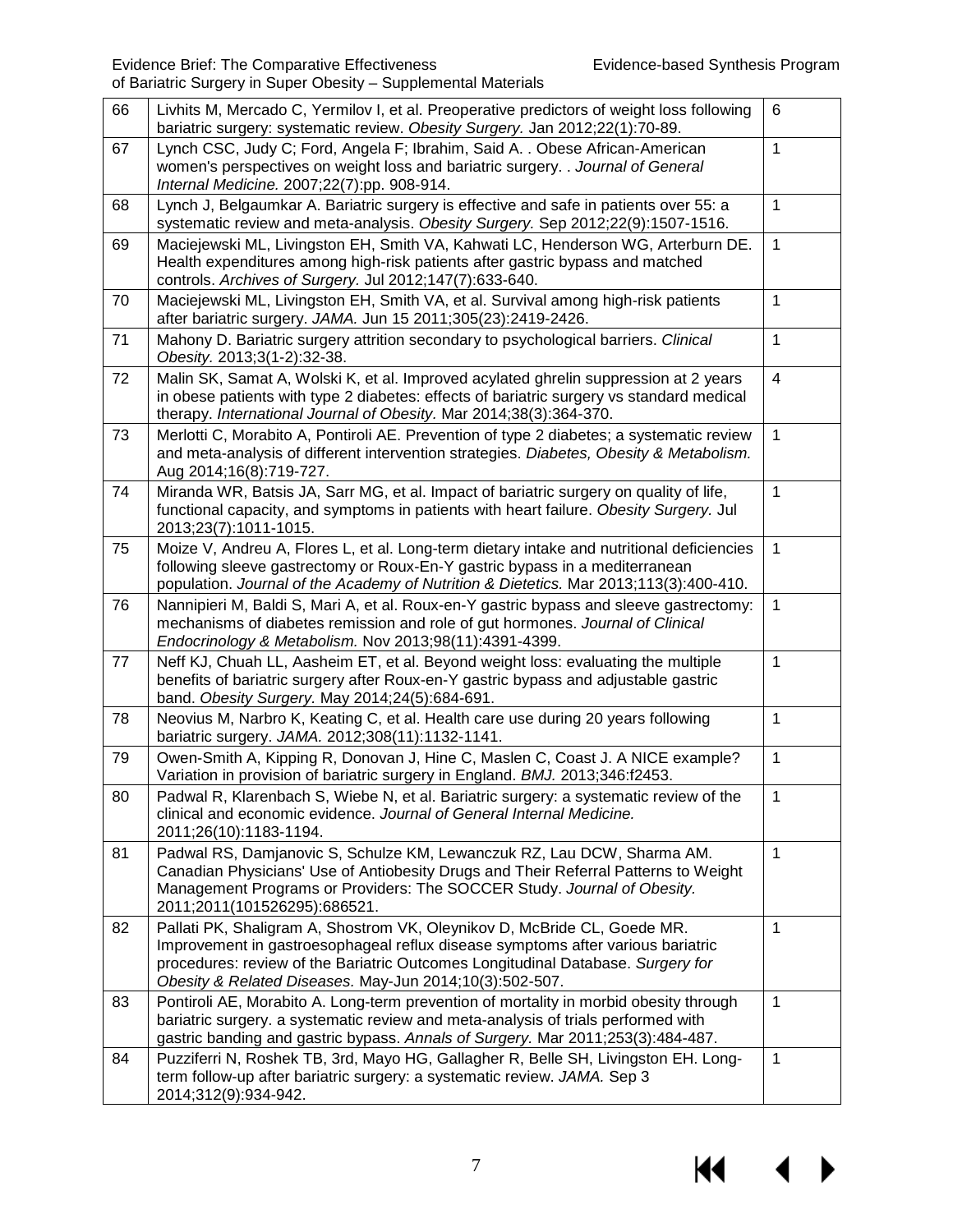| 85  | Ronchi AM, Giuseppe M; Sukkar, Samir G; Scopinaro, Nicola; Adami, Gian Franco<br>Behavioral characteristics of severely obese patients seeking bariatric surgery: Cross-<br>sectional study with alimentary interview. Behavioral Medicine. 2008;33(4):145-150.                                             | $\mathbf{1}$   |  |  |  |
|-----|-------------------------------------------------------------------------------------------------------------------------------------------------------------------------------------------------------------------------------------------------------------------------------------------------------------|----------------|--|--|--|
| 86  | Roslin MS. Comment on: Superior weight loss and lower HbA1c three years after<br>duodenal switch compared to Roux-en-Y gastric bypass--a randomized controlled trial.<br>Surg Obes Relat Dis. May-Jun 2012;8(3):343-345.                                                                                    | 6              |  |  |  |
| 87  | Runkel N, Colombo-Benkmann M, Huttl TP, Tigges H, Mann O, Sauerland S. Bariatric<br>surgery. Deutsches Arzteblatt International. May 2011;108(20):341-346.                                                                                                                                                  | $\mathbf{1}$   |  |  |  |
| 88  | Samaras K. Bariatric surgery for type 2 diabetes: to whom and when? Minerva<br>Endocrinologica. Mar 2013;38(1):47-58.                                                                                                                                                                                       | $\mathbf{1}$   |  |  |  |
| 89  | Sarkhosh K, Switzer NJ, El-Hadi M, Birch DW, Shi X, Karmali S. The impact of<br>bariatric surgery on obstructive sleep apnea: a systematic review. Obesity Surgery.<br>Mar 2013;23(3):414-423.                                                                                                              |                |  |  |  |
| 90  | Schaan DC. Incidence of Cancer Following Bariatric Surgery: Systematic Review and<br>Meta-analysis. Obesity Surgery. 2014;24:1499-1509.                                                                                                                                                                     | $\mathbf{1}$   |  |  |  |
| 91  | Schauer PR, Burguera B, Ikramuddin S, et al. Effect of laparoscopic Roux-en Y gastric<br>bypass on type 2 diabetes mellitus. Annals of Surgery. 2003;238(4):467-465.                                                                                                                                        | 6              |  |  |  |
| 92  | Song HJ, Kwon JW, Kim YJ, Oh S-H, Heo Y, Han S-M. Bariatric surgery for the<br>treatment of severely obese patients in South Korea--is it cost effective? Obesity<br>Surgery. Dec 2013;23(12):2058-2067.                                                                                                    |                |  |  |  |
| 93  | Spaniolas K, Trus TL, Adrales GL, Quigley MT, Pories WJ, Laycock WS. Early<br>morbidity and mortality of laparoscopic sleeve gastrectomy and gastric bypass in the<br>elderly: a NSQIP analysis. Surgery for Obesity & Related Diseases. Jul-Aug<br>2014;10(4):584-588.                                     | $\mathbf{1}$   |  |  |  |
| 94  | Stegenga H, Haines A, Jones K, Wilding J, Guideline Development G. Identification,<br>assessment, and management of overweight and obesity: summary of updated NICE<br>guidance. BMJ. 2014;349:g6608.                                                                                                       | $\mathbf{1}$   |  |  |  |
| 95  | Takihata M, Nakamura A, Aoki K, et al. Comparison of intragastric balloon therapy and<br>intensive lifestyle modification therapy with respect to weight reduction and abdominal<br>fat distribution in super-obese Japanese patients. Obesity Research & Clinical<br>Practice. Jul-Aug 2014;8(4):e331-338. | $\mathbf{1}$   |  |  |  |
| 96  | Terra X, Auguet T, Guiu-Jurado E, et al. Long-term changes in leptin, chemerin and<br>ghrelin levels following different bariatric surgery procedures: Roux-en-Y gastric<br>bypass and sleeve gastrectomy. Obesity Surgery. Nov 2013;23(11):1790-1798.                                                      | $\mathbf{1}$   |  |  |  |
| 97  | The Management of Overweight and Obesity Working Group. Va/DoD clinical practice<br>guideline for screening and management of overweight and obesity 2014.                                                                                                                                                  | $\mathbf{1}$   |  |  |  |
| 98  | Thereaux J, Veyrie N, Barsamian C, et al. Similar postoperative safety between<br>primary and revisional gastric bypass for failed gastric banding. JAMA Surgery. Aug<br>2014;149(8):780-786.                                                                                                               | 3              |  |  |  |
| 99  | Thompson JS, Weseman RA, Rochling FA, et al. Pre-resection gastric bypass reduces<br>post-resection body mass index but not liver disease in short bowel syndrome.<br>American Journal of Surgery. Jun 2014;207(6):942-948.                                                                                 | $\mathbf{1}$   |  |  |  |
| 100 | Tintner J. Bypassing barriers to change? Bariatric surgery, case material. .<br>Contemporary Psychoanalysis. 2007;43(1):121-134.                                                                                                                                                                            | 6              |  |  |  |
| 101 | Trastulli S, Desiderio J, Guarino S, et al. Laparoscopic sleeve gastrectomy compared<br>with other bariatric surgical procedures: a systematic review of randomized trials.<br>Surgery for Obesity & Related Diseases. Sep-Oct 2013;9(5):816-829.                                                           |                |  |  |  |
| 102 | Tur JJ, Escudero AJ, Alos MM, et al. One year weight loss in the TRAMOMTANA<br>study. A randomized controlled trial. Clinical Endocrinology. Dec 2013;79(6):791-799.                                                                                                                                        | $\overline{2}$ |  |  |  |
| 103 | Uffort E, Nease B, Canterbury T. Laparoscopic sleeve gastrectomy with comparable<br>weight loss in all obese groups: a VA hospital experience. American Surgeon. Jul<br>2013;79(7):739-742.                                                                                                                 | $\overline{2}$ |  |  |  |
| 104 | Ullrich J, Ernst B, Wilms B, Thurnheer M, Hallschmid M, Schultes B. The hedonic drive                                                                                                                                                                                                                       | $\mathbf{1}$   |  |  |  |

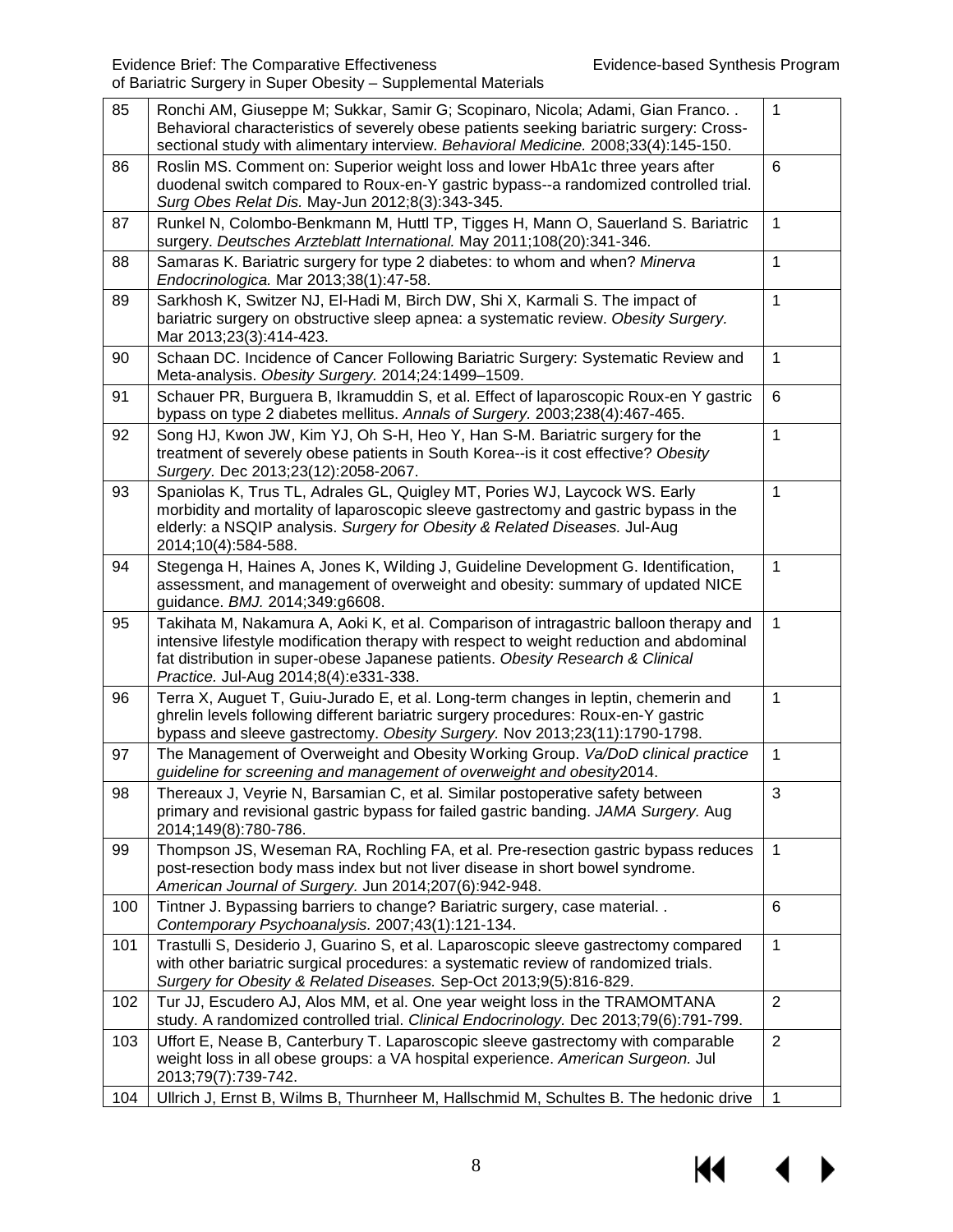|     | to consume palatable foods appears to be lower in gastric band carriers than in<br>severely obese patients who have not undergone a bariatric surgery. Obesity Surgery.<br>Apr 2013;23(4):474-479.                                                                                                                     |                |
|-----|------------------------------------------------------------------------------------------------------------------------------------------------------------------------------------------------------------------------------------------------------------------------------------------------------------------------|----------------|
| 105 | Umemura A, Sasaki A, Nitta H, Otsuka K, Suto T, Wakabayashi G. Effects of changes<br>in adipocyte hormones and visceral adipose tissue and the reduction of obesity-related<br>comorbidities after laparoscopic sleeve gastrectomy in Japanese patients with severe<br>obesity. Endocrine Journal. 2014;61(4):381-391. | $\mathbf 1$    |
| 106 | Valderas JP, Padilla O, Solari S, Escalona M, Gonzalez G. Feeding and bone turnover<br>in gastric bypass. Journal of Clinical Endocrinology & Metabolism. Feb<br>2014;99(2):491-497.                                                                                                                                   | $\mathbf{1}$   |
| 107 | van de Vrande S, Himpens J, El Mourad H, Debaerdemaeker R, Leman G.<br>Management of chronic proximal fistulas after sleeve gastrectomy by laparoscopic<br>Roux-limb placement. Surgery for Obesity & Related Diseases. Nov-Dec<br>2013;9(6):856-861.                                                                  | $\mathbf{1}$   |
| 108 | Varela JE. Laparoscopic sleeve gastrectomy versus laparoscopic adjustable gastric<br>banding for the treatment severe obesity in high risk patients. Journal of the Society of<br>Laparoendoscopic Surgeons. Oct-Dec 2011;15(4):486-491.                                                                               | $\mathbf{1}$   |
| 109 | Viana EC, Araujo-Dasilio KL, Miguel GPS, et al. Gastric bypass and sleeve<br>gastrectomy: the same impact on IL-6 and TNF-alpha. Prospective clinical trial.<br>Obesity Surgery. Aug 2013;23(8):1252-1261.                                                                                                             | $\mathbf{1}$   |
| 110 | Vilarrasa N, de Gordejuela AGR, Gomez-Vaquero C, et al. Effect of bariatric surgery<br>on bone mineral density: comparison of gastric bypass and sleeve gastrectomy.<br>Obesity Surgery. Dec 2013;23(12):2086-2091.                                                                                                    | $\mathbf{1}$   |
| 111 | Vix M, Diana M, Liu K-H, et al. Evolution of glycolipid profile after sleeve gastrectomy<br>vs Roux-en-Y gastric bypass: results of a prospective randomized clinical trial. Obesity<br>Surgery. May 2013;23(5):613-621.                                                                                               | $\mathbf{1}$   |
| 112 | Vix M, Liu K-H, Diana M, D'Urso A, Mutter D, Marescaux J. Impact of Roux-en-Y<br>gastric bypass versus sleeve gastrectomy on vitamin D metabolism: short-term results<br>from a prospective randomized clinical trial. Surgical Endoscopy. Mar 2014;28(3):821-<br>826.                                                 | $\mathbf{1}$   |
| 113 | Wang BCM, Furnback W. Modelling the long-term outcomes of bariatric surgery: A<br>review of cost-effectiveness studies. Best Practice & Research in Clinical<br>Gastroenterology. Dec 2013;27(6):987-995.                                                                                                              | $\mathbf{1}$   |
| 114 | Wang MC, Guo XH, Zhang YW, Zhang YL, Zhang HH, Zhang YC. Laparoscopic Roux-<br>en-Y gastric bypass versus sleeve gastrectomy for obese patients with Type 2<br>diabetes: a meta-analysis of randomized controlled trials. American Surgeon. Feb<br>2015;81(2):166-171.                                                 | $\mathbf{1}$   |
| 115 | Wang S, Li P, Sun XF, Ye NY, Xu ZK, Wang D. Comparison between laparoscopic<br>sleeve gastrectomy and laparoscopic adjustable gastric banding for morbid obesity: a<br>meta-analysis. Obesity Surgery. Jul 2013;23(7):980-986.                                                                                         | $\mathbf{1}$   |
| 116 | Wang W, Liou T-H, Lee W-J, Hsu C-T, Lee M-F, Chen H-H. ESR1 gene and insulin<br>resistance remission are associated with serum uric acid decline for severely obese<br>patients undergoing bariatric surgery. Surgery for Obesity & Related Diseases. Jan-<br>Feb 2014;10(1):14-22.                                    | $\mathbf{1}$   |
| 117 | Waters DL, Ward AL, Villareal DT. Weight loss in obese adults 65years and older: a<br>review of the controversy. Experimental Gerontology. Oct 2013;48(10):1054-1061.                                                                                                                                                  | $\overline{2}$ |
| 118 | Wee CCH, Karen W; Bolcic-Jankovic, Dragana; Colten, Mary Ellen; Davis, Roger B;<br>Hamel, MaryBeth. Sex, race, and consideration of bariatric surgery among primary<br>care patients with moderate to severe obesity. . Journal of General Internal Medicine. .<br>2014: 68-75.                                        | $\mathbf{1}$   |
| 119 | Weiner RA, El-Sayes IA, Theodoridou S, Weiner SR, Scheffel O. Early post-operative<br>complications: incidence, management, and impact on length of hospital stay. A<br>retrospective comparison between laparoscopic gastric bypass and sleeve<br>gastrectomy. Obesity Surgery. Dec 2013;23(12):2004-2012.            | $\mathbf{1}$   |

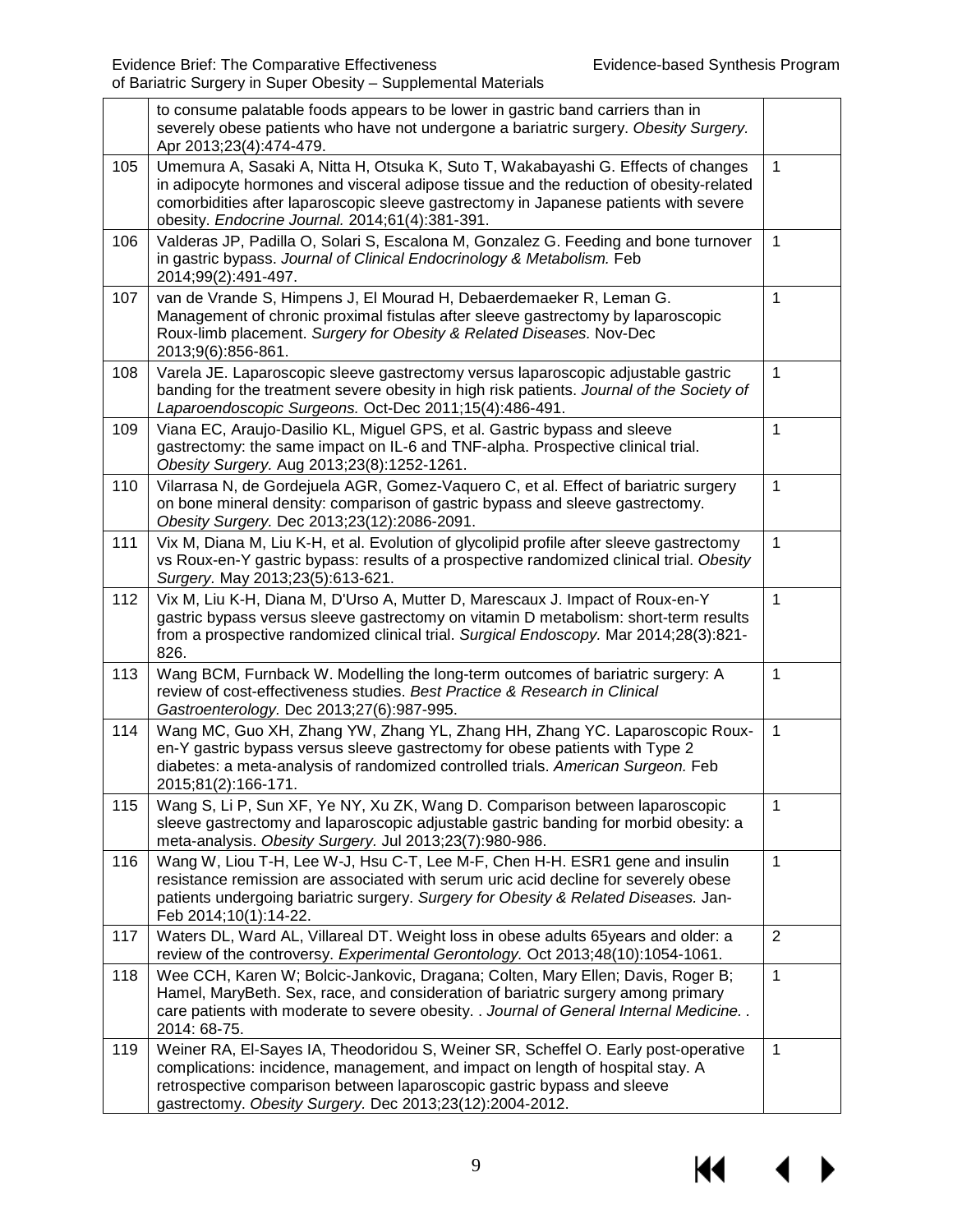$\blacklozenge$ 

**K4** 

| 120 | Werling M, Fandriks L, Bjorklund P, et al. Long-term results of a randomized clinical<br>trial comparing Roux-en-Y gastric bypass with vertical banded gastroplasty. British<br>Journal of Surgery. Jan 2013;100(2):222-230.                                                             | 1            |
|-----|------------------------------------------------------------------------------------------------------------------------------------------------------------------------------------------------------------------------------------------------------------------------------------------|--------------|
| 121 | Williams GJ, Georgiou PA, Cocker DM, Bonanomi G, Smellie J, Efthimiou E. The<br>safety and efficacy of bariatric surgery for obese, wheelchair bound patients. Annals of<br>the Royal College of Surgeons of England. Jul 2014;96(5):373-376.                                            | $\mathbf{1}$ |
| 122 | Worni M, Ostbye T, Shah A, et al. High risks for adverse outcomes after gastric<br>bypass surgery following failed gastric banding: a population-based trend analysis of<br>the United States. Annals of Surgery. Feb 2013;257(2):279-286.                                               | $\mathbf{1}$ |
| 123 | Yang X, Yang G, Wang W, Chen G, Yang H. A meta-analysis: to compare the clinical<br>results between gastric bypass and sleeve gastrectomy for the obese patients. Obesity<br>Surgery. Jul 2013;23(7):1001-1010.                                                                          | $\mathbf{1}$ |
| 124 | Yip S, Plank LD, Murphy R. Gastric bypass and sleeve gastrectomy for type 2<br>diabetes: a systematic review and meta-analysis of outcomes. Obesity Surgery. Dec<br>2013;23(12):1994-2003.                                                                                               | $\mathbf{1}$ |
| 125 | Yip S, Signal M, Smith G, et al. Lower glycemic fluctuations early after bariatric<br>surgery partially explained by caloric restriction. Obesity Surgery. Jan 2014;24(1):62-<br>70.                                                                                                     | $\mathbf{1}$ |
| 126 | Yorke S. How can nurses improve care for obese Albertans? Alberta RN.<br>2013;69(1):32-33.                                                                                                                                                                                               | $\mathbf{1}$ |
| 127 | Young MT, Gebhart A, Khalaf R, et al. One-year outcomes of laparoscopic sleeve<br>gastrectomy versus laparoscopic adjustable gastric banding for the treatment of<br>morbid obesity. American Surgeon. Oct 2014;80(10):1049-1053.                                                        | 1            |
| 128 | Yu EW, Bouxsein ML, Roy AE, et al. Bone loss after bariatric surgery: discordant<br>results between DXA and QCT bone density. Journal of Bone & Mineral Research.<br>Mar 2014;29(3):542-550.                                                                                             | $\mathbf{1}$ |
| 129 | Zarate X, Arceo-Olaiz R, Montalvo Hernandez J, Garcia-Garcia E, Pablo Pantoja J,<br>Herrera MF. Long-term results of a randomized trial comparing banded versus<br>standard laparoscopic Roux-en-Y gastric bypass. Surgery for Obesity & Related<br>Diseases. May-Jun 2013;9(3):395-397. | $\mathbf{1}$ |
| 130 | Zellmer JD, Mathiason MA, Kallies KJ, Kothari SN. Is laparoscopic sleeve gastrectomy<br>a lower risk bariatric procedure compared with laparoscopic Roux-en-Y gastric<br>bypass? A meta-analysis. American Journal of Surgery. Dec 2014;208(6):903-910;<br>discussion 909-910.           | $\mathbf{1}$ |
| 131 | Zhang N, Maffei A, Cerabona T, Pahuja A, Omana J, Kaul A. Reduction in obesity-<br>related comorbidities: is gastric bypass better than sleeve gastrectomy? Surgical<br>Endoscopy. Apr 2013;27(4):1273-1280.                                                                             | 1            |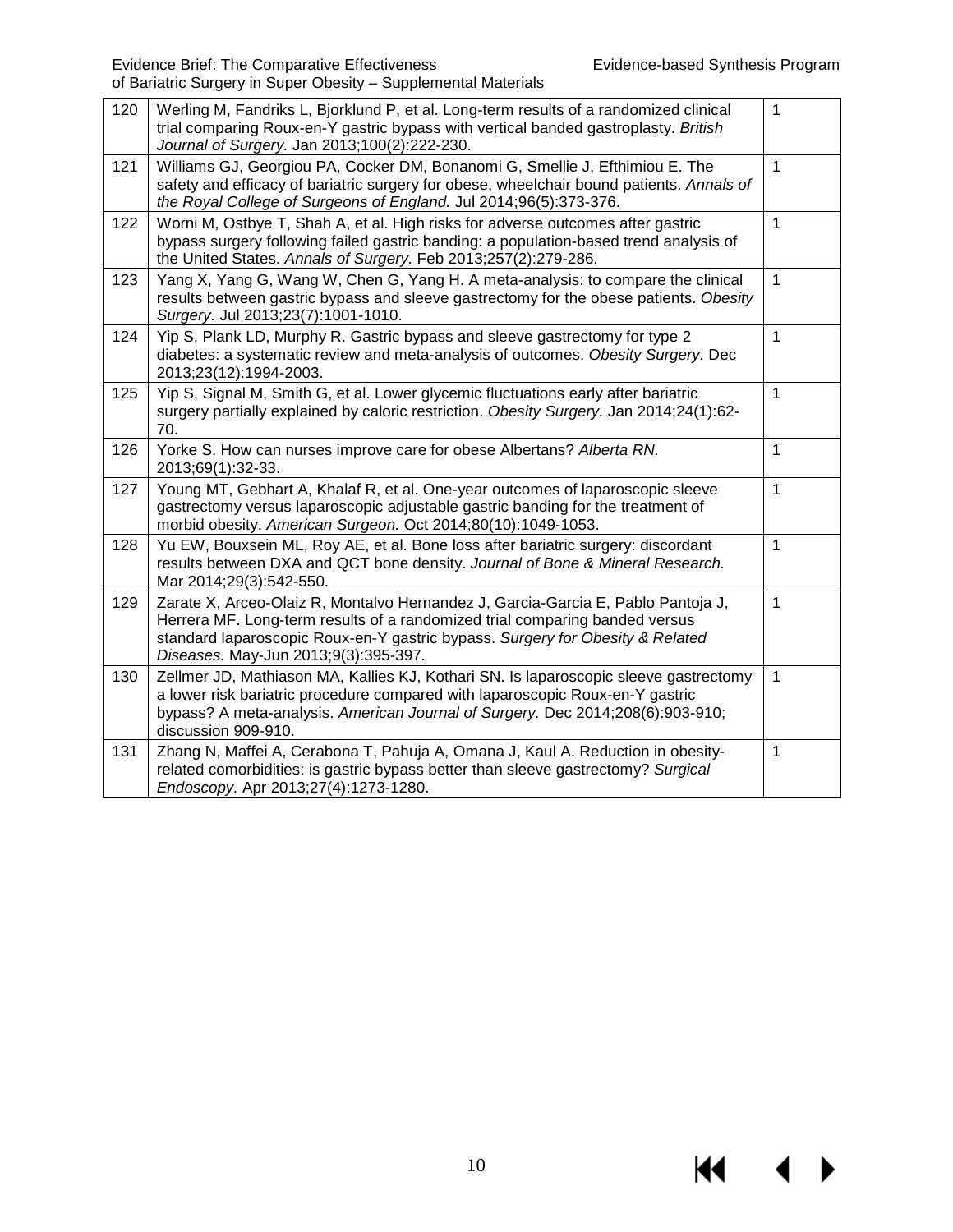# **EVIDENCE TABLES**

# **DATA ABSTRACTION OF INCLUDED SYSTEMATIC REVIEWS**

| <b>Author</b><br>Year | <b>Aims</b><br>Search details                                                     | <b>Numbers and</b><br>designs of<br>included<br>studies | <b>Patient characteristics</b><br>from included studies<br>applicable to present<br>review | <b>Intervention</b><br>characteristics from<br>included studies<br>applicable to | <b>Overall Results</b><br><b>Stratified by subgroup characteristics?</b>                                                  |
|-----------------------|-----------------------------------------------------------------------------------|---------------------------------------------------------|--------------------------------------------------------------------------------------------|----------------------------------------------------------------------------------|---------------------------------------------------------------------------------------------------------------------------|
|                       | <b>Eligibility criteria</b>                                                       | applicable to<br>present review;<br>sample sizes        |                                                                                            | present review                                                                   |                                                                                                                           |
| Hedberg<br>2014'      | Comparison of DS and RYGB<br>outcomes                                             | 4 RCTs (Sample<br>size range: 40-<br>60)                | <b>BMI</b> range: 44-64<br>Age range: 35-48<br>% male range: 10-60                         | RYGB and DS                                                                      | DS yielded 6.2 (CI: 5.0-7.5) BMI units<br>additional weight loss compared with<br>RYGB. Larger differences in weight with |
|                       | Medline, PubMed, Scopus                                                           | 12 observational                                        | Race and co-<br>morbidities: NR                                                            |                                                                                  | increasing baseline BMI (P<0.05).                                                                                         |
|                       | Morbidly obese adult patients;<br>single center; $> 1$ -year follow-<br><b>up</b> | (Sample size<br>range: 18-452)                          |                                                                                            |                                                                                  | DS lead to longer operative time, length of<br>stay, and post-operative leaks. No<br>difference in mortality.             |

# <span id="page-12-1"></span><span id="page-12-0"></span>**DATA ABSTRACTION OF INCLUDED PRIMARY STUDIES**

#### **Data Abstraction of Observational Studies**

<span id="page-12-3"></span><span id="page-12-2"></span>

| <b>Author</b><br>Year<br>N | Follow-up                | <b>Patient Characteristics</b> | Intervention(s)    | <b>Efficacy/Effectiveness Outcomes</b>                      | <b>Harms</b> | Setting;<br><b>Timeframe</b> |
|----------------------------|--------------------------|--------------------------------|--------------------|-------------------------------------------------------------|--------------|------------------------------|
| Arterburn<br>$2015^2$      | 1 vear<br>$>1$ to 5 yrs. | NR for super obese<br>subgroup | RYGB, LSG,<br>LAGB | Mortality surgery vs non-surgery:                           | <b>NR</b>    | USA<br>2000-2011             |
| 2860                       | $> 5$ to 14<br>yrs.      |                                |                    | year: 4.93% vs 2.77% (HR 1.57;<br>95% CI, 1.08-2.76)        |              |                              |
|                            |                          |                                |                    | >1 to 5 yrs: 5.48% vs 11.4% (HR 0.46;<br>95% CI, 0.33-0.64) |              |                              |
|                            |                          |                                |                    | >5 to 14 yrs: 9.5% vs 17.5% (HR 0.45;<br>95% CI, 0.34-0.60) |              |                              |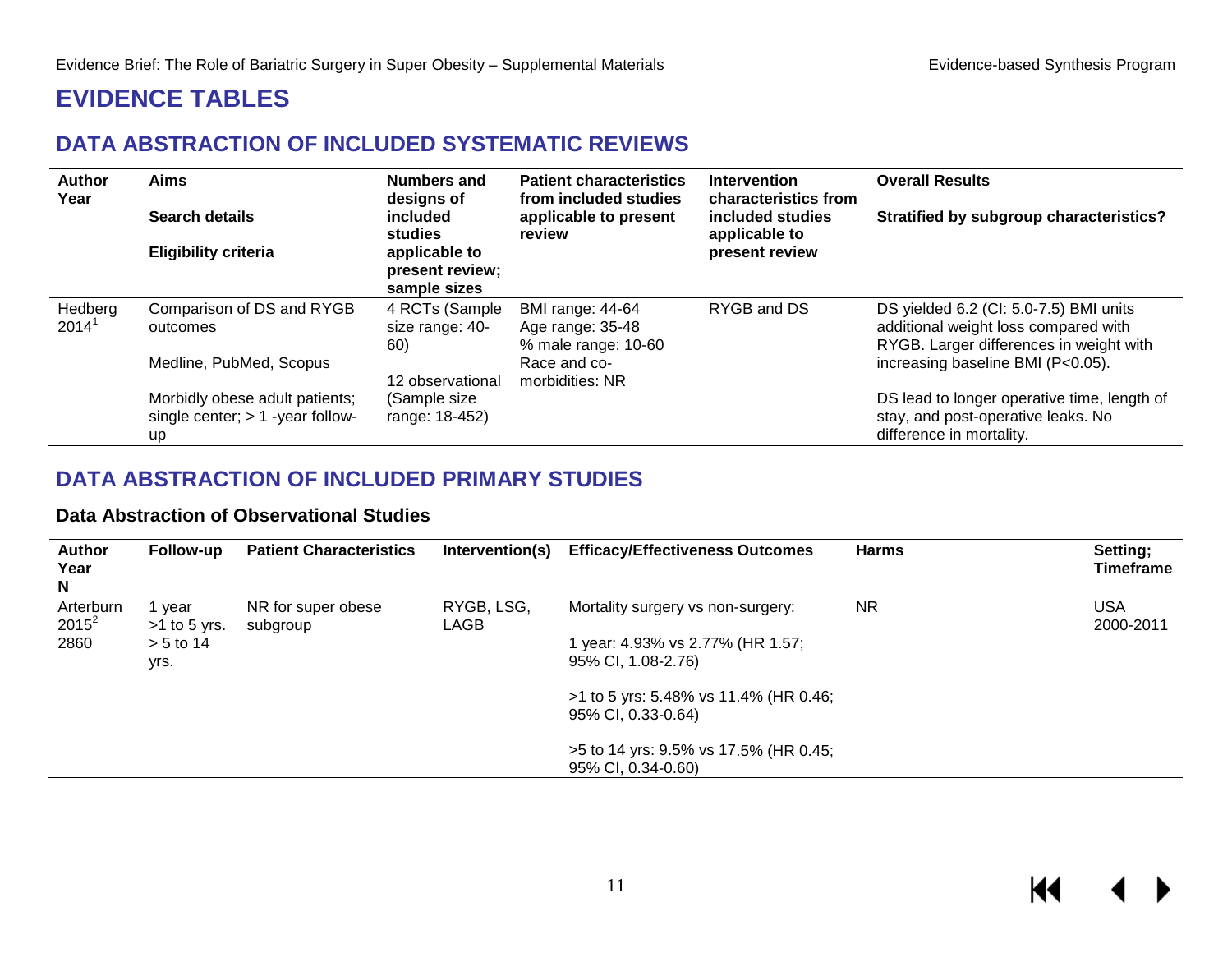| Evidence Brief: The Role of Bariatric Surgery in Super Obesity - Supplemental Materials |  |  |  |  |  |
|-----------------------------------------------------------------------------------------|--|--|--|--|--|
|-----------------------------------------------------------------------------------------|--|--|--|--|--|

Evidence-based Synthesis Program

| <b>Author</b><br>Year<br>N | Follow-up          | <b>Patient Characteristics</b>                | Intervention(s) | <b>Efficacy/Effectiveness Outcomes</b>   | <b>Harms</b>                                                                                                                               | Setting;<br><b>Timeframe</b> |  |  |  |  |  |  |  |  |  |  |  |                                                 |  |  |
|----------------------------|--------------------|-----------------------------------------------|-----------------|------------------------------------------|--------------------------------------------------------------------------------------------------------------------------------------------|------------------------------|--|--|--|--|--|--|--|--|--|--|--|-------------------------------------------------|--|--|
| <b>Bowne</b><br>$2006^3$   | LRYGB: 13<br>mos.  | LRYGB vs LAGB:                                | LRYGB, LAGB     | LRYGB vs LAGB:                           | LRYGB vs LAGB:                                                                                                                             | <b>USA</b><br>2001-2004      |  |  |  |  |  |  |  |  |  |  |  |                                                 |  |  |
| 106                        | LAGB:<br>17.7 mos. | Mean age: 42.8 vs 41.9<br>$(p=.45)$           |                 | Mean BMI change: 26.5 vs 9.8<br>(p<.001) | Early complications [<30 days]<br>$(\%): 17$ vs 18 (p=.33)<br>Late complications [≥30 days]<br>$(\%): 28 \text{ vs } 78 \text{ (p} < .05)$ |                              |  |  |  |  |  |  |  |  |  |  |  |                                                 |  |  |
|                            |                    | Male (%): 23.9 vs 16.7,<br>$(p=.35)$          |                 | EWL (%): 52 vs 31 (p<.001)               |                                                                                                                                            |                              |  |  |  |  |  |  |  |  |  |  |  |                                                 |  |  |
|                            |                    |                                               |                 | Hypertension (%): 21 vs 29 (p=.35)       |                                                                                                                                            |                              |  |  |  |  |  |  |  |  |  |  |  |                                                 |  |  |
|                            |                    | BMI: 56.7 vs 55.4 (p=.18)                     |                 | T2DM $(\%)$ : 0 vs 11 (p=.05)            | Mortality (%): 0 vs 1.7                                                                                                                    |                              |  |  |  |  |  |  |  |  |  |  |  |                                                 |  |  |
|                            |                    | Hypertension (%): 56.5<br>vs 40 (p=.07)       |                 | Dyslipidemia: 21 vs 11 (p=.24)           |                                                                                                                                            |                              |  |  |  |  |  |  |  |  |  |  |  |                                                 |  |  |
|                            |                    | T2DM (%): 17.4 vs 18.3                        |                 | Asthma: 10.2 vs 25 (p=.1)                |                                                                                                                                            |                              |  |  |  |  |  |  |  |  |  |  |  |                                                 |  |  |
|                            |                    | $(p=.55)$                                     |                 |                                          |                                                                                                                                            |                              |  |  |  |  |  |  |  |  |  |  |  | Sleep apnea: $8 \text{ vs } 31 \text{ (p=.01)}$ |  |  |
|                            |                    | Dyslipidemia (%): 37.0 vs<br>18.3 ( $p=.03$ ) |                 | Arthritis: 38 vs 20 (p=.07)              |                                                                                                                                            |                              |  |  |  |  |  |  |  |  |  |  |  |                                                 |  |  |
|                            |                    | CAD (%): 4.3 vs 5<br>$(p=.63)$                |                 |                                          |                                                                                                                                            |                              |  |  |  |  |  |  |  |  |  |  |  |                                                 |  |  |
|                            |                    | Asthma (%): 33.0 vs 28.3<br>$(p=.75)$         |                 |                                          |                                                                                                                                            |                              |  |  |  |  |  |  |  |  |  |  |  |                                                 |  |  |
|                            |                    | Sleep apnea (%): 54.3 vs<br>47.0 ( $p=.27$ )  |                 |                                          |                                                                                                                                            |                              |  |  |  |  |  |  |  |  |  |  |  |                                                 |  |  |
|                            |                    | Arthritis (%): 46.0 vs 23.3<br>$(p=.13)$      |                 |                                          |                                                                                                                                            |                              |  |  |  |  |  |  |  |  |  |  |  |                                                 |  |  |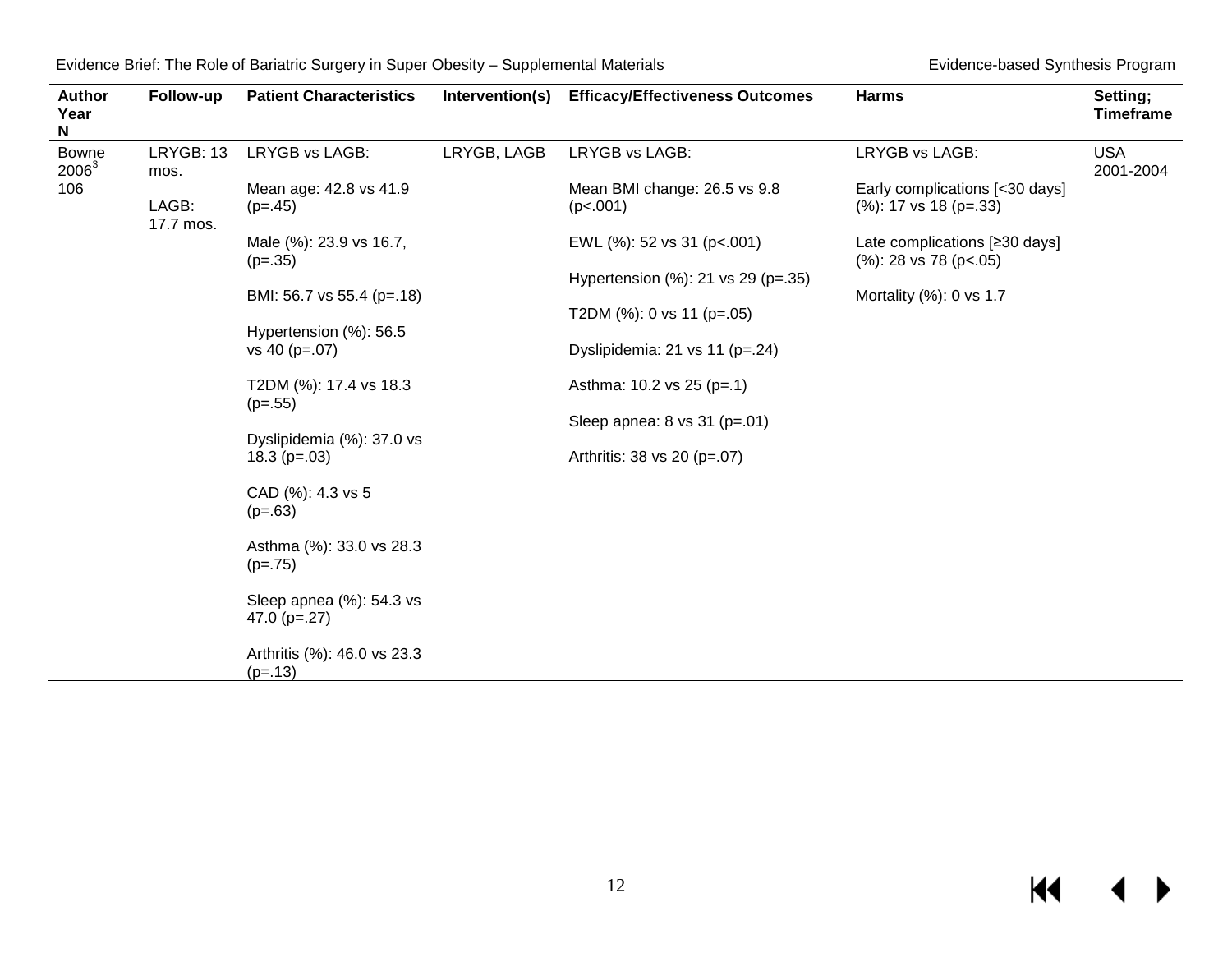| <b>Author</b><br>Year<br>N | Follow-up           | <b>Patient Characteristics</b>      | Intervention(s)     | <b>Efficacy/Effectiveness Outcomes</b>                           | <b>Harms</b>                                                     | Setting;<br><b>Timeframe</b> |
|----------------------------|---------------------|-------------------------------------|---------------------|------------------------------------------------------------------|------------------------------------------------------------------|------------------------------|
| Daigle<br>$2015^4$         | Median 37<br>months | Overall:                            | LRYGB, LSG,<br>LAGB | EWL (%): 54.4 LRYGB vs 48.3 LSG vs<br>26.2 LAGB                  | Early complications [<30 days]<br>(%): 12.5 LRYGB vs 33.3 LSG    | <b>US</b><br>2006-2012       |
| 30                         |                     | Mean age: 67.1                      |                     |                                                                  | vs 12.5 LAGB                                                     |                              |
|                            |                     | Male (%): 13.3                      |                     |                                                                  | No mortalities                                                   |                              |
|                            |                     | BMI: 55.9                           |                     |                                                                  | No late complications                                            |                              |
|                            |                     | Dyslipidemia (%): 53.3              |                     |                                                                  |                                                                  |                              |
|                            |                     | T2DM (%): 30                        |                     |                                                                  |                                                                  |                              |
|                            |                     | Hypertension (%): 90                |                     |                                                                  |                                                                  |                              |
|                            |                     | Sleep apnea (%): 46.7               |                     |                                                                  |                                                                  |                              |
| Giordiano<br>$2015^5$      | 12 mos.             | LRYGB vs LAGB:                      | LRYGB, LAGB         | LRYGB vs LAGB at 6 mo. follow-up:                                | LRYGB vs LAGB:                                                   | Finland<br>2006-2009         |
| 181                        |                     | Mean age: 42.6 vs 41.0<br>$(p=.81)$ |                     | EWL (%): 44.75 vs 26.2 (p<.001)<br>BMI: 43.57 vs 46.06 (p<.001)  | Early complications [<30 days]<br>$(\%)$ : 17.65 vs 10.12 (p=.2) |                              |
|                            |                     | Male (%): 36.3 vs 35.4              |                     |                                                                  | Late complications NR                                            |                              |
|                            |                     | $(p=.94)$                           |                     | LRYGB vs LAGB at 12 mos. follow-up:                              | <b>Mortality NR</b>                                              |                              |
|                            |                     | BMI: 56.3 vs 53.4 (p=.56)           |                     | EWL (%): 54.71 vs 31.55 (p<.001)<br>BMI: 34.96 vs 41.75 (p=.008) |                                                                  |                              |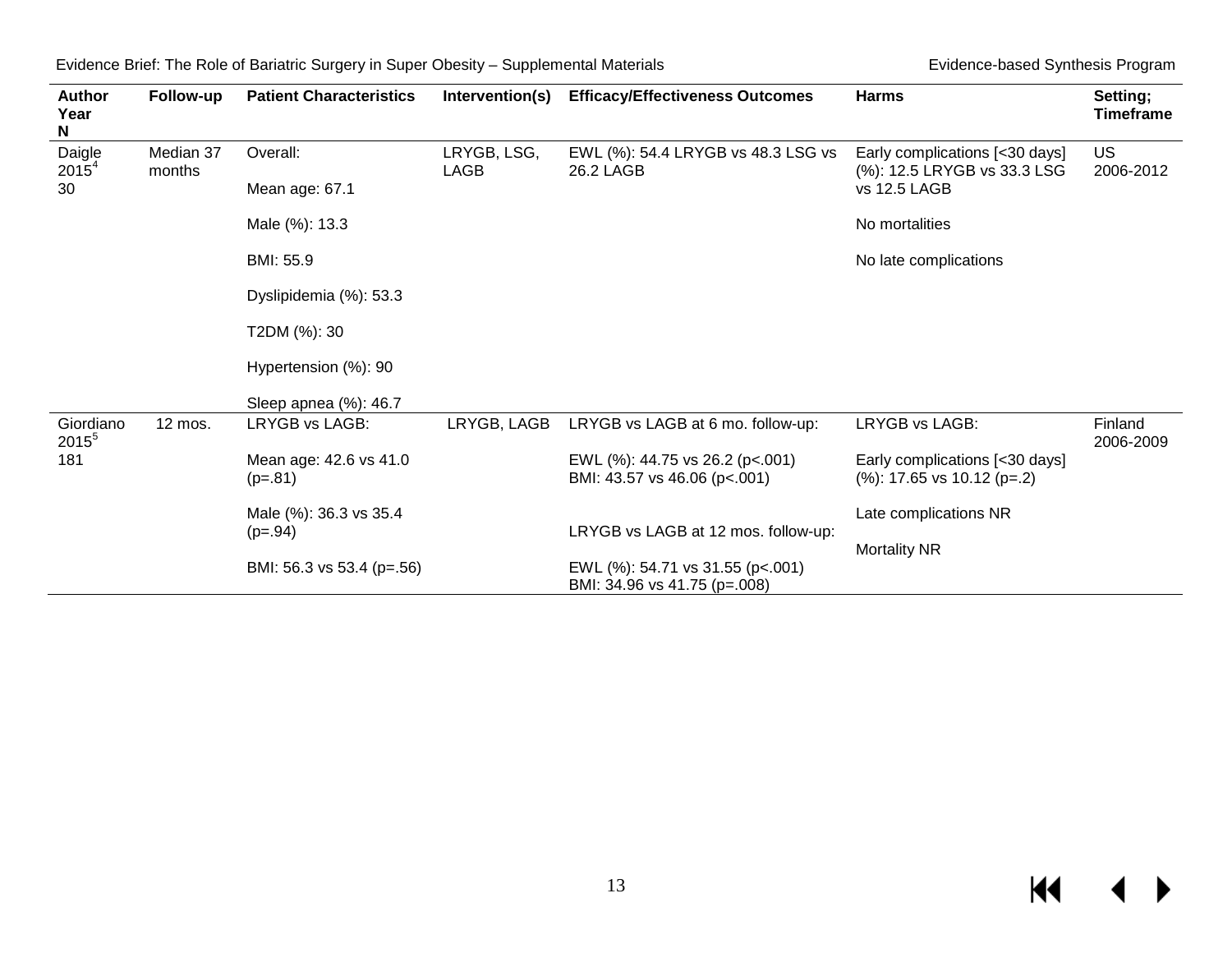| <b>Author</b><br>Year<br>N    | Follow-up | <b>Patient Characteristics</b>            | Intervention(s)                          | <b>Efficacy/Effectiveness Outcomes</b>                        | <b>Harms</b>                                                   | Setting;<br><b>Timeframe</b> |
|-------------------------------|-----------|-------------------------------------------|------------------------------------------|---------------------------------------------------------------|----------------------------------------------------------------|------------------------------|
| Heneghan<br>$2014^{6}$<br>268 | 2 yrs.    | Banded vs non-banded<br>LRYGB:            | Banded and<br>non-banded<br><b>LRYGB</b> | Banded vs non-banded LRYGB:<br>EWL (%): 58.6 vs 51.4 (p=.015) | Banded vs non-banded<br>LRYGB:                                 | <b>USA</b><br>2007-2010      |
|                               |           | Mean age: 45.4 vs 46.8<br>$(p=.282)$      |                                          | EWL for super obese subgroup (%):<br>57.5 vs 47.6 (p=.003)    | Early complications [<30 days]<br>(%): 19.4 vs 19.4            |                              |
|                               |           | Male (%): 33 vs 27<br>$(p=.32)$           |                                          |                                                               | Late complications [≥30 days]<br>$(\%): 10.4$ vs 13.4 (p=.451) |                              |
|                               |           | BMI: 54.6 vs 52.8<br>$(p=.084)$           |                                          |                                                               | Mortality (%): .7 vs .7                                        |                              |
|                               |           | Super-obese (%): 78 vs<br>63 ( $p=.005$ ) |                                          |                                                               |                                                                |                              |
|                               |           | Diabetes (%): 43 vs 37<br>$(p=.319)$      |                                          |                                                               |                                                                |                              |
|                               |           | Hypertension (%): 74 vs<br>72 (p=.681)    |                                          |                                                               |                                                                |                              |
|                               |           | Dyslipidemia (%): 63 vs<br>46 $(p=.003)$  |                                          |                                                               |                                                                |                              |
| Mognol<br>$2005^7$            | 2 yrs.    | LRYGB vs LAGB:                            | LRYGB, LAGB                              | LRYGB vs LAGB at 1 yr. follow-up:                             | LRYGB vs LAGB:                                                 | France<br>1994-2004          |
| 290                           |           | Mean age: 40 vs 40                        |                                          | EWL (%): 63 vs 41                                             | Early complications (%): 9.9 vs<br>$2.8$ (p <. 01)             |                              |
|                               |           | Male (%): 31 vs 17                        |                                          | LRYGB vs LAGB at 2 yr. follow-up:                             |                                                                |                              |
|                               |           | (p<.01)                                   |                                          | EWL (%): 73 vs 46                                             | Late complications (%): 16.2 vs<br>24.6 (p<.05)                |                              |
|                               |           | BMI: 59 vs 54 (p<.01)                     |                                          |                                                               | Mortality (%): .9 vs .6 (non-<br>significant)                  |                              |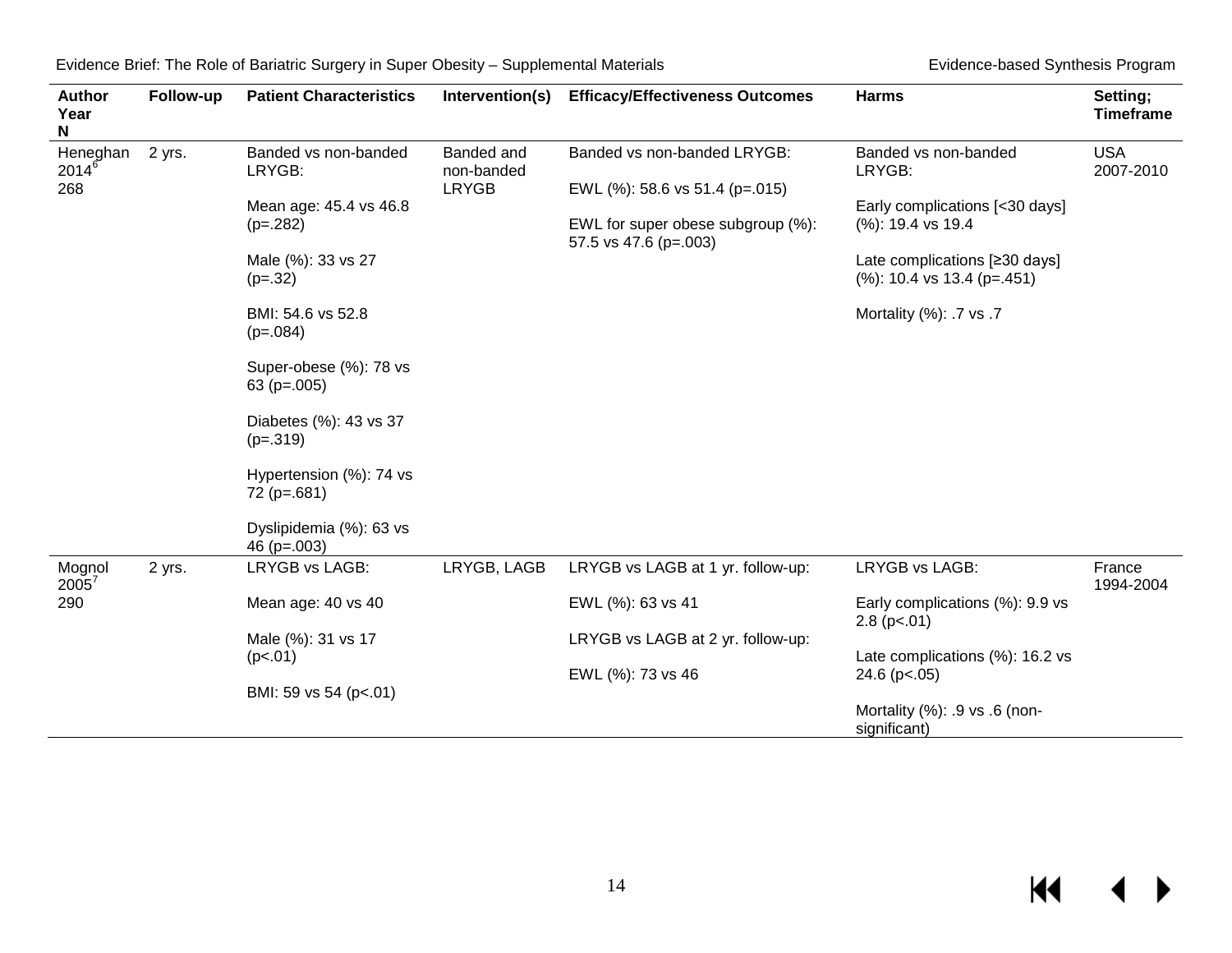| <b>Author</b><br>Year<br>N  | Follow-up            | <b>Patient Characteristics</b>                | Intervention(s)            | <b>Efficacy/Effectiveness Outcomes</b>                                                               | <b>Harms</b>                                                                               | Setting;<br><b>Timeframe</b>             |
|-----------------------------|----------------------|-----------------------------------------------|----------------------------|------------------------------------------------------------------------------------------------------|--------------------------------------------------------------------------------------------|------------------------------------------|
| Nelson<br>$2012^8$<br>26510 | DS mean:<br>8.8 mos. | NR for super obese<br>subgroup                | Laparoscopic<br>or open DS | NR for super obese subgroup                                                                          | DS vs GB for super obese<br>subgroup:                                                      | <b>Bariatric</b><br>Outcomes<br>Database |
|                             | GB mean:<br>8.9 mos. |                                               | Laparoscopic<br>or open GB |                                                                                                      | Mortality (%): 1.8 vs .4 (p<.001)                                                          | 2007-2010                                |
|                             |                      |                                               |                            |                                                                                                      | Marginal ulcer (%): .1 vs 1.2<br>$(p=.002)$                                                |                                          |
|                             |                      |                                               |                            |                                                                                                      | Any infection (%): 5.2 vs 2.3<br>(p<.001)                                                  |                                          |
|                             |                      |                                               |                            |                                                                                                      | Pneumonia (%): .9 vs .4<br>$(p=.003)$                                                      |                                          |
|                             |                      |                                               |                            |                                                                                                      | Leak $(\%): 2.4 \text{ vs. } 9 \text{ (p<.001)}$                                           |                                          |
|                             |                      |                                               |                            |                                                                                                      | Any nutritional deficiency (%):<br>5.5 vs $2.3$ (p <. 001)                                 |                                          |
| Parikh<br>$2005^9$          | 3 yrs.               | Mean age: 42<br>(NS)                          | LAGB, LRYGB,<br><b>BPD</b> | LAGB vs LRYGB vs BPD at 1-year<br>follow-up:                                                         | LAGB vs LRYGB vs BPD:                                                                      | <b>USA</b><br>2000-2004                  |
| 332                         |                      | Male (%): 20<br>$(p=.02)$                     |                            | EWL (%): 35.3 vs 57.7 vs 60.6 (p<.05<br>LAGB vs BPD)                                                 | Early complications [<30 days]<br>(%): 4.7 vs 11.3 vs 16.3 (p=.02,<br>LAGB vs RYGBP & BPD) |                                          |
|                             |                      | Caucasian (%): 83<br>African American (%): 11 |                            | LAGB vs LRYGB vs BPD at 2-year<br>follow-up:<br>EWL (%): 45.8 vs 54.7 vs 69.4 (p<.05<br>LAGB vs BPD) | No mortalities                                                                             |                                          |
|                             |                      | BMI: 55.7 (NS)                                |                            |                                                                                                      |                                                                                            |                                          |
|                             |                      |                                               |                            | LAGB vs LRYGB vs BPD at 3-year<br>follow-up:<br>EWL(%): 49.5 vs 56.8 vs 77.4 (p<.05<br>LAGB vs BPD)  |                                                                                            |                                          |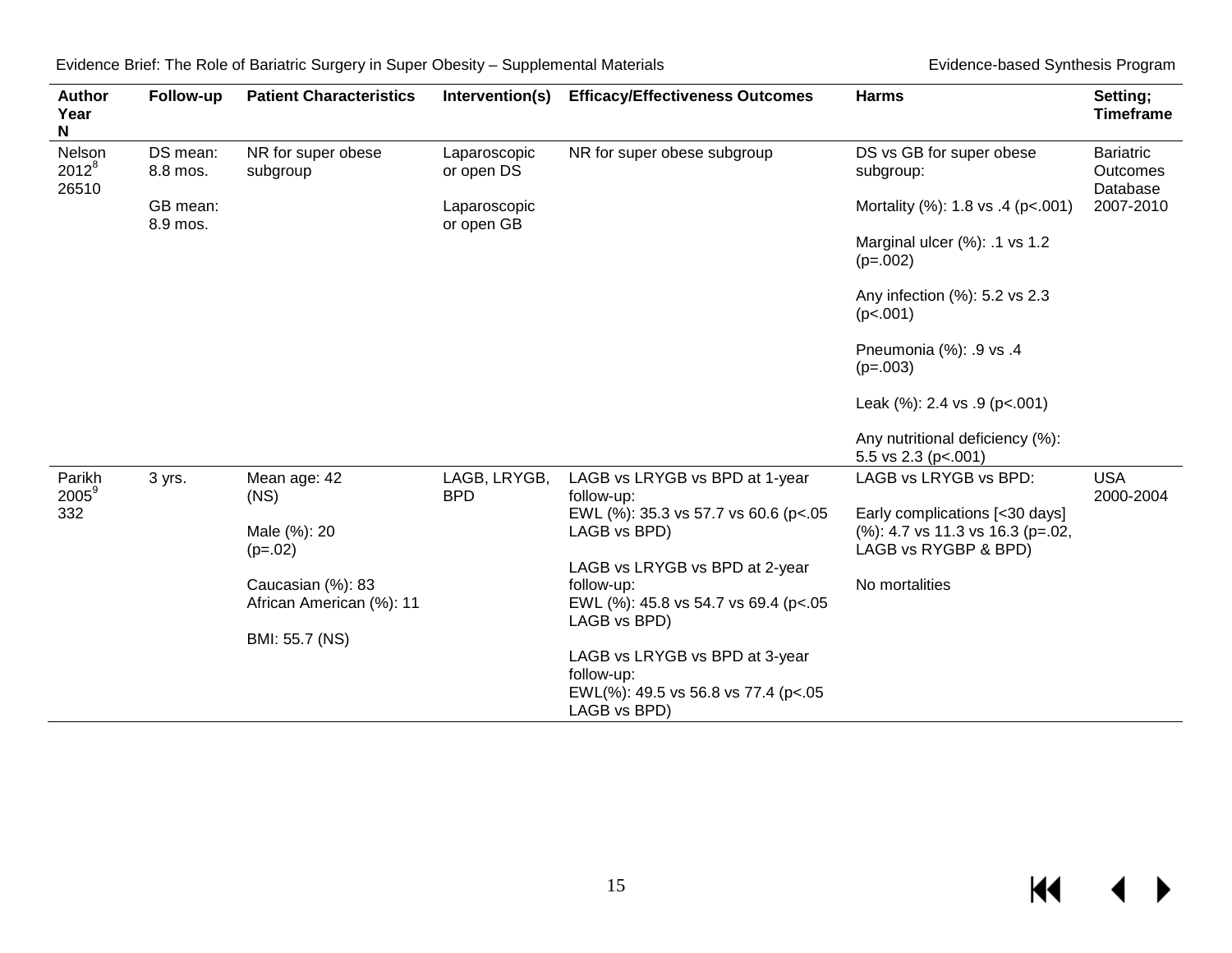| <b>Author</b><br>Year<br>N | Follow-up | <b>Patient Characteristics</b>                        | Intervention(s)            | <b>Efficacy/Effectiveness Outcomes</b>                                                             | <b>Harms</b>                                            | Setting;<br><b>Timeframe</b> |  |
|----------------------------|-----------|-------------------------------------------------------|----------------------------|----------------------------------------------------------------------------------------------------|---------------------------------------------------------|------------------------------|--|
| Roland<br>$2011^{10}$      | 2 yrs.    | Open vs laparoscopic<br>RYGB:                         | Open RYGB,<br>Laparoscopic | Open vs Laparoscopic RYGB:                                                                         | Open vs Laparoscopic RYGB:                              | <b>USA</b><br>2003-2007      |  |
| 89                         |           | Mean age: 41 vs 44                                    |                            | <b>RYGB</b>                                                                                        | 3 mo. follow-up:<br>EWL (%): 17.5 vs 22.7 (p=.016)      | Mortality (%): 1.9 vs 0      |  |
|                            |           | Male (%): 38 vs 29                                    |                            | 6 mo. follow-up:<br>EWL (%): 30.8 vs 37.6 (p=.037)                                                 | Hernia (%): 19 vs 3<br>No other significant differences |                              |  |
|                            |           | BMI: 80 vs 77                                         |                            | 12 and 24 mos. follow-ups:                                                                         | in complications                                        |                              |  |
|                            |           | Hypertension (%): 65 vs<br>61                         |                            | No significant differences                                                                         |                                                         |                              |  |
|                            |           | Sleep apnea (%): 46 vs<br>37                          |                            |                                                                                                    |                                                         |                              |  |
|                            |           | Diabetes (%): 40 vs 45                                |                            |                                                                                                    |                                                         |                              |  |
|                            |           | GERD (%): 15 vs 24                                    |                            |                                                                                                    |                                                         |                              |  |
|                            |           | Arthritis (%): 17 vs 34<br>No significant differences |                            |                                                                                                    |                                                         |                              |  |
| Sekhar<br>200611           | 2 yrs.    | Open vs Laparoscopic<br>RYGB:                         | Open RYGB,<br>Laparoscopic | Open vs Laparoscopic RYGB:                                                                         | Open vs Laparoscopic RYGB:                              | <b>USA</b><br>2001-2005      |  |
| 967                        |           | Mean age: 42.9 vs 42.9                                | <b>RYGB</b>                | Overall:<br>1 yr. follow-up:                                                                       | 30 day follow-up:                                       |                              |  |
|                            |           |                                                       |                            | EWL $(\%)$ : 57 vs 66.9 (p=.01)                                                                    | Mortality (%): .5 vs .17 (p=.37)                        |                              |  |
|                            |           | Male (%): 24 vs 14<br>$(p=.001)$                      |                            | 2 yr. follow-up:<br>EWL (%): 67.3 vs 71.3 (p=.03)                                                  | Wound infection (%): 9.2 vs 1.7<br>$(p=.001)$           |                              |  |
|                            |           | BMI: 58.9 vs 49.1<br>$(p=.001)$                       |                            | Stratified by pre-operative BMI:<br>EWL (%):<br>BMI 51-60: 67 vs 62 (NS)<br>BMI >61: 65 vs 75 (NS) | No other significant differences<br>in complications    |                              |  |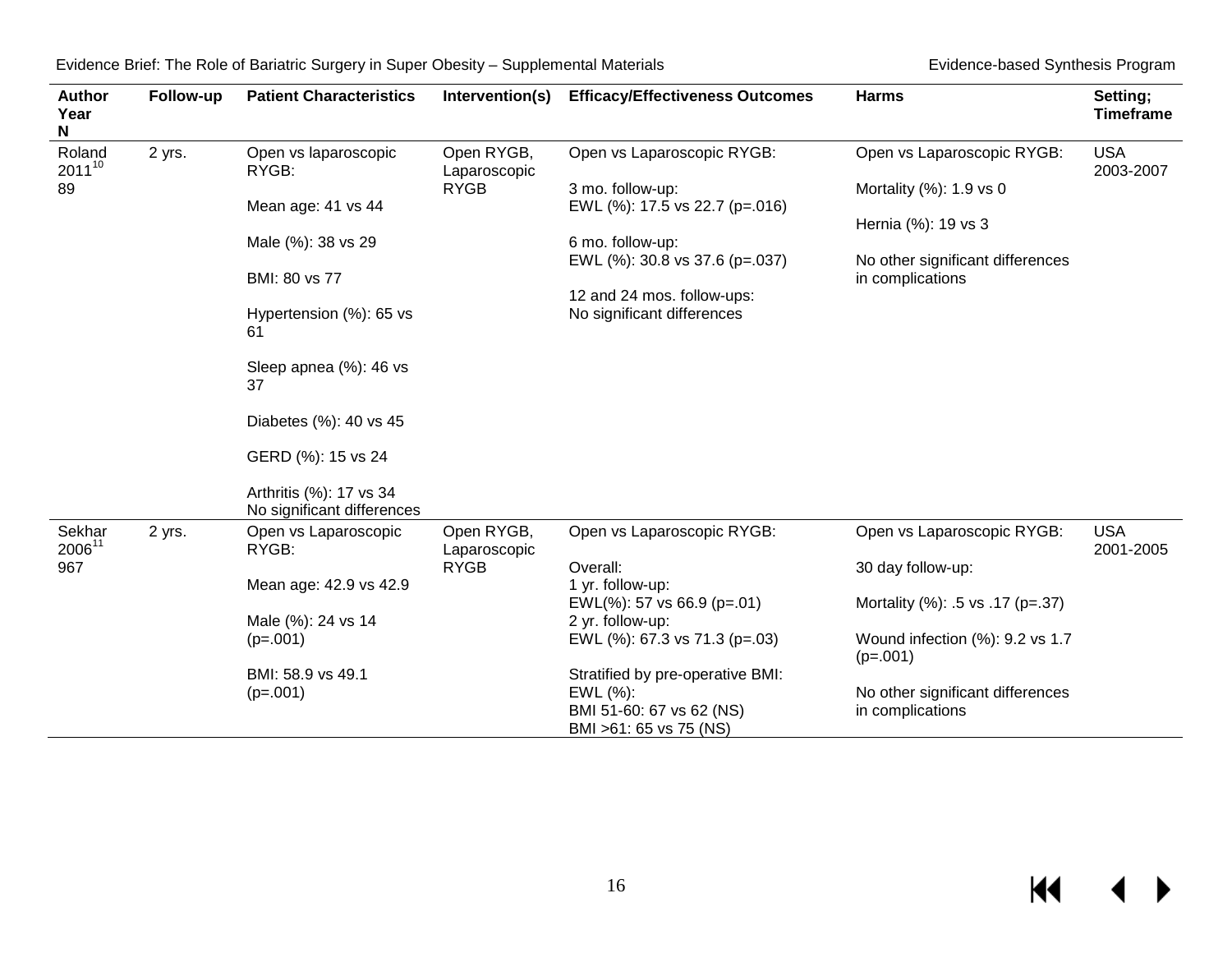| <b>Author</b><br>Year<br>N | Follow-up | <b>Patient Characteristics</b>                                       | Intervention(s) | <b>Efficacy/Effectiveness Outcomes</b>                   | <b>Harms</b>                   | Setting;<br><b>Timeframe</b> |
|----------------------------|-----------|----------------------------------------------------------------------|-----------------|----------------------------------------------------------|--------------------------------|------------------------------|
| Serrano<br>$2015^{12}$     | 1 yr.     | LRYGB vs LSG:                                                        | LRYGB, LSG      | LRYGB vs LSG:                                            | LRYGB vs LSG:                  | <b>US</b><br>2008-2013       |
| 135                        |           | Mean age: 33.1 vs 38.2<br>NS.                                        |                 | %EWL Success (> 30% EWL):                                | Complications (%): 15.1 vs 4.8 |                              |
|                            |           |                                                                      |                 | At 3 months: 28.95 vs 25                                 | Mortality: 1 death LRYGB, 0    |                              |
|                            |           | Male (%): 29 vs 48 NS                                                |                 |                                                          | deaths LSG                     |                              |
|                            |           |                                                                      |                 | At 6 months: 72.22 vs 59.09                              |                                |                              |
|                            |           | White (%): 6 vs 14 NS                                                |                 |                                                          |                                |                              |
|                            |           | BMI: 66.3 vs 68.4 NS                                                 |                 | At 12 months: 94.59 vs 100                               |                                |                              |
|                            |           | No difference in<br>comorbidities                                    |                 |                                                          |                                |                              |
| Zerrweck<br>$2014^{13}$    | 1 yr.     | LRYGB vs LSG:                                                        | LRYGB, LSG      | LRYGB vs LSG:                                            | LRYGB vs LSG:                  | Mexico<br>2010-2012          |
| 77                         |           | Mean age: 35.4 vs 37.5                                               |                 | 6 mo. follow-up:                                         | Early complications [<30 days] |                              |
|                            |           | $(p=.354)$                                                           |                 | EWL (%): 51.6 vs 40 (p<.05)<br>BMI: 38.6 vs 41.7 (p<.05) | $(%): 9$ vs 22 (p=.217)        |                              |
|                            |           | Male (%): 4 vs 45                                                    |                 |                                                          | No mortalities                 |                              |
|                            |           | (p<.001)                                                             |                 | 9 mo. follow-up:                                         |                                |                              |
|                            |           |                                                                      |                 | EWL (%): 56.5 vs 45.1 (p<.05)                            |                                |                              |
|                            |           | BMI: 52.7 vs 53.8<br>$(p=.087)$                                      |                 | BMI: 36.9 vs 40 (NS)                                     |                                |                              |
|                            |           |                                                                      |                 | 12 mo. follow-up:                                        |                                |                              |
|                            |           | Hypertension: 21 vs 28                                               |                 | EWL(%): 63.9 vs 43.9 (p<.05)                             |                                |                              |
|                            |           | $(p=.601)$                                                           |                 | BMI: 34.8 vs 40.9 (p<.05)                                |                                |                              |
|                            | 2010.025  | Dyslipidemia: 12 vs 8<br>$(p=.508)$<br>$2005-$<br>$1.200 \times \pi$ | 0.12            | 0.011                                                    |                                |                              |

\*Laurenius 2010, O'Rourke 2006, Prachand 2006, Topart 2013 not abstracted; included in Hedberg 2014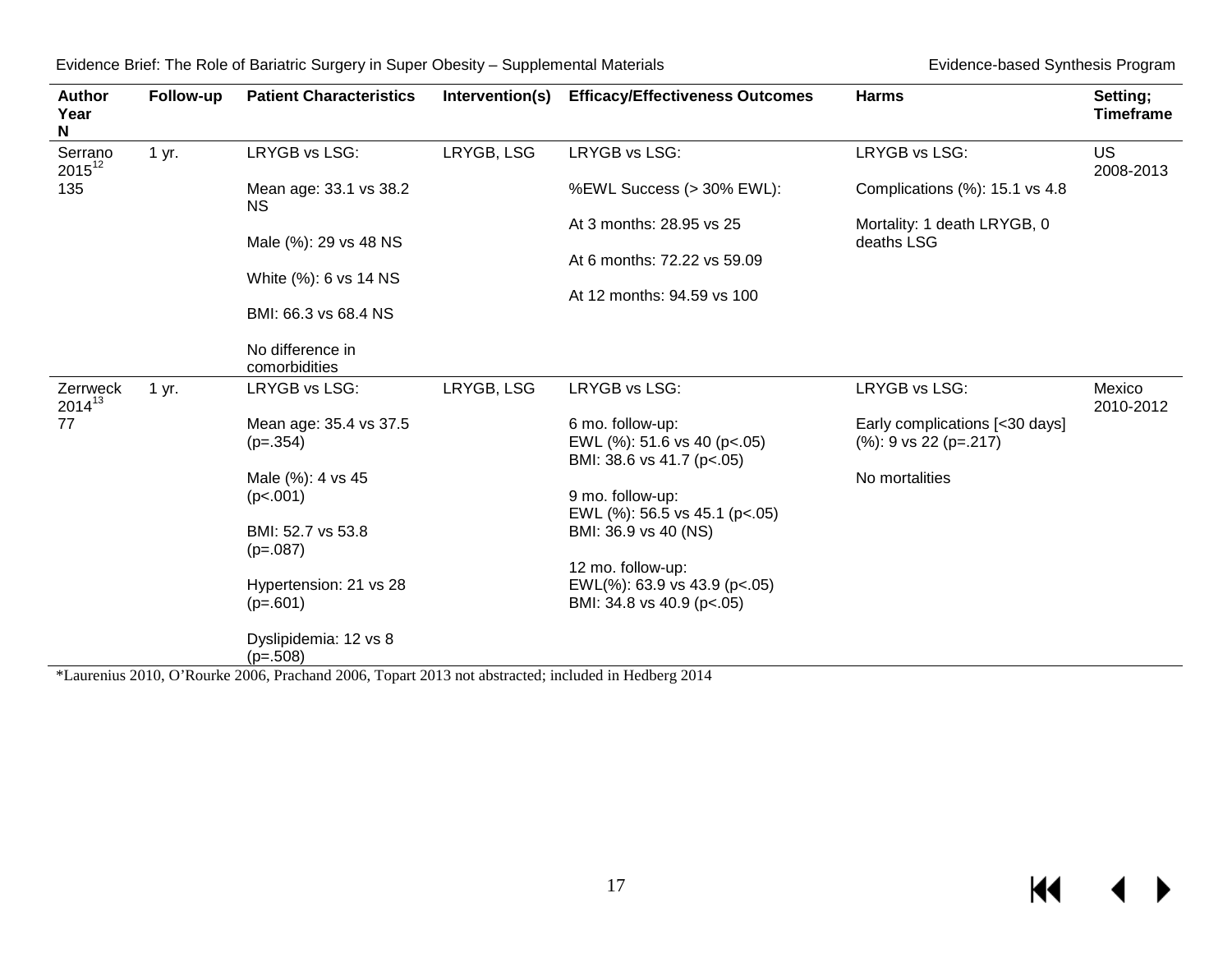#### **Data Abstraction of RCTs**

<span id="page-19-0"></span>

| <b>Author</b><br>Year<br>N | <b>Follo</b><br>w-up | <b>Patient</b><br><b>Characteristics</b> | Intervention(s) | <b>Efficacy/Effectiveness Outcomes</b> | <b>Harms</b>                                                             | Setting;<br><b>Timeframe</b> |  |  |                   |                              |           |
|----------------------------|----------------------|------------------------------------------|-----------------|----------------------------------------|--------------------------------------------------------------------------|------------------------------|--|--|-------------------|------------------------------|-----------|
| Risstad<br>$2015^{14}$     | 5 yrs.               | RYGB vs DS                               | RYGB, DS        | RYGB vs DS                             | RYGB vs DS                                                               | Norway &<br>Sweden           |  |  |                   |                              |           |
| 60                         |                      | Mean age: 35.2 vs<br>36.1                |                 |                                        |                                                                          |                              |  |  | 5-year follow-up: | 30 days to 5-year follow-up: | 2006-2007 |
|                            |                      | Male (%): 26 vs 34                       |                 | BMI change: -13.6 vs -22.1 (p<.001)    | Mean adverse events per patient:<br>1.7 vs $2.7$ (p=.09)                 |                              |  |  |                   |                              |           |
|                            |                      | BMI: 54.8 vs 55.2                        |                 | Metabolic syndrome (%): 11.1% vs       |                                                                          |                              |  |  |                   |                              |           |
|                            |                      |                                          |                 | $3.6$ (P=.28)                          |                                                                          |                              |  |  |                   |                              |           |
|                            |                      | T2DM (%): 16 vs 21                       |                 |                                        |                                                                          |                              |  |  |                   |                              |           |
|                            |                      | Hypertension: 26 vs<br>28                |                 |                                        |                                                                          |                              |  |  |                   |                              |           |
|                            |                      | Dyslipidemia (%): 77<br>vs 83            |                 |                                        |                                                                          |                              |  |  |                   |                              |           |
|                            |                      | Sleep apnea (%): 16<br>vs 21             |                 |                                        |                                                                          |                              |  |  |                   |                              |           |
|                            |                      | Metabolic syndrome<br>(%): 65 vs 79      |                 |                                        |                                                                          |                              |  |  |                   |                              |           |
|                            |                      | No significant<br>differences            |                 |                                        |                                                                          |                              |  |  |                   |                              |           |
| Sovik<br>$2013^{15}$       | 2 yrs.               | RYGB vs DS                               | RYGB, DS        | <b>NR</b>                              | RYGB vs DS:                                                              | Norway &<br>Sweden           |  |  |                   |                              |           |
| 60                         |                      | Mean age: 35.2 vs<br>36.1                |                 |                                        | Days w/o defecation: 61 vs 19<br>$(p=.002)$                              | 2006-2007                    |  |  |                   |                              |           |
|                            |                      | Male (%): 26 vs 34                       |                 |                                        | Leakage of stool (%): 18 vs 50<br>$(p=.015)$                             |                              |  |  |                   |                              |           |
|                            |                      | BMI: 54.8 vs 55.2                        |                 |                                        | DS increased diarrhea and                                                |                              |  |  |                   |                              |           |
|                            |                      | No significant<br>differences            |                 |                                        | number of daytime defecations<br>compared with GB (P=.0002,<br>$p=.007)$ |                              |  |  |                   |                              |           |

\* Sovik 2010, Sovik 2011 not abstracted; included in Hedberg 2014

 $\leftrightarrow$  $M$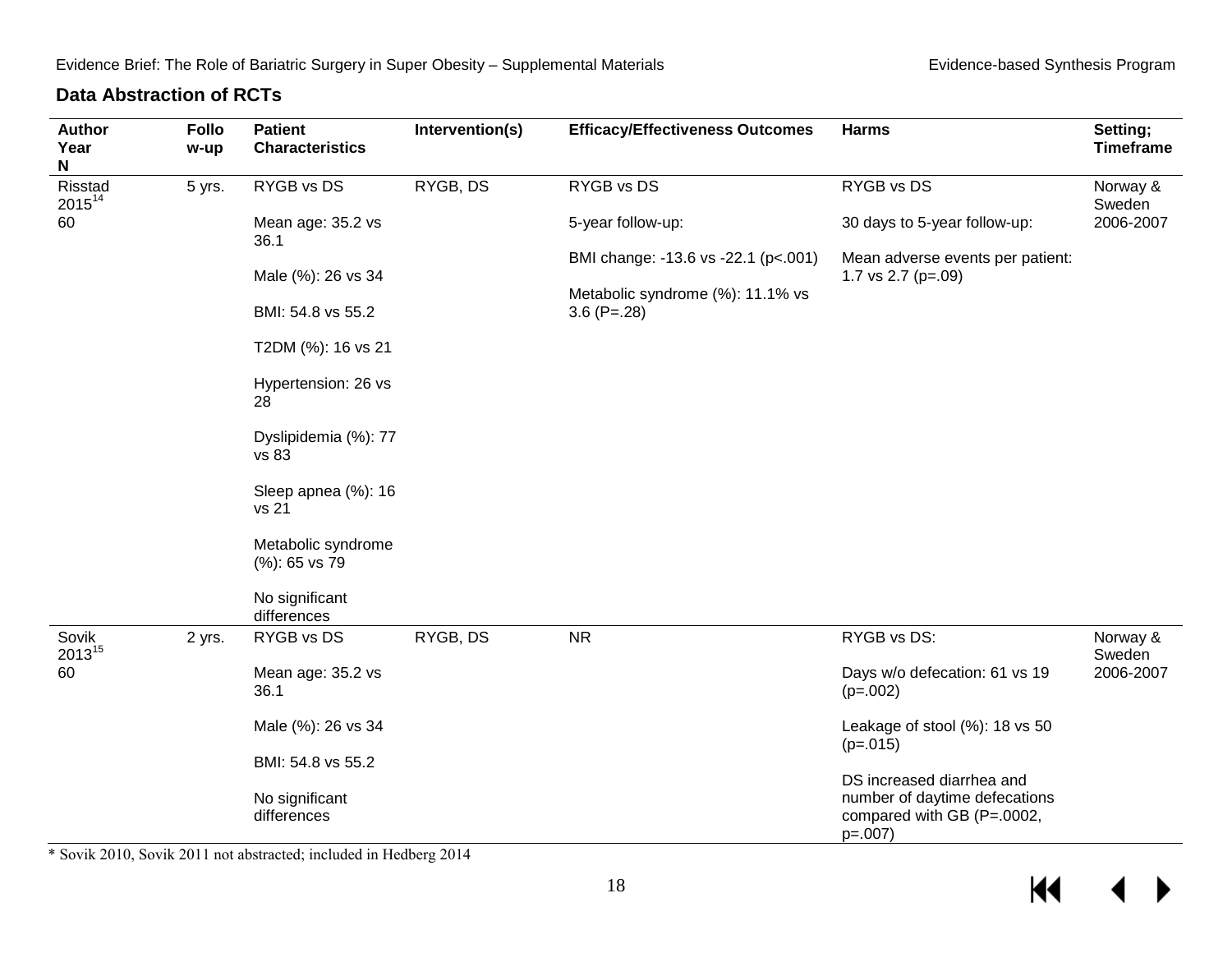# **QUALITY ASSESSMENT OF INCLUDED SYSTEMATIC REVIEWS**

<span id="page-20-0"></span>

| <b>Author</b><br>Year | Was an<br>'a priori'<br>design<br>provided                                                       | Was there Was a<br>duplicate<br>study<br>selection<br>and data<br>extraction<br>? | comprehen<br>-sive<br>literature<br>search<br>performed | Was the<br>status of<br>publication<br>( <i>ie</i> , grey<br>literature)<br>used as an<br>inclusion<br>criterion? | of<br>studies<br>(included)<br>and<br>excluded<br>provided | Was a list Were the Was the<br>-istics of<br>the<br>included<br>studies<br>provided<br>? | character scientific<br>quality of<br>included<br>studies<br>assessed<br>and<br>documented | Was the<br>scientific<br>quality of<br>included<br>studies used findings of<br>appropriately studies<br><u>in</u><br>formulating<br><b>conclusions</b> | Were the<br>methods<br>used to<br>combine the publication interest<br>appropriate<br>? | Was the<br>likelihood<br>οf<br>bias<br>assessed? | Was the<br>conflict<br>оf<br>stated? | Quality |
|-----------------------|--------------------------------------------------------------------------------------------------|-----------------------------------------------------------------------------------|---------------------------------------------------------|-------------------------------------------------------------------------------------------------------------------|------------------------------------------------------------|------------------------------------------------------------------------------------------|--------------------------------------------------------------------------------------------|--------------------------------------------------------------------------------------------------------------------------------------------------------|----------------------------------------------------------------------------------------|--------------------------------------------------|--------------------------------------|---------|
| Hedberg<br>$2014^1$   | Can't<br>answer<br>No info on<br>a priori<br>methods<br>or in-<br>depth<br>inclusion<br>criteria | Yes                                                                               | Yes                                                     | No                                                                                                                | No<br>Only<br>included<br>studies<br>provided              | Yes                                                                                      | No<br>Only include<br>notes on<br>missing<br>details in the<br>included<br>studies         | No                                                                                                                                                     | Yes                                                                                    | Yes                                              | Yes                                  | Fair    |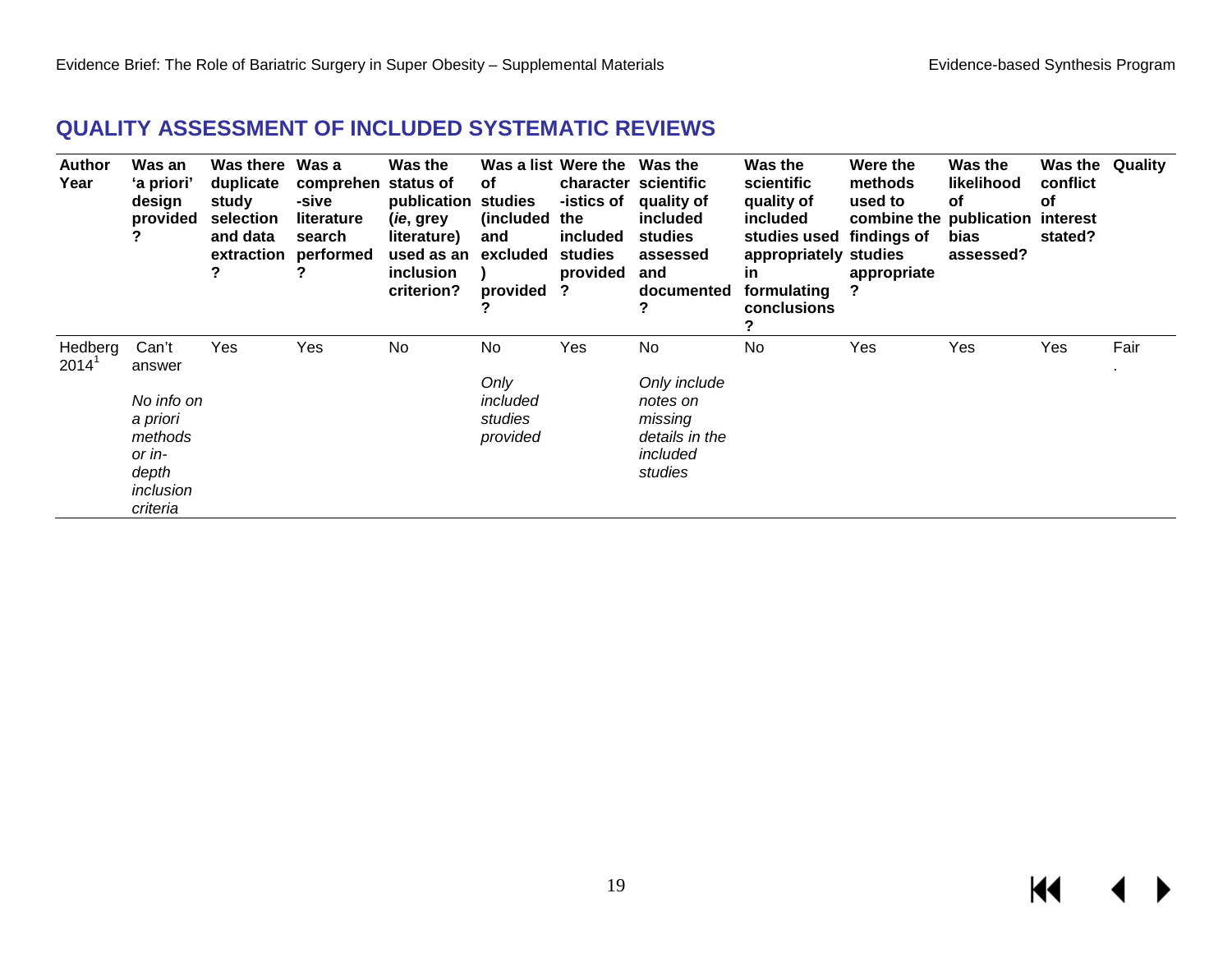### **QUALITY ASSESSMENT OF INCLUDED PRIMARY STUDIES**

#### **Quality Assessment of Observational Studies**

<span id="page-21-1"></span><span id="page-21-0"></span>

| <b>Author</b><br>Year    | <b>Risk of selection bias?</b><br>(High, medium, low)                                                                                                                          | <b>Risk of performance</b><br>bias? (High, medium,<br>low)            | <b>Risk of attrition bias?</b><br>(High, medium, low)                                     | <b>Risk of detection</b><br>bias? (High,<br>medium, low)     | <b>Risk of reporting</b><br>bias? (High,<br>medium, low) | <b>Overall risk of bias</b><br>(High, medium,<br>low) |
|--------------------------|--------------------------------------------------------------------------------------------------------------------------------------------------------------------------------|-----------------------------------------------------------------------|-------------------------------------------------------------------------------------------|--------------------------------------------------------------|----------------------------------------------------------|-------------------------------------------------------|
| Arterburn<br>$2015^2$    | Medium<br>Comorbidities identified                                                                                                                                             | Medium<br>Lacked data on self-                                        | Low for 1-year and 5-<br>year analyses                                                    | Medium<br>Comorbidities                                      | Low                                                      | Medium                                                |
|                          | using ICD-9 codes,<br>which don't account for<br>severity                                                                                                                      | efficacy, diet and<br>exercise                                        | Medium for 14-year<br>analysis                                                            | identified using ICD-<br>9 codes, which can<br>be inaccurate |                                                          |                                                       |
|                          |                                                                                                                                                                                |                                                                       | Censoring for unknown<br>reasons was 56% in<br>surgical group and 45%<br>in control group |                                                              |                                                          |                                                       |
| <b>Bowne</b><br>$2006^3$ | Medium                                                                                                                                                                         | Medium                                                                | Low                                                                                       | Low                                                          | Low                                                      | Medium                                                |
|                          | Balanced at baseline for<br>age, sex, BMI, and<br>comorbidities except<br>dyslipidemia (higher in<br>LRYGB), no other<br>statistical approaches<br>used, no info on<br>smoking | No data on diet,<br>exercise, other<br>potential co-<br>interventions | Loss to follow-up 9-16%                                                                   |                                                              |                                                          |                                                       |
| Daigle<br>$2015^{4}$     | High                                                                                                                                                                           | Medium                                                                | Medium                                                                                    | Low                                                          | Low                                                      | High                                                  |
|                          | Unclear, baseline<br>characteristics reported<br>for whole group, but not<br>for each surgery, no<br>other statistical<br>approaches used, no<br>info on smoking               | No data on diet,<br>exercise, other<br>potential co-<br>interventions | Loss to follow-up 16.7%<br>at 1 year, 40% at 2<br>years, 53.3% at 3 years                 |                                                              |                                                          |                                                       |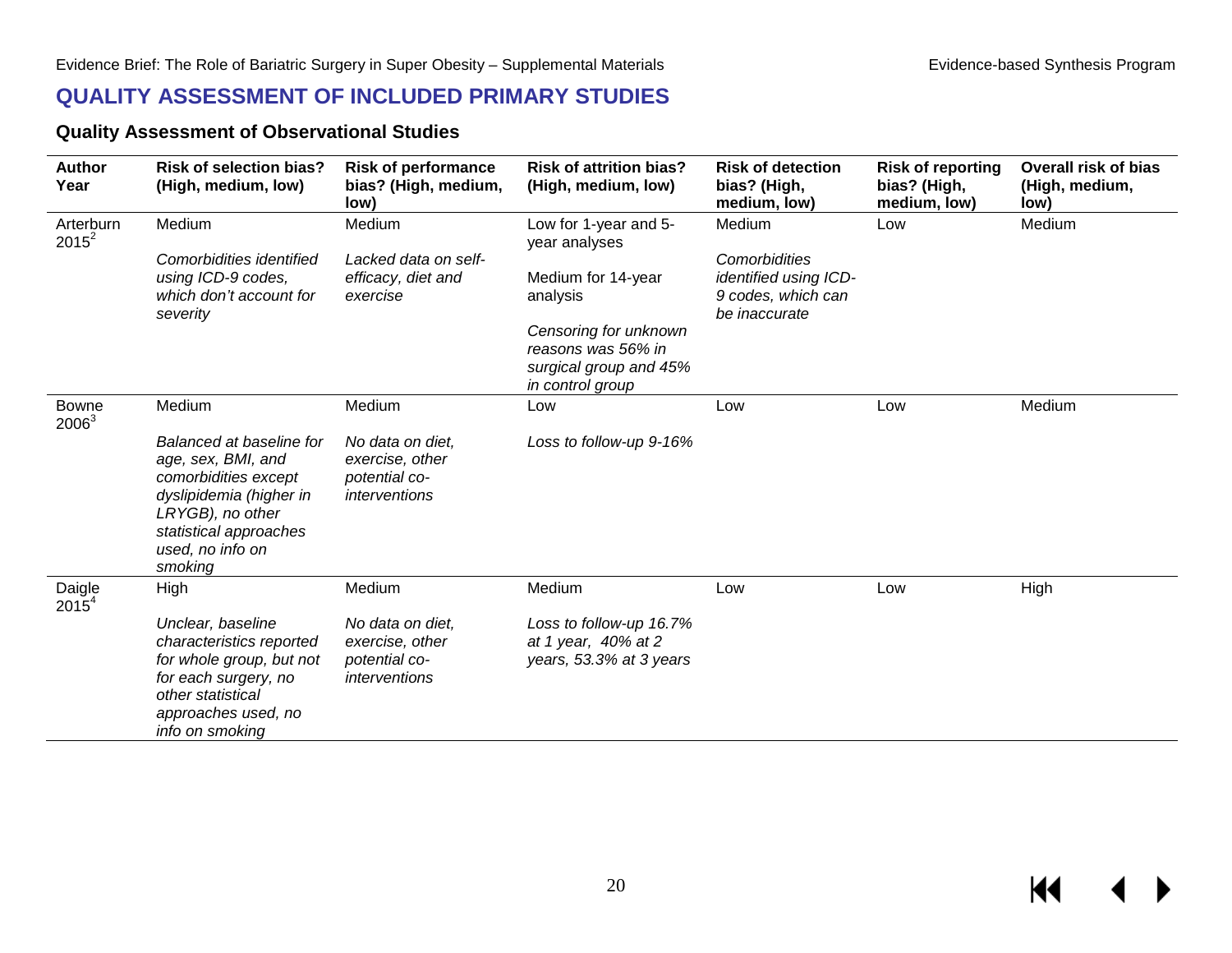$M \leftarrow \leftarrow$ 

| <b>Author</b><br>Year | <b>Risk of selection bias?</b><br>(High, medium, low)                                                                                                                   | <b>Risk of performance</b><br>bias? (High, medium,<br>low)                                                | <b>Risk of attrition bias?</b><br>(High, medium, low) | <b>Risk of detection</b><br>bias? (High,<br>medium, low) | <b>Risk of reporting</b><br>bias? (High,<br>medium, low) | <b>Overall risk of bias</b><br>(High, medium,<br>low) |
|-----------------------|-------------------------------------------------------------------------------------------------------------------------------------------------------------------------|-----------------------------------------------------------------------------------------------------------|-------------------------------------------------------|----------------------------------------------------------|----------------------------------------------------------|-------------------------------------------------------|
| Giordiano<br>$2015^5$ | High                                                                                                                                                                    | Medium                                                                                                    | Low                                                   | Low                                                      | Low                                                      | High                                                  |
|                       | No control for<br>comorbidities (presence<br>of at least one<br>comorbidity 91.1% vs<br>74.7%), no info on<br>smoking                                                   | No data on diet,<br>exercise, other<br>potential co-<br>interventions                                     | Loss to follow-up 7.5%                                |                                                          |                                                          |                                                       |
| Heneghan<br>$2014^6$  | Medium                                                                                                                                                                  | Medium                                                                                                    | Medium:                                               | Low                                                      | Low                                                      | Medium                                                |
|                       | Balanced at baseline for<br>age, sex, BMI, and<br>comorbidities except<br>dyslipidemia and<br>%super-obese (higher in<br>banded), no info on<br>smoking                 | No data on diet,<br>exercise, other<br>potential co-<br>interventions                                     | Loss to follow-up 39%                                 |                                                          |                                                          |                                                       |
| Laurenius<br>201016   | Medium                                                                                                                                                                  | Medium                                                                                                    | Low                                                   | Low                                                      | Low                                                      | Medium                                                |
|                       | Balanced at baseline for<br>age, sex, BMI, and<br>comorbidities (T2DM,<br>sleep apnea), no other<br>statistical approaches<br>used, no info on<br>smoking               | Differences in energy<br>intake postop, no data<br>on exercise or other<br>potential co-<br>interventions | Loss to follow-up 7.6-<br>15.8%                       |                                                          |                                                          |                                                       |
| Mognol<br>2005        | High                                                                                                                                                                    | Medium                                                                                                    | Medium                                                | Medium                                                   | Low                                                      | High                                                  |
|                       | Balanced at baseline for<br>age, more males and<br>higher baseline BMI in<br>LRYGB group, no other<br>statistical approaches,<br>no info on comorbidities<br>or smoking | No data on diet,<br>exercise, other<br>potential co-<br>interventions                                     | No clear data on follow-<br>$\mu$                     | No info on methods<br>of outcome<br>assessment           |                                                          |                                                       |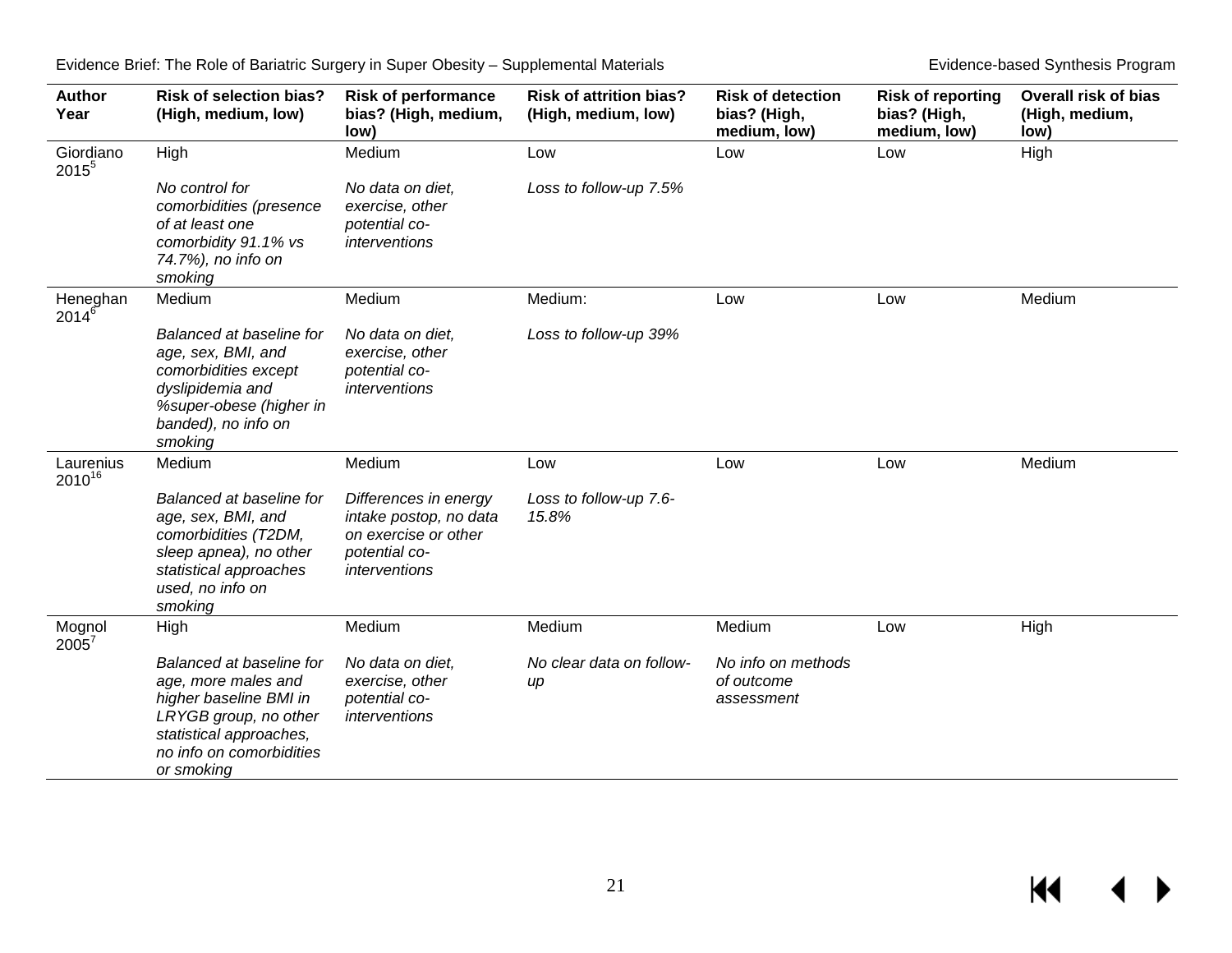| <b>Author</b><br>Year | <b>Risk of selection bias?</b><br>(High, medium, low)                                                                                                                                                                                          | <b>Risk of performance</b><br>bias? (High, medium,<br>low)            | <b>Risk of attrition bias?</b><br>(High, medium, low)                              | <b>Risk of detection</b><br>bias? (High,<br>medium, low)                                                                                                 | <b>Risk of reporting</b><br>bias? (High,<br>medium, low) | <b>Overall risk of bias</b><br>(High, medium,<br>low) |
|-----------------------|------------------------------------------------------------------------------------------------------------------------------------------------------------------------------------------------------------------------------------------------|-----------------------------------------------------------------------|------------------------------------------------------------------------------------|----------------------------------------------------------------------------------------------------------------------------------------------------------|----------------------------------------------------------|-------------------------------------------------------|
| Nelson<br>$2012^{8}$  | High                                                                                                                                                                                                                                           | Medium                                                                | High                                                                               | Medium                                                                                                                                                   | Low                                                      | High                                                  |
|                       | Imbalanced at baseline<br>(DS higher BMI, more<br>comorbidities), no other<br>statistical approaches<br>used, no info on<br>smoking                                                                                                            | No data on diet,<br>exercise, other<br>potential co-<br>interventions | Loss to follow-up 72% at<br>1 year, 97% at 2 years                                 | <b>Blinding of</b><br>assessors unknown;<br>unknown exactly<br>how tracking data<br>(especially<br>demographic) are<br>collected reliably<br>and validly |                                                          |                                                       |
| O'Rourke<br>200617    | Medium                                                                                                                                                                                                                                         | Medium                                                                | Low                                                                                | Low                                                                                                                                                      | Low                                                      | Medium                                                |
|                       | Imbalanced at baseline<br>for BMI (DS more super<br>obese), multivariate<br>logistic regression<br>including age and BMI,<br>no info on smoking                                                                                                | No data on diet,<br>exercise, other<br>potential co-<br>interventions | No missing data                                                                    |                                                                                                                                                          |                                                          |                                                       |
| Parikh<br>$2005^9$    | High                                                                                                                                                                                                                                           | Medium                                                                | High                                                                               | Low                                                                                                                                                      | Low                                                      | High                                                  |
|                       | Balanced at baseline for<br>age and BMI, BPD<br>group fewer males (10%<br>vs 22-30%) and African<br>Americans (5% vs 11-<br>14%), no other statistical<br>approaches used, no<br>info on medical or<br>psychiatric comorbidities<br>or smoking | No data on diet,<br>exercise, other<br>potential co-<br>interventions | Loss to follow-up 13-<br>24% at 1 year, 24-77%<br>at 2 years, 28-46% at 3<br>years |                                                                                                                                                          |                                                          |                                                       |
| Prachand<br>200618    | High                                                                                                                                                                                                                                           | Medium                                                                | Medium                                                                             | Low                                                                                                                                                      | Low                                                      | High                                                  |
|                       | Balanced at baseline for<br>age and sex,<br>imbalanced for weight<br>and BMI (DS higher), no<br>info on comorbidities or<br>smoking, no other<br>statistical approaches<br>used                                                                | No data on diet,<br>exercise, other<br>potential co-<br>interventions | Loss to follow-up 51.8-<br>55.3 at 3 years                                         |                                                                                                                                                          |                                                          |                                                       |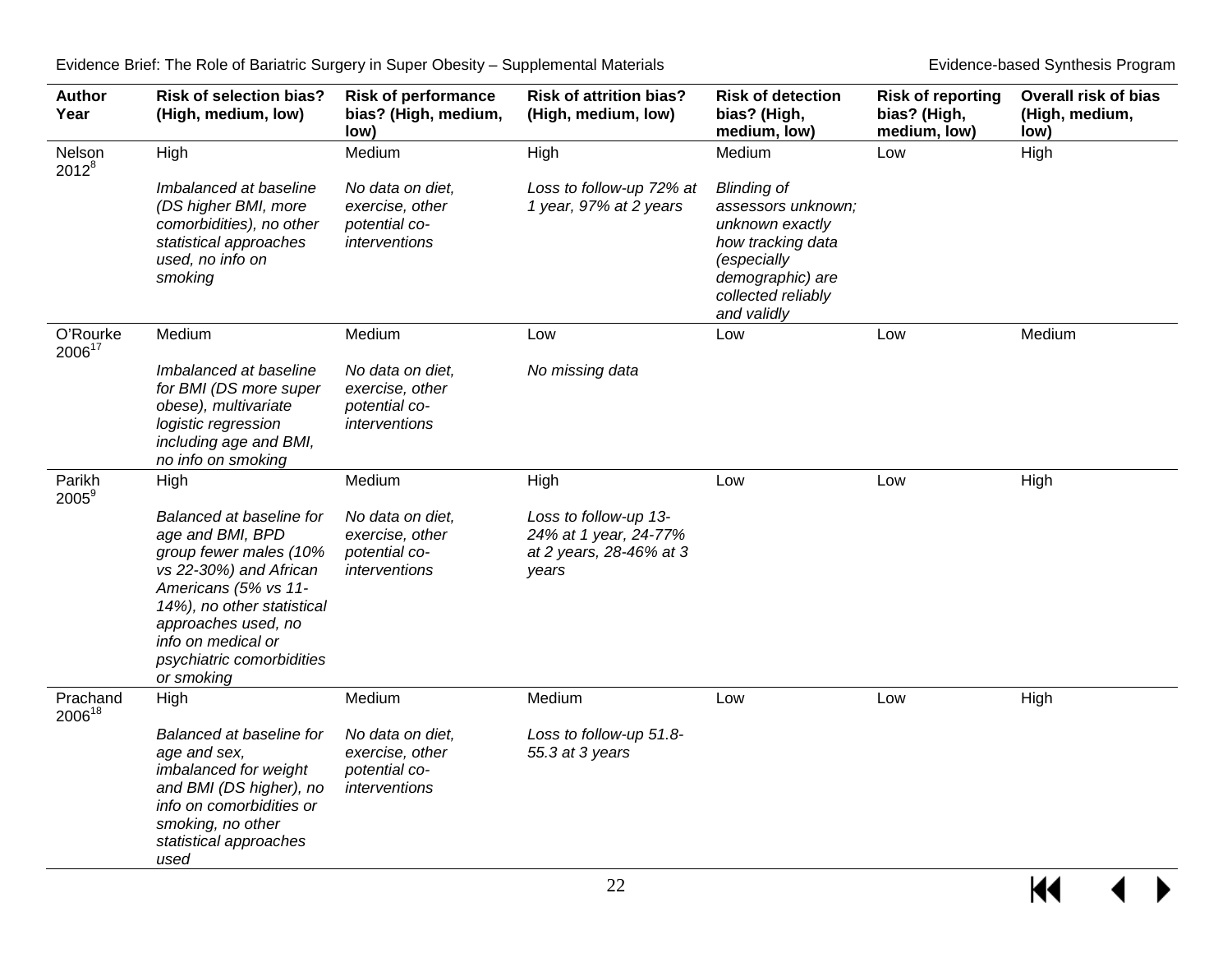| <b>Author</b><br>Year  | <b>Risk of selection bias?</b><br>(High, medium, low)                                                                                                                                                                                         | <b>Risk of performance</b><br>bias? (High, medium,<br>low)            | <b>Risk of attrition bias?</b><br>(High, medium, low) | <b>Risk of detection</b><br>bias? (High,<br>medium, low) | <b>Risk of reporting</b><br>bias? (High,<br>medium, low) | <b>Overall risk of bias</b><br>(High, medium,<br>low) |
|------------------------|-----------------------------------------------------------------------------------------------------------------------------------------------------------------------------------------------------------------------------------------------|-----------------------------------------------------------------------|-------------------------------------------------------|----------------------------------------------------------|----------------------------------------------------------|-------------------------------------------------------|
| Roland<br>$2011^{10}$  | Medium                                                                                                                                                                                                                                        | Medium                                                                | Medium                                                | Low                                                      | Low                                                      | Medium                                                |
|                        | Balanced at baseline for<br>age, sex, BMI and<br>comorbidities, no info on<br>smoking                                                                                                                                                         | No data on diet,<br>exercise, other<br>potential co-<br>interventions | No clear data on follow-<br>up                        |                                                          |                                                          |                                                       |
| Sekhar<br>200611       | High                                                                                                                                                                                                                                          | Medium                                                                | Low                                                   | Low                                                      | Low                                                      | High                                                  |
|                        | Unclear, subgroup<br>baseline characteristics<br>NR, imbalances<br>reported for overall<br>group (LRYGB group<br>more females and lower<br>baseline BMI) without<br>any statistical<br>adjustment, no info on<br>comorbidities or<br>smoking  | No data on diet,<br>exercise, other<br>potential co-<br>interventions | Loss to follow-up 16-<br>21%                          |                                                          |                                                          |                                                       |
| Serrano<br>$2015^{12}$ | Medium                                                                                                                                                                                                                                        | Medium                                                                | High                                                  | Low                                                      | Low                                                      | High                                                  |
|                        | Balanced at baseline for<br>age, sex, BMI, race, and<br>comorbidities, no other<br>statistical approaches<br>used, no info on<br>smoking                                                                                                      | No data on diet.<br>exercise, other<br>potential co-<br>interventions | Loss to follow-up 60-<br>76% at 1 year                |                                                          |                                                          |                                                       |
| Topart<br>$2013^{19}$  | High                                                                                                                                                                                                                                          | Medium                                                                | Medium                                                | Low                                                      | Low                                                      | High                                                  |
|                        | Balanced at baseline for<br>age, gender, and BMI,<br>imbalanced for<br>comorbidities (sleep<br>apnea, hypertension,<br>presence of multiple<br>comorbidities higher in<br>DS), no other statistical<br>approaches used, no<br>info on smoking | No data on diet,<br>exercise, other<br>potential co-<br>interventions | Loss to follow-up 33%                                 |                                                          |                                                          |                                                       |

 $M \rightarrow$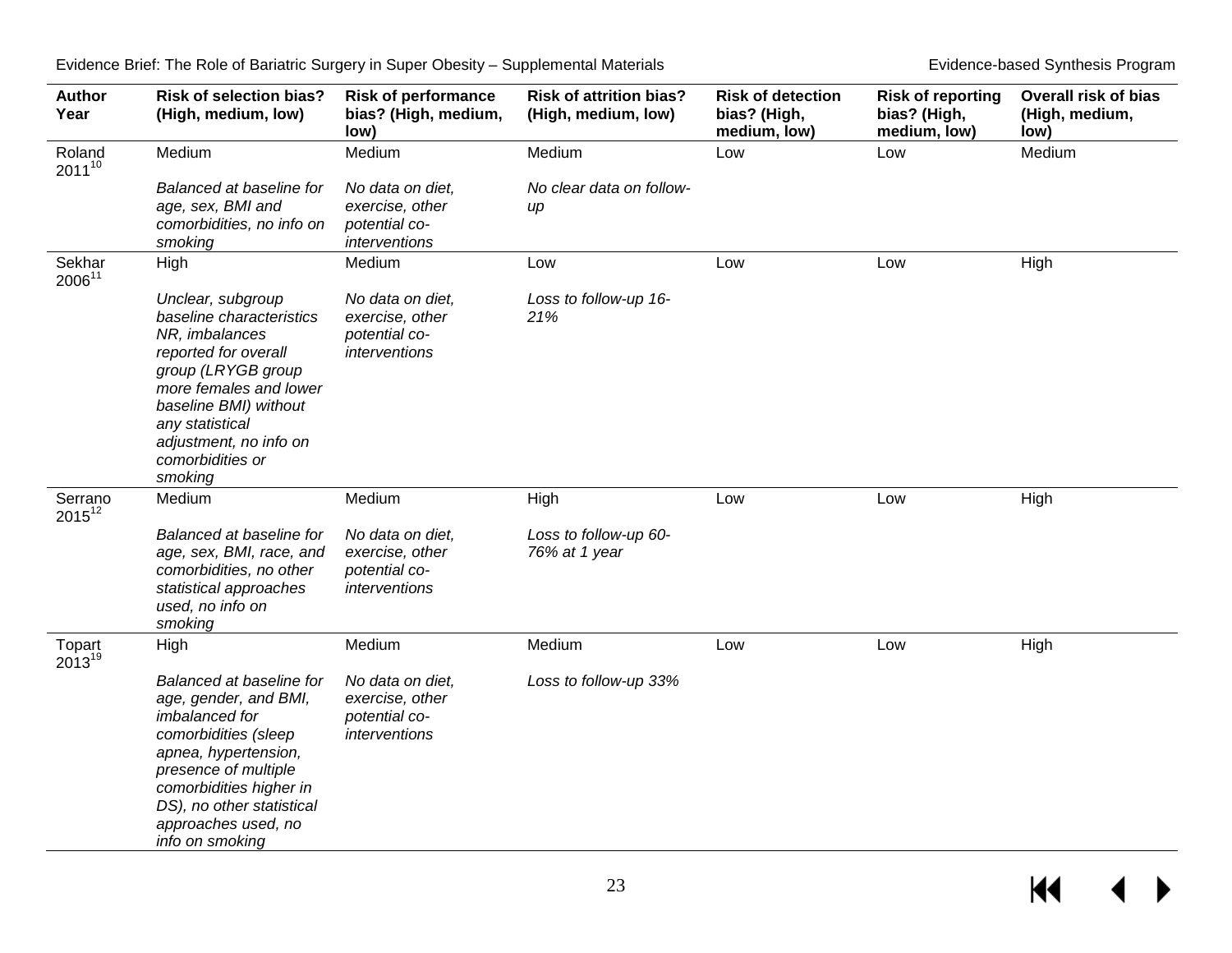| <b>Author</b><br>Year          | <b>Risk of selection bias?</b><br>(High, medium, low)                                                                                                                                                                                                                                              | <b>Risk of performance</b><br>bias? (High, medium,<br>low)            | <b>Risk of attrition bias?</b><br>(High, medium, low) | <b>Risk of detection</b><br>bias? (High,<br>medium, low) | <b>Risk of reporting</b><br>bias? (High,<br>medium, low) | <b>Overall risk of bias</b><br>(High, medium,<br>low) |
|--------------------------------|----------------------------------------------------------------------------------------------------------------------------------------------------------------------------------------------------------------------------------------------------------------------------------------------------|-----------------------------------------------------------------------|-------------------------------------------------------|----------------------------------------------------------|----------------------------------------------------------|-------------------------------------------------------|
| <b>Zerrweck</b><br>$2014^{13}$ | Medium                                                                                                                                                                                                                                                                                             | Medium                                                                | Medium                                                | Medium                                                   | Low                                                      | Medium                                                |
|                                | Balanced at baseline for<br>diabetes, hypertension<br>or dyslipidemia at<br>baseline, LRYGB group<br>more females (96% vs<br>55%), analysis by<br>gender showed no<br>differences, no other<br>statistical approaches<br>used, no info on medical<br>or psychiatric<br>comorbidities or<br>smoking | No data on diet,<br>exercise, other<br>potential co-<br>interventions | Loss to follow-up 25-<br>33%                          | No info on methods<br>of outcome<br>assessment           |                                                          |                                                       |

# **Quality Assessment of RCTs**

<span id="page-25-1"></span><span id="page-25-0"></span>

| <b>Author</b><br>Year<br><b>Country</b>                | Adequate<br>sequence<br>generation? | Adequate<br>allocation<br>concealment? | <b>Blinding of</b><br>participants,<br>personnel and<br>outcome<br>assessors? | Formal<br>assessment of<br>adeguacy of<br>the blind? | Incomplete<br>outcome<br>data<br>adequately<br>addressed? | <b>Study reports</b><br>free of<br>suggestion of<br>outcome<br>reporting bias? | Study free of<br>other sources of<br>bias? | <b>Risk of bias?</b> |
|--------------------------------------------------------|-------------------------------------|----------------------------------------|-------------------------------------------------------------------------------|------------------------------------------------------|-----------------------------------------------------------|--------------------------------------------------------------------------------|--------------------------------------------|----------------------|
| Sovik 2010 $^{\rm 2\overline{0}}$<br>Sovik $2011^{21}$ | Yes                                 | Yes                                    | No.                                                                           | Unknown                                              | Yes                                                       | Yes                                                                            | No                                         | Low                  |
| Sovik 2013 <sup>15</sup>                               |                                     |                                        | Doctors and                                                                   |                                                      | Loss to follow-                                           |                                                                                | Surgeons have                              |                      |
| <b>Risstad</b>                                         |                                     |                                        | patients un-                                                                  |                                                      | up 3% at 1                                                |                                                                                | greater                                    |                      |
| $2015^{14}$                                            |                                     |                                        | blinded                                                                       |                                                      | year, 4.9% at 2                                           |                                                                                | experience w/                              |                      |
| (Studies                                               |                                     |                                        |                                                                               |                                                      | years, $8\%$ at 5                                         |                                                                                | GB than DS                                 |                      |
| report on                                              |                                     |                                        |                                                                               |                                                      | years                                                     |                                                                                |                                            |                      |
| single trial)                                          |                                     |                                        |                                                                               |                                                      |                                                           |                                                                                |                                            |                      |
| Norway/                                                |                                     |                                        |                                                                               |                                                      |                                                           |                                                                                |                                            |                      |
| Sweden                                                 |                                     |                                        |                                                                               |                                                      |                                                           |                                                                                |                                            |                      |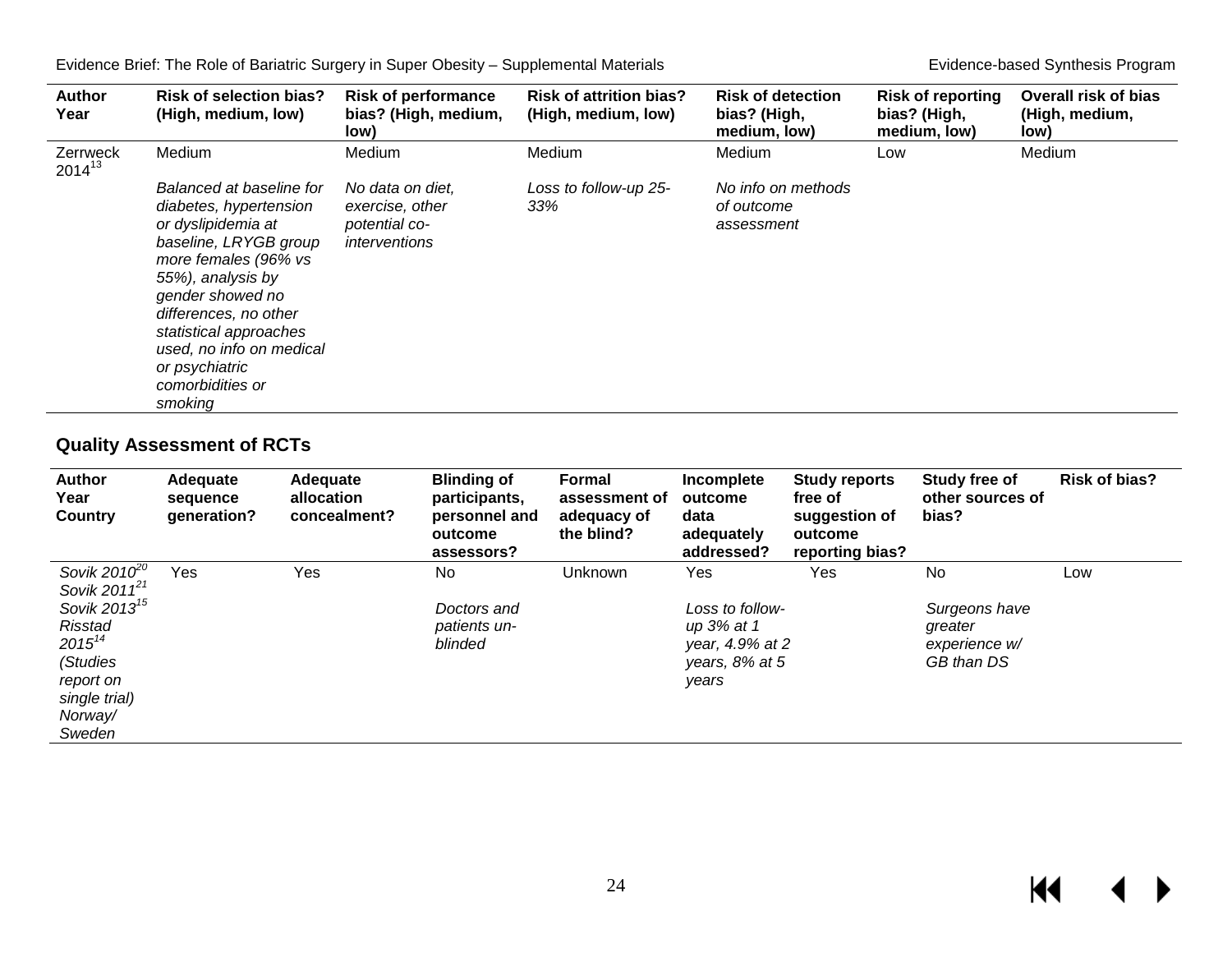# **STRENGTH OF EVIDENCE FOR INCLUDED STUDIES**

#### **Strength of Evidence for KQ2**

<span id="page-26-1"></span><span id="page-26-0"></span>

| <b>SOE</b><br>Grade           | <b>Study</b><br>Design: No.<br>Studies (N) | <b>Study</b><br><b>Limitations</b>                                       | <b>Directness</b>           | <b>Consistency</b> | <b>Precision</b>     | <b>Reporting</b><br><b>Bias</b> | Other<br><b>Issues</b> | <b>Findings</b>                                                             |  |  |
|-------------------------------|--------------------------------------------|--------------------------------------------------------------------------|-----------------------------|--------------------|----------------------|---------------------------------|------------------------|-----------------------------------------------------------------------------|--|--|
| Mortality: Baseline to 1 year |                                            |                                                                          |                             |                    |                      |                                 |                        |                                                                             |  |  |
| Low                           | 1 $(2860)^2$                               | Medium (post-<br>hoc subgroup<br>analysis of<br>retrospective<br>cohort) | Indirect (vs<br>usual care) | Unknown            | Precise;<br>OIS=2490 | Undetected                      | None                   | Increased risk with surgery: 4.93% vs<br>2.77% (HR 1.57; 95% CI, 1.08-2.76) |  |  |
|                               | Mortality: $>1$ to 5 years                 |                                                                          |                             |                    |                      |                                 |                        |                                                                             |  |  |
| Low                           | 1 $(2423)^2$                               | Medium (post-<br>hoc subgroup<br>analysis of<br>retrospective<br>cohort) | Indirect (vs<br>usual care) | Unknown            | Precise              | Undetected                      | None                   | Decreased risk with surgery: 5.48% vs<br>11.4% (HR 0.46; 95% CI, 0.33-0.64) |  |  |
|                               | Mortality: $> 5$ to 14 years               |                                                                          |                             |                    |                      |                                 |                        |                                                                             |  |  |
| Low                           | 1 $(2054)^2$                               | Medium (post-<br>hoc subgroup<br>analysis of<br>retrospective<br>cohort) | Indirect (vs<br>usual care) | Unknown            | Precise              | Undetected                      | None                   | Decreased risk with surgery: 9.5% vs<br>17.5% (HR 0.45; 95% CI, 0.34-0.60)  |  |  |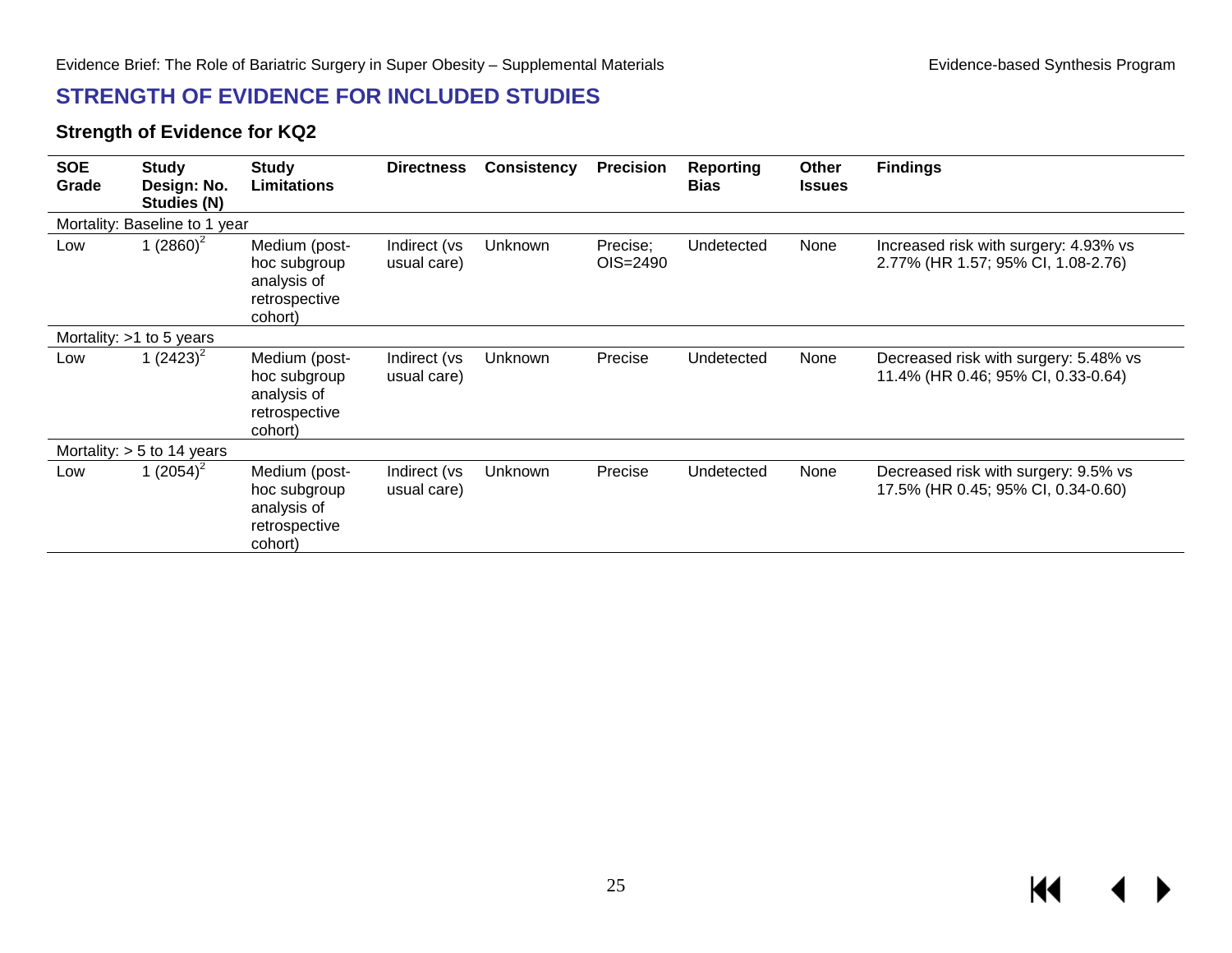#### **Strength of Evidence for KQ3**

*Duodenal switch versus gastric bypass*

| <b>SOE Grade</b>                                                                                                        | <b>Study</b><br>Design: No.<br>Studies (N) | <b>Study</b><br>limitations                                    | <b>Directness</b> | <b>Consistency</b> | <b>Precision</b> | <b>Reporting</b><br><b>Bias</b> | Other<br><b>Issues</b> | <b>Findings</b>                                                                                                                                                                                                                                                                                   |
|-------------------------------------------------------------------------------------------------------------------------|--------------------------------------------|----------------------------------------------------------------|-------------------|--------------------|------------------|---------------------------------|------------------------|---------------------------------------------------------------------------------------------------------------------------------------------------------------------------------------------------------------------------------------------------------------------------------------------------|
| Long-term outcomes                                                                                                      |                                            |                                                                |                   |                    |                  |                                 |                        |                                                                                                                                                                                                                                                                                                   |
| Low                                                                                                                     | 1 RCT<br>$(N=55)^{14}$                     | Low; good-<br>quality RCT                                      | Direct            | <b>Unknown</b>     | Imprecise        | Undetected                      | None                   | % patients with BMI $>$ 40: DS=14% vs<br>GB=55.3%, $P=0.001$<br>Diabetes remission: 100% vs 80%; $P=0.45$<br>Mortality: $3\%$ vs $0\%$ ; $P=0.48$<br>Patients with surgeries related to the initial<br>procedure: 45% vs 10%; P=0.002<br>Patients with hospital admissions: 59% vs<br>29%; P=0.02 |
| Short-term outcomes                                                                                                     |                                            |                                                                |                   |                    |                  |                                 |                        |                                                                                                                                                                                                                                                                                                   |
| Leak in<br>retrospective<br>studies: low-<br>strength of more (N=632) <sup>17,19</sup><br>leaks with<br>duodenal switch | $\overline{2}$<br>retrospective<br>studies | <b>Medium</b><br>(retrospective<br>studies with<br>medium ROB) | <b>Direct</b>     | Consistent         | Precise          | Undetected                      | None                   | 7.3% vs 2.2%; OR 3.41 (95% CI, 1.45, 8.02)                                                                                                                                                                                                                                                        |
| Gastric bypass versus gastric banding                                                                                   |                                            |                                                                |                   |                    |                  |                                 |                        |                                                                                                                                                                                                                                                                                                   |

#### *Gastric bypass versus gastric banding*

| <b>SOE</b><br>Grade   | <b>Study</b><br>Design: No.<br>Studies (N)                            | <b>Study</b><br>limitations                                   | <b>Directness</b> | <b>Consistency</b> | <b>Precision</b> | Reporting<br><b>Bias</b> | Other<br><b>Issues</b> | <b>Findings</b>                                                                                   |  |
|-----------------------|-----------------------------------------------------------------------|---------------------------------------------------------------|-------------------|--------------------|------------------|--------------------------|------------------------|---------------------------------------------------------------------------------------------------|--|
| %EWL: $6mo - 3yr$     |                                                                       |                                                               |                   |                    |                  |                          |                        |                                                                                                   |  |
| Low                   | Retrospective<br>cohort: 4<br>studies<br>$\left(909\right)^{3,5,7,9}$ | High<br>(retrospective<br>studies with<br>medium-high<br>RoB) | <b>Direct</b>     | Consistent         | Imprecise        | Undetected               | None                   | Increased %EWL with LRYGB vs LAGB<br>(range 44.75% vs26.2% at 6 mo. to<br>56.8% vs 49.5% at 3 yr) |  |
| Mortality: 12mo - 3yr |                                                                       |                                                               |                   |                    |                  |                          |                        |                                                                                                   |  |
| Low                   | Retrospective<br>cohort: 3<br>studies<br>$(728)^{3,7,9}$              | High<br>(retrospective<br>studies with<br>medium-high<br>RoB) | <b>Direct</b>     | Consistent         | Imprecise        | Undetected               | None                   | No difference in 12mo-3yr mortality with<br>LRYGB vs LAGB (range 0-0.9% vs 0-<br>1.7%             |  |
|                       | % early complications (<30 days)                                      |                                                               |                   |                    |                  |                          |                        |                                                                                                   |  |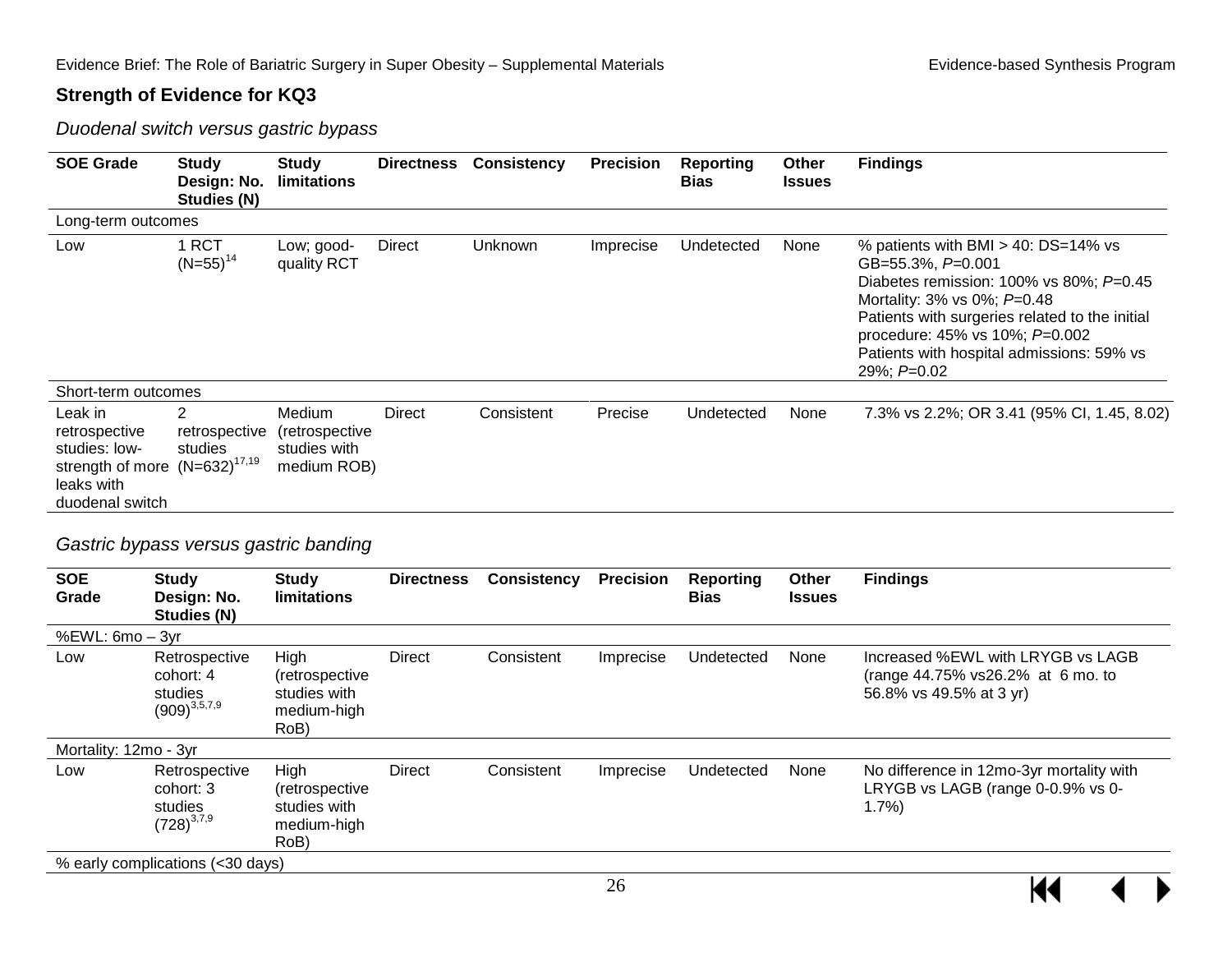**SOE Grade Study Design: No. Studies (N) Study limitations Directness Consistency Precision Reporting Bias Other Issues Findings** Medium RoB Low Retrospective cohort: 1 study  $(106)^3$  $(106)^3$ Medium Direct Unknown Imprecise Undetected None No difference in early complications with LRYGB vs LAGB (range 17 vs 18%) High RoB Low Retrospective cohort: 3 studies  $(803)^{5,7,9}$  $(803)^{5,7,9}$  $(803)^{5,7,9}$  $(803)^{5,7,9}$  $(803)^{5,7,9}$ High (retrospective studies with high RoB) Direct Consistent Imprecise Undetected None Higher early complications with LRYGB vs LAGB (range 9.9-17.65% vs 2.8-10.12%) % late complications (≥30 days) Low Retrospective cohort: 2 studies  $(396)^{3,7}$  $(396)^{3,7}$  $(396)^{3,7}$  $(396)^{3,7}$ High (retrospective studies with medium-high RoB) Direct Consistent Imprecise Undetected None Decreased late complications with LRYGB vs LAGB (range 16.2-28% vs 24.6-78%) Prevalence of comorbidities at follow-up (median 16.2mo) Low Retrospective cohort: 1 study  $(106)^3$ Medium Direct Unknown Imprecise Undetected None Lower prevalence of type 2 diabetes (0% vs 11%, p=0.05) and sleep apnea (8% vs 31%, p=0.01) at follow-up with LRYGB vs LAGB. No difference in hypertensions, dyslipidemia, asthma, or arthritis at followup. Elderly ( $\geq 65$  years) %EWL Insufficient Retrospective cohort: 1 study  $(30)^4$  $(30)^4$ High (retrospective study with high RoB) Direct Unknown Imprecise (small sample size) Undetected None Higher %EWL with LRYGB vs LAGB (54.1% vs 26.2%) Statistical significance NR. % early complications (<30 days) Insufficient Retrospective cohort: 1 study  $(30)^4$  $(30)^4$ **High** (retrospective study with high RoB) Direct Unknown Imprecise (small sample size) Undetected None No difference in early complications (<30 days) with LRYGB vs LAGB (12.5% vs 12.5%)

Evidence Brief: The Role of Bariatric Surgery in Super Obesity – Supplemental Materials Evidence-based Synthesis Program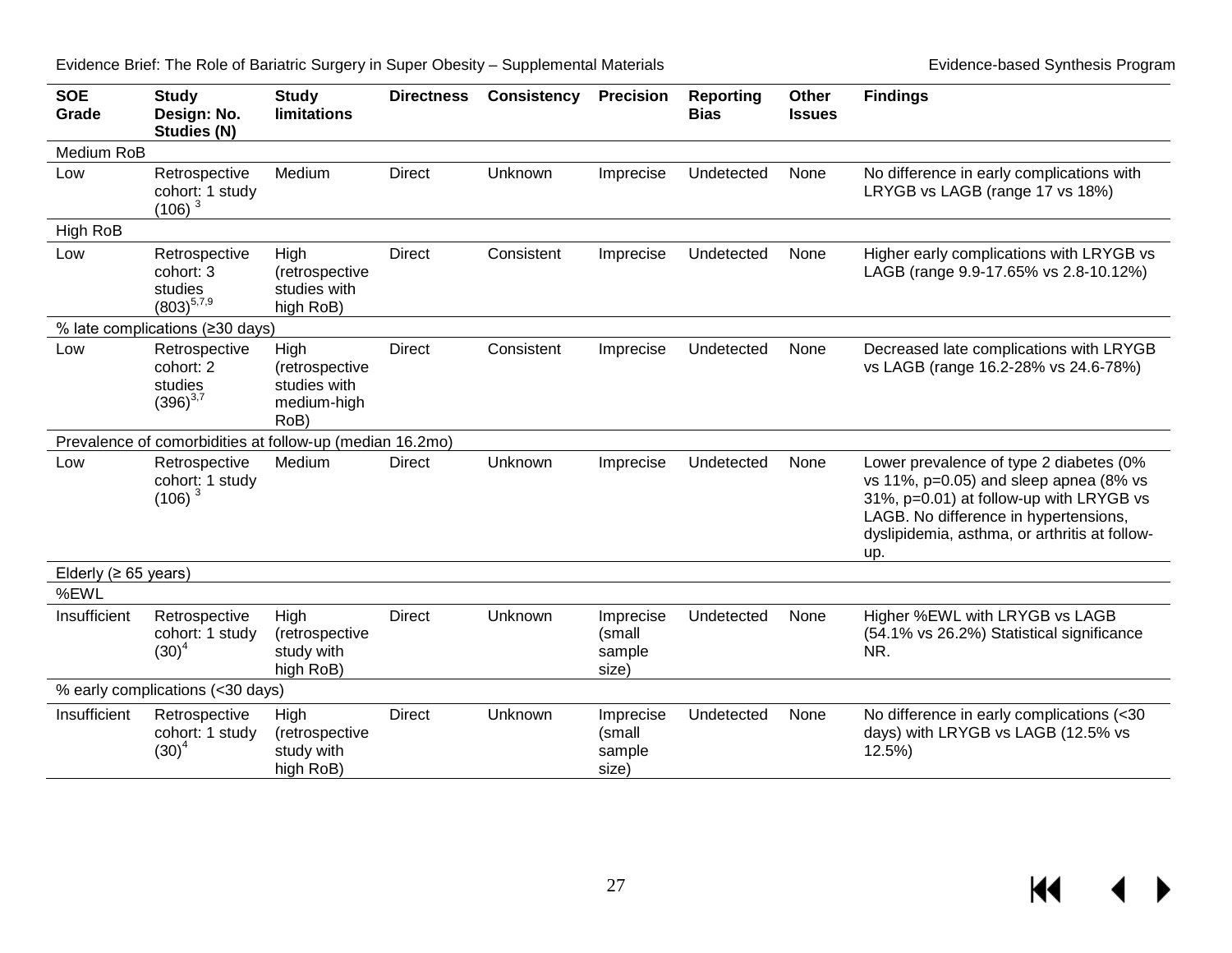*Gastric bypass versus sleeve gastrectomy*

| <b>SOE</b><br>Grade        | <b>Study</b><br>Design: No.<br><b>Studies (N)</b> | <b>Study</b><br><b>limitations</b>                    | <b>Directness</b> | <b>Consistency</b> | <b>Precision</b>                       | <b>Reporting</b><br><b>Bias</b> | Other<br><b>Issues</b> | <b>Findings</b>                                                                                                                                  |
|----------------------------|---------------------------------------------------|-------------------------------------------------------|-------------------|--------------------|----------------------------------------|---------------------------------|------------------------|--------------------------------------------------------------------------------------------------------------------------------------------------|
| %EWL: 6-12mo               |                                                   |                                                       |                   |                    |                                        |                                 |                        |                                                                                                                                                  |
| Low                        | Retrospective<br>cohort: 1<br>study $(77)^{13}$   | Medium<br>(retrospective<br>study with<br>medium RoB) | <b>Direct</b>     | Unknown            | Imprecise<br>(small<br>sample<br>size) | Undetected                      | None                   | Increased 6-12mo %EWL with LRYGB vs<br>LSG (51.6% vs40% at 6 mo., p<0.05 and<br>63.9% vs 43.9% at 12 mo., p<0.05)                                |
| Mortality: 12mo            |                                                   |                                                       |                   |                    |                                        |                                 |                        |                                                                                                                                                  |
| Low                        | Retrospective<br>cohort: 1<br>study $(77)^{13}$   | Medium<br>(retrospective<br>study with<br>medium RoB) | <b>Direct</b>     | Unknown            | Imprecise<br>(small<br>sample<br>size) | Undetected                      | None                   | No deaths reported in either group                                                                                                               |
|                            | % early complications (<30 days)                  |                                                       |                   |                    |                                        |                                 |                        |                                                                                                                                                  |
| Low                        | Retrospective<br>cohort: 1<br>study $(77)^{13}$   | Medium<br>(retrospective<br>study with<br>medium RoB) | <b>Direct</b>     | Unknown            | Imprecise<br>(small<br>sample<br>size) | Undetected                      | None                   | No difference in early complications with<br>LRYGB vs LSG (9% vs 22%, p=0.217)                                                                   |
|                            | Super super obese (BMI > 60 kg/m <sup>2</sup> )   |                                                       |                   |                    |                                        |                                 |                        |                                                                                                                                                  |
|                            | %EWL Success: > 30% EWL                           |                                                       |                   |                    |                                        |                                 |                        |                                                                                                                                                  |
| Low                        | Retrospective<br>cohort: 1<br>study $(135)^{12}$  | Medium<br>(retrospective<br>study with<br>medium RoB) | <b>Direct</b>     | Unknown            | Imprecise<br>(small<br>sample<br>size) | Undetected                      | None                   | No difference in %EWL success(>30%<br>EWL) with LRYGB vs LSG (28.95% vs<br>25% at 3 mo., 72.22% vs 59.09% at 6<br>mo., 94.59% vs 100% at 1 year) |
| % complications            |                                                   |                                                       |                   |                    |                                        |                                 |                        |                                                                                                                                                  |
| Low                        | Retrospective<br>cohort: 1<br>study $(135)^{12}$  | Medium<br>(retrospective<br>study with<br>medium RoB) | <b>Direct</b>     | Unknown            | Imprecise<br>(small<br>sample<br>size) | Undetected                      | None                   | Higher complications with LRYGB vs<br>LSG (15.1% vs 4.8%). Statistical<br>significance NR                                                        |
| Elderly ( $\geq 65$ years) |                                                   |                                                       |                   |                    |                                        |                                 |                        |                                                                                                                                                  |
| %EWL                       |                                                   |                                                       |                   |                    |                                        |                                 |                        |                                                                                                                                                  |
| Insufficient               | Retrospective<br>cohort: 1<br>study $(30)^4$      | High<br>(retrospective<br>study with<br>high RoB)     | <b>Direct</b>     | Unknown            | Imprecise<br>(small<br>sample<br>size) | Undetected                      | None                   | No difference in %EWL with LRYGB vs<br>LSG (54.1% vs 48.3%) Statistical<br>significance NR.                                                      |
|                            | % early complications (<30 days)                  |                                                       |                   |                    |                                        |                                 |                        |                                                                                                                                                  |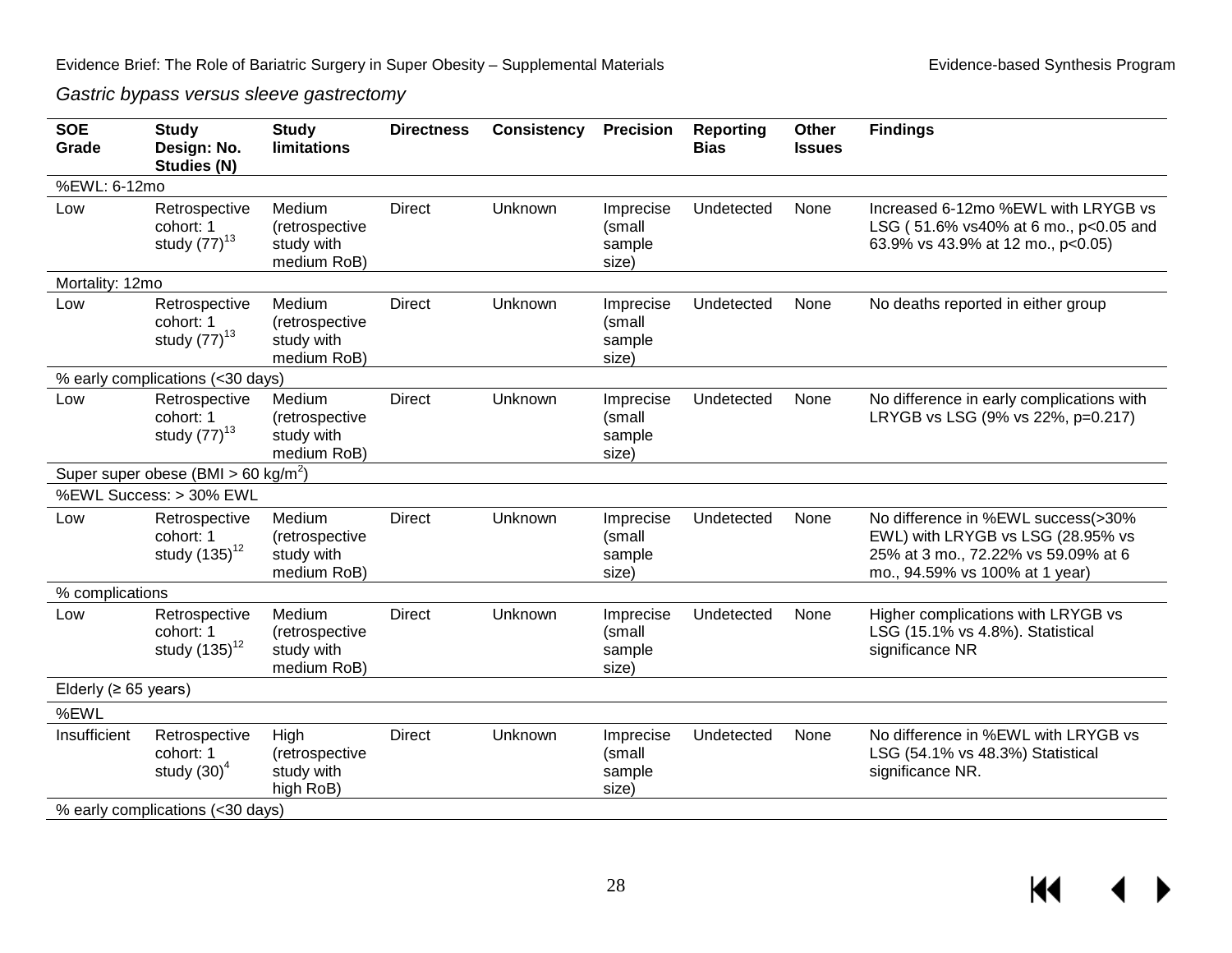KI

| <b>SOE</b><br>Grade | <b>Study</b><br>Design: No.<br>Studies (N)   | <b>Study</b><br>limitations                       | <b>Directness</b> | <b>Consistency</b> | <b>Precision</b>                       | Reporting<br><b>Bias</b> | <b>Other</b><br><b>Issues</b> | <b>Findings</b>                                                            |
|---------------------|----------------------------------------------|---------------------------------------------------|-------------------|--------------------|----------------------------------------|--------------------------|-------------------------------|----------------------------------------------------------------------------|
| Insufficient        | Retrospective<br>cohort: 1<br>study $(30)^4$ | Hiah<br>(retrospective<br>study with<br>high RoB) | <b>Direct</b>     | Unknown            | Imprecise<br>(small<br>sample<br>size) | Undetected               | None                          | Lower early complications (<30 days)<br>with LRYGB vs LSG (12.5% vs 33.3%) |

#### *Surgical technique comparisons*

*Banded versus non-banded gastric bypass* 

| <b>SOE</b><br>Grade | <b>Study Design:</b><br><b>No. Studies</b><br>(N) | <b>Study</b><br>limitations                           | <b>Directness</b> | Consistency | <b>Precision</b>                       | Reporting<br>Bias | Other<br><b>Issues</b> | <b>Findings</b>                                                                                      |
|---------------------|---------------------------------------------------|-------------------------------------------------------|-------------------|-------------|----------------------------------------|-------------------|------------------------|------------------------------------------------------------------------------------------------------|
| %EWL: 2 yr          |                                                   |                                                       |                   |             |                                        |                   |                        |                                                                                                      |
| Low                 | Retrospective<br>cohort: 1 study<br>(268) $^6$    | Medium<br>(retrospective<br>study with<br>medium RoB) | Direct            | Unknown     | Imprecise<br>(small<br>sample<br>size) | Undetected        | None                   | Increased 2yr %EWL among super-<br>obese with banded vs non-banded<br>LRYGB (57.5% vs47.6%, p=0.003) |

#### *Laparoscopic vs open gastric bypass*

| <b>SOE Grade</b>    | <b>Study</b><br>Design: No.<br>Studies (N)       | <b>Study</b><br>limitations                           | <b>Directness</b> | <b>Consistency</b> | <b>Precision</b> | <b>Reporting</b><br><b>Bias</b> | Other<br><b>Issues</b> | <b>Findings</b>                                                                                                                                                                                                                     |
|---------------------|--------------------------------------------------|-------------------------------------------------------|-------------------|--------------------|------------------|---------------------------------|------------------------|-------------------------------------------------------------------------------------------------------------------------------------------------------------------------------------------------------------------------------------|
| %EWL: 2 yr          |                                                  |                                                       |                   |                    |                  |                                 |                        |                                                                                                                                                                                                                                     |
| Insufficient        | Retrospective<br>cohort: 1 study<br>$(967)^{11}$ | High<br>(retrospective<br>study with<br>high RoB)     | <b>Direct</b>     | Unknown            | Unknown          | Undetected                      | None                   | No difference in 2 year %EWL between<br>surgical groups (62% laparoscopic vs<br>67% open., BMI 51-60; 75%<br>laparoscopic vs 65% open, BMI >61<br>[estimated from Figure 1])                                                        |
| Mega obese (BMI>70) |                                                  |                                                       |                   |                    |                  |                                 |                        |                                                                                                                                                                                                                                     |
| %EWL: 3mo-2yr       |                                                  |                                                       |                   |                    |                  |                                 |                        |                                                                                                                                                                                                                                     |
| Low                 | Retrospective<br>cohort: 1 study<br>$(89)^{10}$  | Medium<br>(retrospective<br>study with<br>medium RoB) | <b>Direct</b>     | Unknown            | Imprecise        | Undetected                      | None                   | Increased 3-6mo %EWL with<br>laparoscopic vs open gastric bypass<br>(22.7% vs 17.5%, p=0.016 at 3mo;<br>37.6% vs 30.8%, p=0.037 at 6mo). No<br>difference in % EWL between surgical<br>groups at 1 and 2 years (%s not<br>reported) |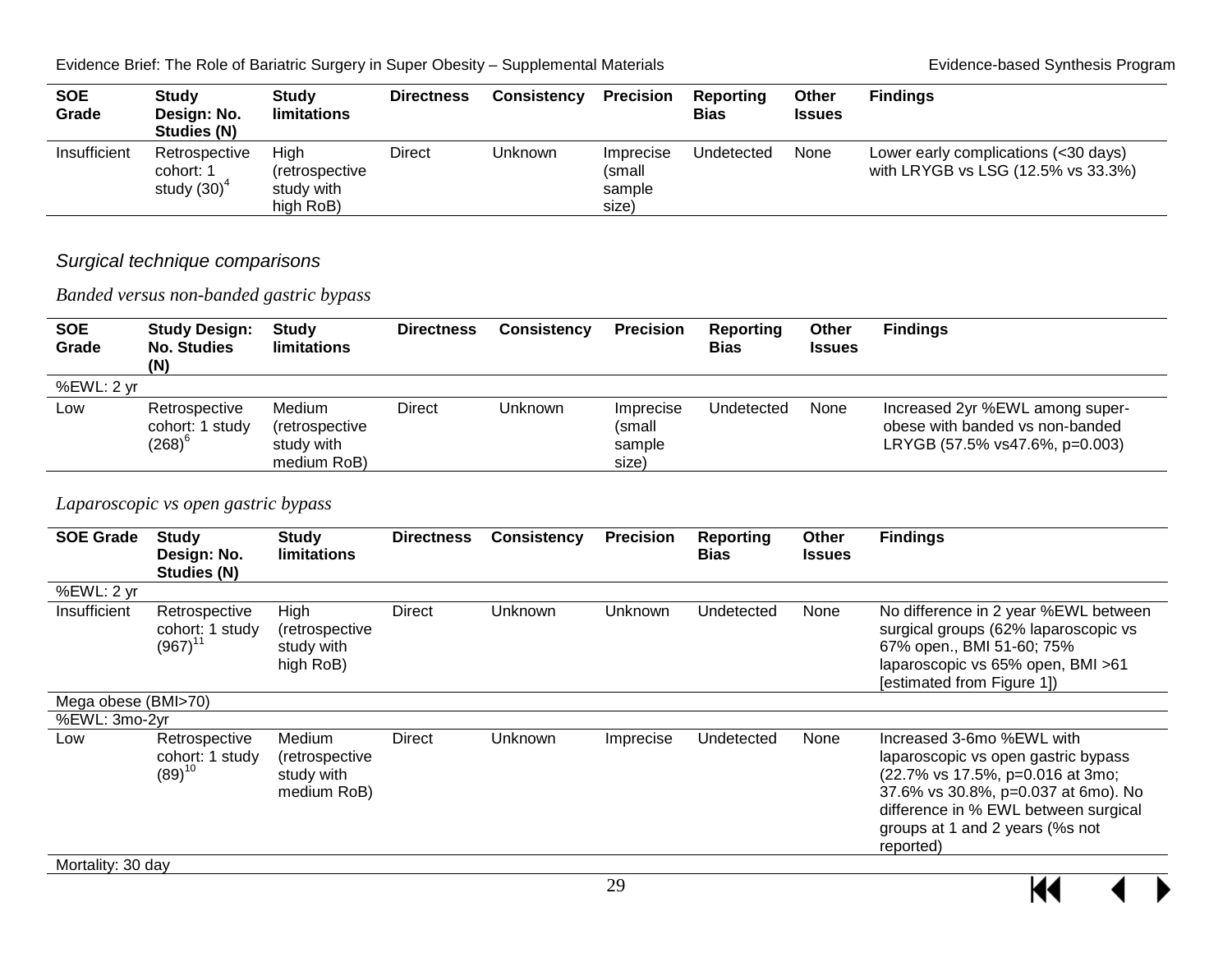| <b>SOE Grade</b> | <b>Study</b><br>Design: No.<br>Studies (N)      | <b>Study</b><br><b>limitations</b>                           | <b>Directness</b> | Consistency | <b>Precision</b>                       | Reporting<br><b>Bias</b> | <b>Other</b><br><b>Issues</b> | <b>Findings</b>                                                                                                                     |
|------------------|-------------------------------------------------|--------------------------------------------------------------|-------------------|-------------|----------------------------------------|--------------------------|-------------------------------|-------------------------------------------------------------------------------------------------------------------------------------|
| Low              | Retrospective<br>cohort: 1 study<br>$(89)^{10}$ | <b>Medium</b><br>(retrospective<br>study with<br>medium RoB) | Direct            | Unknown     | Imprecise<br>(small<br>sample<br>size) | Undetected               | None                          | One death reported in open surgery<br>group vs no deaths reported in<br>laparoscopic group.                                         |
| % complications  |                                                 |                                                              |                   |             |                                        |                          |                               |                                                                                                                                     |
| Low              | Retrospective<br>cohort: 1 study<br>$(89)^{10}$ | <b>Medium</b><br>(retrospective<br>study with<br>medium RoB) | Direct            | Unknown     | Imprecise<br>(small<br>sample<br>size) | Undetected               | None                          | Increased hernia with open surgery<br>(19% vs 3%, p=0.02). No differences in<br>any other complications between<br>surgical groups. |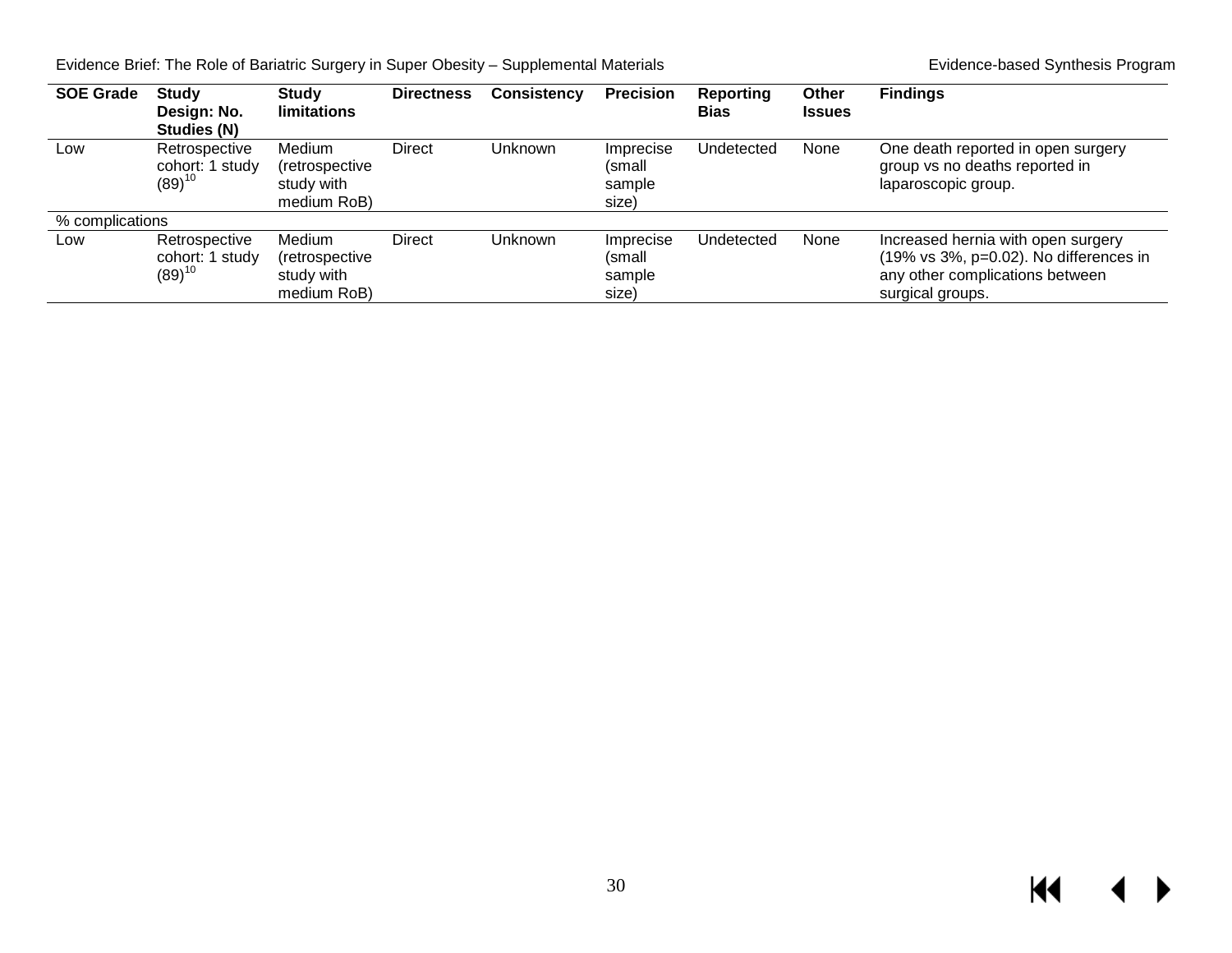### Evidence Brief: The Role of Bariatric Surgery in Super Obesity – Supplemental Materials Evidence-based Synthesis Program **PEER REVIEW COMMENTS TABLE**

<span id="page-32-0"></span>

| <b>Comment</b> | <b>Reviewer</b>         | <b>Comment</b>                                                                                                                                                                                                                                                                                                                                                                                                                                                                                                                 | <b>Author Response</b>                                                                                                                                                  |
|----------------|-------------------------|--------------------------------------------------------------------------------------------------------------------------------------------------------------------------------------------------------------------------------------------------------------------------------------------------------------------------------------------------------------------------------------------------------------------------------------------------------------------------------------------------------------------------------|-------------------------------------------------------------------------------------------------------------------------------------------------------------------------|
| #              | #                       | Are the objectives, scope, and methods for this review clearly described?                                                                                                                                                                                                                                                                                                                                                                                                                                                      |                                                                                                                                                                         |
|                |                         | Yes                                                                                                                                                                                                                                                                                                                                                                                                                                                                                                                            | None                                                                                                                                                                    |
| $\overline{2}$ | $\overline{2}$          | Yes                                                                                                                                                                                                                                                                                                                                                                                                                                                                                                                            | None                                                                                                                                                                    |
| $\sqrt{3}$     | 3                       | Yes                                                                                                                                                                                                                                                                                                                                                                                                                                                                                                                            | None                                                                                                                                                                    |
| 4              | 4                       | Yes                                                                                                                                                                                                                                                                                                                                                                                                                                                                                                                            | None                                                                                                                                                                    |
| $\mathbf 5$    | 5                       | Yes                                                                                                                                                                                                                                                                                                                                                                                                                                                                                                                            | None                                                                                                                                                                    |
| 6              | 6                       | Yes                                                                                                                                                                                                                                                                                                                                                                                                                                                                                                                            | None                                                                                                                                                                    |
| $\overline{7}$ | $\overline{7}$          | Yes                                                                                                                                                                                                                                                                                                                                                                                                                                                                                                                            | None                                                                                                                                                                    |
| 8              | 8                       | Yes                                                                                                                                                                                                                                                                                                                                                                                                                                                                                                                            | None                                                                                                                                                                    |
|                |                         | Is there any indication of bias in our synthesis of the evidence?                                                                                                                                                                                                                                                                                                                                                                                                                                                              |                                                                                                                                                                         |
| 9              |                         | <b>No</b>                                                                                                                                                                                                                                                                                                                                                                                                                                                                                                                      | None                                                                                                                                                                    |
| 10             | $\overline{2}$          | <b>No</b>                                                                                                                                                                                                                                                                                                                                                                                                                                                                                                                      | None                                                                                                                                                                    |
| 11             | 3                       | No                                                                                                                                                                                                                                                                                                                                                                                                                                                                                                                             | None                                                                                                                                                                    |
| 12             | $\overline{\mathbf{4}}$ | No                                                                                                                                                                                                                                                                                                                                                                                                                                                                                                                             | None                                                                                                                                                                    |
| 13             | 5                       | <b>No</b>                                                                                                                                                                                                                                                                                                                                                                                                                                                                                                                      | None                                                                                                                                                                    |
| 14             | 6                       | <b>No</b>                                                                                                                                                                                                                                                                                                                                                                                                                                                                                                                      | None                                                                                                                                                                    |
| 15             | $\overline{7}$          | <b>No</b>                                                                                                                                                                                                                                                                                                                                                                                                                                                                                                                      | None                                                                                                                                                                    |
| 16             | 8                       | <b>No</b>                                                                                                                                                                                                                                                                                                                                                                                                                                                                                                                      | None                                                                                                                                                                    |
|                |                         | Are there any published or unpublished studies that we may have overlooked?                                                                                                                                                                                                                                                                                                                                                                                                                                                    |                                                                                                                                                                         |
| 17             | 1                       | Yes - It isn't clear how they searched for barriers studies and whether<br>barriers to bariatric surgery in general are informative -- there was a<br>recent systematic review of barriers in JAMA surgery<br>http://www.ncbi.nlm.nih.gov/pubmed/26222655 although it isn't<br>particularly informative.                                                                                                                                                                                                                       | Added details of barriers search to Methods section and full<br>strategy is available in Supplemental materials. Added Funk<br>2015 JAMA systematic review of barriers. |
| 18             | $\overline{2}$          | <b>No</b>                                                                                                                                                                                                                                                                                                                                                                                                                                                                                                                      | None                                                                                                                                                                    |
| 19             | 3                       | No                                                                                                                                                                                                                                                                                                                                                                                                                                                                                                                             | None                                                                                                                                                                    |
| 20             | 4                       | Yes - Recently published studies:<br>1) A cohort study of 135 patients with BMI>60 kg/m2 comparing<br>results of bypass vs sleeve (Serrano OK et al., SurgEndosc. 2015<br>Aug 25. Epub ahead of print). Non-VA population.<br>2) Outcomes in super obese elderly (BMI>50 kg/m2, Age>65 years).<br>Cohort of 30 patients. Weight loss success and diabetic medication<br>reduction compared between bypass vs sleeve vs band. (Daigle CR,<br>et al., SurgObesRelat Dis. 2015 Apr 15 Epub ahead of print). Non-VA<br>population. | Added to synthesis under KQ3                                                                                                                                            |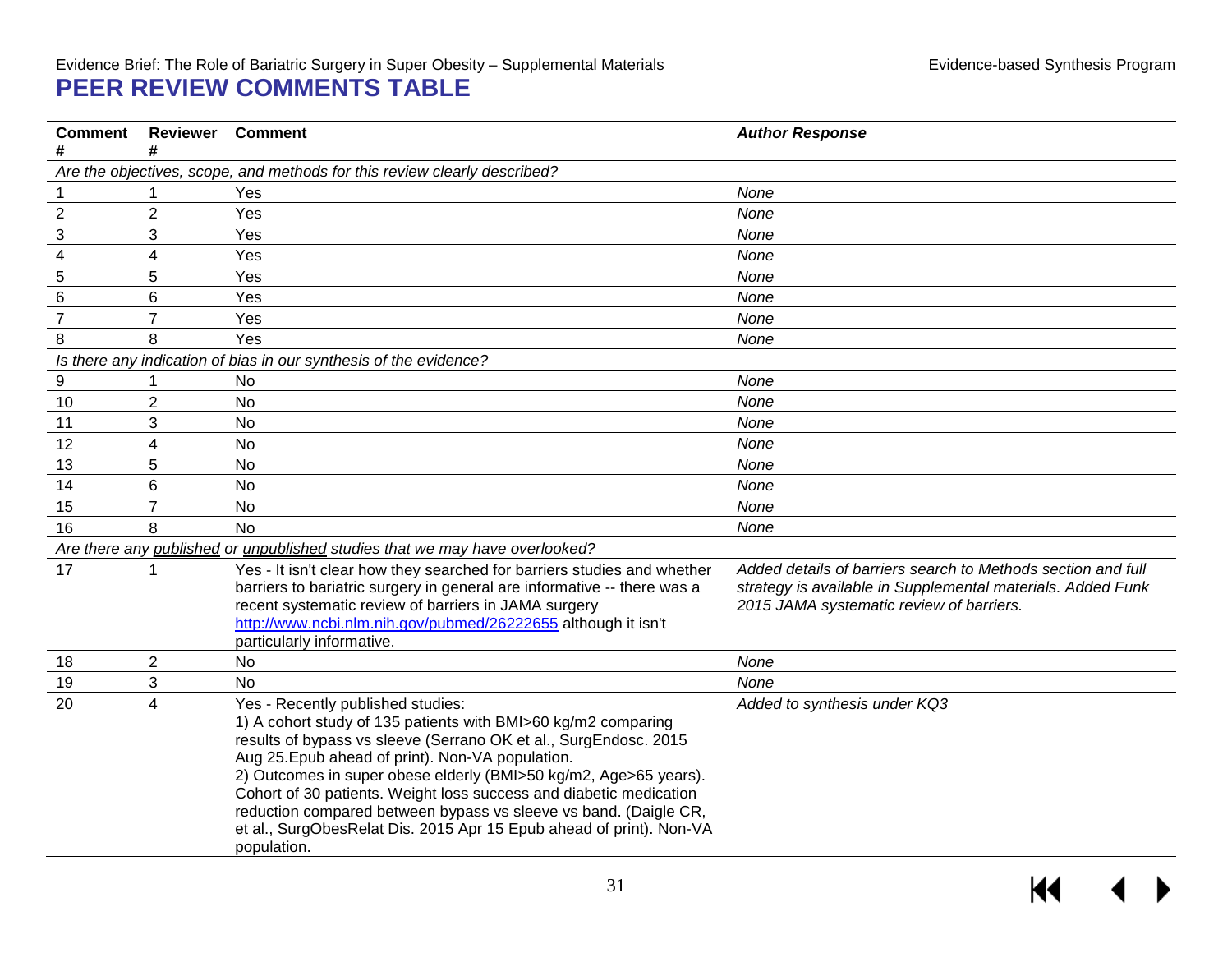Evidence Brief: The Role of Bariatric Surgery in Super Obesity – Supplemental Materials Evidence-based Synthesis Program

| 21 | 5              | <b>No</b>                                                                                                                                                                                                                                                                                                                                                                                                                                                                                                                                                                                                                                                                                                             | None                                                                                                                                                                                                                                                                                                                                                                                                                                                                                           |
|----|----------------|-----------------------------------------------------------------------------------------------------------------------------------------------------------------------------------------------------------------------------------------------------------------------------------------------------------------------------------------------------------------------------------------------------------------------------------------------------------------------------------------------------------------------------------------------------------------------------------------------------------------------------------------------------------------------------------------------------------------------|------------------------------------------------------------------------------------------------------------------------------------------------------------------------------------------------------------------------------------------------------------------------------------------------------------------------------------------------------------------------------------------------------------------------------------------------------------------------------------------------|
| 22 | 6              | <b>No</b>                                                                                                                                                                                                                                                                                                                                                                                                                                                                                                                                                                                                                                                                                                             | None                                                                                                                                                                                                                                                                                                                                                                                                                                                                                           |
| 23 | $\overline{7}$ | Yes - I made some suggestion in my comments.                                                                                                                                                                                                                                                                                                                                                                                                                                                                                                                                                                                                                                                                          | Addressed in additional comments                                                                                                                                                                                                                                                                                                                                                                                                                                                               |
| 24 | 8              | Yes: Obes Surg. 2010 Feb; 20(2): 173-80. doi: 10.1007/s11695-009-<br>0001-x. Epub 2009 Oct 28                                                                                                                                                                                                                                                                                                                                                                                                                                                                                                                                                                                                                         | Added to Introduction to introduce the concept that presurgical<br>requirements, such as substantial preoperative weight loss,<br>may be an area to explore to improve bariatric surgical<br>outcomes in the super obese.                                                                                                                                                                                                                                                                      |
|    |                | Additional suggestions or comments can be provided below. If applicable, please indicate the page and line numbers from the draft report.                                                                                                                                                                                                                                                                                                                                                                                                                                                                                                                                                                             |                                                                                                                                                                                                                                                                                                                                                                                                                                                                                                |
| 25 |                | The report provides a clear and concise overview of the literature. ITs<br>methods are sounds and the description complete. I have only a few<br>comments/questions:                                                                                                                                                                                                                                                                                                                                                                                                                                                                                                                                                  | Although we didn't find any evidence on prevalence of mental<br>health disorders specific to the super obese subpopulation, we<br>did find a study by Petry and colleagues from 2008 that<br>demonstrated that the odds of mood, anxiety, and personality                                                                                                                                                                                                                                      |
|    |                | One additional reason to consider super obese separately is the<br>assumption that there is a higher prevalence of mental health<br>issues/severe eating disorders in this group than in obese which may<br>affect outcomes. Is there any evidence on that?                                                                                                                                                                                                                                                                                                                                                                                                                                                           | disorders have been shown to increase by 3% for each one<br>BMI unit increase (95% confidence interval range, 1.02 to<br>1.04). We added this to the Introduction.                                                                                                                                                                                                                                                                                                                             |
| 26 |                | It would seem that the major concern about the cohort studies<br>comparing surgery to usual care in super obese would be<br>confounding by indication, namely that the non-surgery group would<br>include some patients felt not to be surgical candidates due to life-<br>threatening conditions. The description of those studies don't say<br>enough about whether matching would have eliminated patients with<br>severe CHF, pulmonary problems, severe CAD, etc. which would<br>skew mortality results. Matching just on presence of conditions would<br>seem prone to residual confounding. THis seems more important to<br>call out than references to missing data on smoking status, or surgical<br>volume. | Added text to better emphasize this point:<br>"information from administrative data about many key<br>covariates was either unavailable or missing, including<br>severity of comorbid conditions and smoking. We can't rule<br>out the possibility that the greater mortality risk factors<br>characteristic of surgical ineligibility were overrepresented in<br>the nonsurgery group."                                                                                                       |
| 27 |                | The comparisons between duodenal switch and REYGB state "their<br>findings (of higher complications w DS) were more likely due to the<br>more severe underlying disease at baseline than the gastric bypass<br>group (Table 4).45" However, no data are provided to support that<br>assertion that risk was higher.                                                                                                                                                                                                                                                                                                                                                                                                   | Added data: However, as BOLD did not use any methods to<br>account for important confounding, the poorer outcomes in the<br>duodenal switch group were more likely due to their worse<br>congestive heart failure (CHF class $1=2.3\%$ vs $1.4\%$ , $2=1.4\%$<br>vs 0.6%, 3=0.5% vs 0.3% and 4=0 vs 0.1, overall=4.2% vs<br>2.4%; P<0.001), hypertension (63.4% vs 60.2%; P=0.01) and<br>obstructive sleep apnea (60.5% vs 47.8%; P<0.001) than in<br>the gastric bypass group (Table 4). $45$ |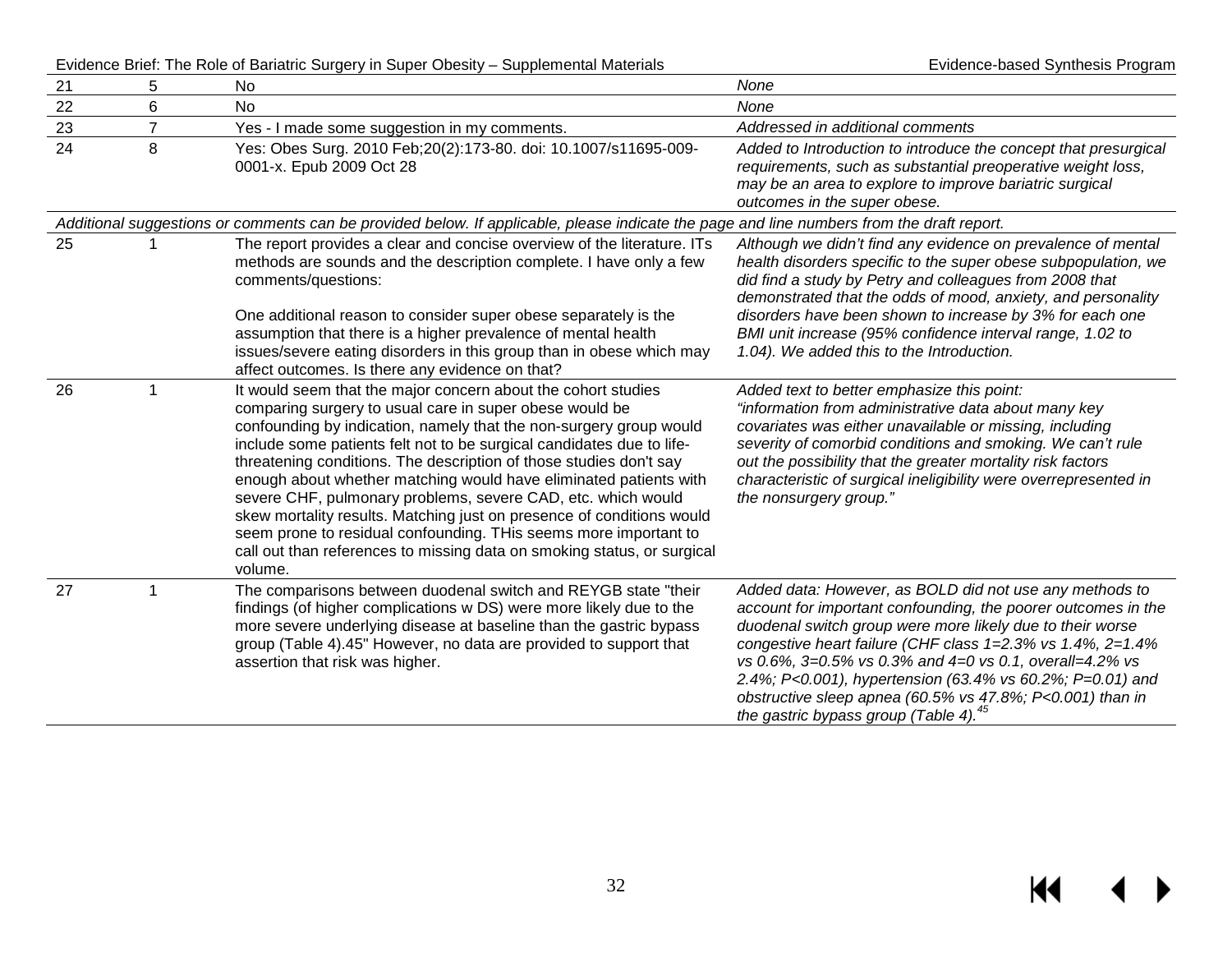|    |   | Evidence Brief: The Role of Bariatric Surgery in Super Obesity – Supplemental Materials                                                                                                                                                                                                                                                                                                                                              | Evidence-based Synthesis Program                                                                                                                                                                                                                                                                                                                                                                                                                                                                              |
|----|---|--------------------------------------------------------------------------------------------------------------------------------------------------------------------------------------------------------------------------------------------------------------------------------------------------------------------------------------------------------------------------------------------------------------------------------------|---------------------------------------------------------------------------------------------------------------------------------------------------------------------------------------------------------------------------------------------------------------------------------------------------------------------------------------------------------------------------------------------------------------------------------------------------------------------------------------------------------------|
| 28 |   | %EWL as an outcome doesn't seem to make sense unless groups<br>being compared are of comparable starting weight. If two groups lose<br>same absolute amount of weight, the group starting at a lower weight<br>will always have a higher %EWL. So unless groups are shown to be<br>comparable at baseline this outcome seems problematic. there was<br>one case on p. 14 comparing LGBP to LSG where this seems to have<br>happened. | Yes, per the Hatoum and Kaplan 2013 publication in Obesity,<br>we preferred the percent baseline weight loss as it was shown<br>to be the lease associated with preoperative BMI. But, this<br>was not reported in the LGBP vs LSG study you are<br>referencing (Zerrweck 2014). As both weight loss outcomes<br>Zerrweck 2014 reported, BMI change and %EWL are equally<br>sensitive to preoperative BMI, we selected %EWL as it was<br>most commonly reported and allowed for comparison across<br>studies. |
| 29 | 4 | This is a thorough, well written and well organized review of the<br>available evidence for bariatric surgery in the super obese population.<br>Nonsurgical treatments of obesity are increasingly utilizing<br>pharmacotherapy, however this was not mentioned in the review. If<br>this is due to an absence of data, then this should be explicitly stated.                                                                       | Yes, we looked for evidence comparing bariatric surgery to<br>lifestyle, dietary changes, and pharmacotherapy, but didn't<br>find any evidence. Added explicit mention to the Executive<br>Summary of the different nonsurgical interventions of interest.                                                                                                                                                                                                                                                    |
| 30 | 4 | In considering the comparative effectiveness of different bariatric<br>surgery treatments, the question of the likelihood for conversion from<br>laparoscopic to open in the super obese population should be<br>addressed.                                                                                                                                                                                                          | Added this to the list other important outcomes that our time<br>frame could not accommodate                                                                                                                                                                                                                                                                                                                                                                                                                  |
| 31 | 4 | As the authors point out in the summary, "nonsurgical treatment<br>provided to the controls was poorly defined". It is further unclear,<br>however, whether a distinction is being made between "nonsurgical<br>treatment" and "no treatment".                                                                                                                                                                                       | Changed to: "However, the care, nonsurgical or no treatment,<br>provided to the control group was not well defined"                                                                                                                                                                                                                                                                                                                                                                                           |
| 32 | 4 | Page 4/Line 6: "present" should be "percent"                                                                                                                                                                                                                                                                                                                                                                                         | Changed                                                                                                                                                                                                                                                                                                                                                                                                                                                                                                       |
| 33 | 4 | Pg 13/Line 34: "super morbidly obese" should be "super obese"                                                                                                                                                                                                                                                                                                                                                                        | Changed                                                                                                                                                                                                                                                                                                                                                                                                                                                                                                       |
| 34 | 4 | Pg 14/Line 27: "Laparoscopic Gastric Bypass (LGBP)" should be<br>"Laparoscopic Roux-en-Y Gastric Bypass (LRYGB)" in order to<br>remain consistent.                                                                                                                                                                                                                                                                                   | Changed                                                                                                                                                                                                                                                                                                                                                                                                                                                                                                       |
| 35 | 4 | Pg 15/Line 42: "Open Laparoscopic Gastric Bypass" should be "Open<br>Gastric Bypass"                                                                                                                                                                                                                                                                                                                                                 | Changed                                                                                                                                                                                                                                                                                                                                                                                                                                                                                                       |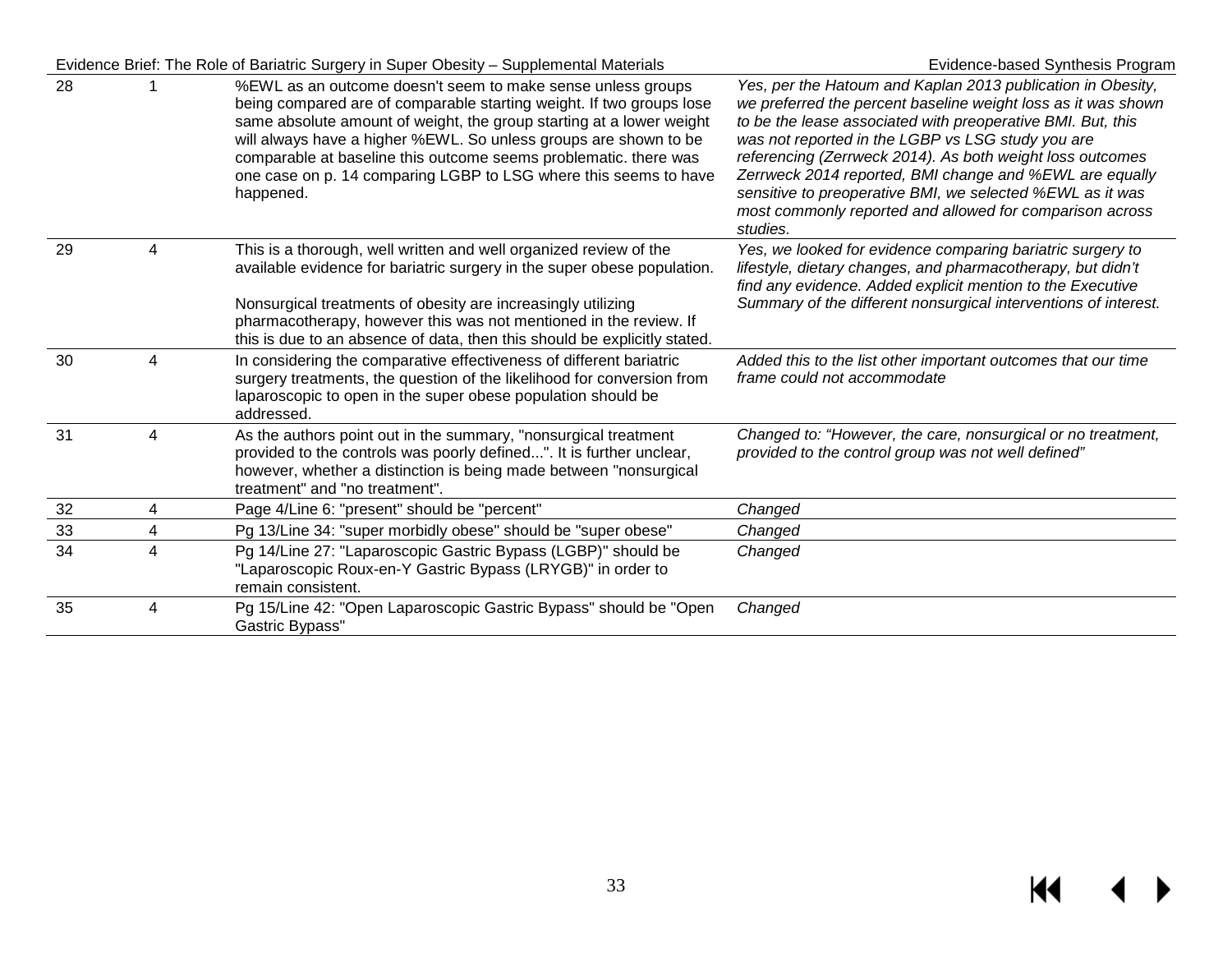|    |            | Evidence Brief: The Role of Bariatric Surgery in Super Obesity - Supplemental Materials                                                                                                                                                                                                                                                                                                                                                                                              | Evidence-based Synthesis Program                                                                                                                                                      |
|----|------------|--------------------------------------------------------------------------------------------------------------------------------------------------------------------------------------------------------------------------------------------------------------------------------------------------------------------------------------------------------------------------------------------------------------------------------------------------------------------------------------|---------------------------------------------------------------------------------------------------------------------------------------------------------------------------------------|
| 36 | 5          | For full disclosure, my team and I have nearly completed a<br>comparison of 10-year weight change between RYGB patients and<br>matched controls (subset from the 2015 mortality paper in JAMA) and<br>a comparison of 4-year weight change between RYGB, LSG and<br>LAGB patients. We hope to submit for SQDUG review by November<br>1.                                                                                                                                              | We thank the reviewer for directing us to the work of Dimick<br>and Nicholas showing that surgical volume is not associated<br>with patient outcomes. We have dropped this criticism. |
|    |            | Before giving point-by-point editorial suggestions, I'd like to note that I<br>disagree with the recommendation in several places to consider<br>surgical volume as an important unobserved confounder. Non-VA<br>work by Dimick and Nicholas has shown that surgical volume is not<br>associated with patient outcomes and CMS stopped using center of<br>excellence certification on the basis of their work, so think it would be<br>more defensible to drop that or downplay it. |                                                                                                                                                                                       |
| 37 | 5          | 1st paragraph of Exec Summ: Add cites to statement about increasing<br>prevalence of super obese and their disproportionate expenditures                                                                                                                                                                                                                                                                                                                                             | Our Executive Summaries typically do not contain citations.<br>Those statements are replicated in the Background section of<br>the full report along with the supporting citations.   |
| 38 | $\sqrt{5}$ | 4th paragraph of Exec Summ: Maybe start the paragraph with "Non-<br>VA studies" instead of "Studies". Also, consider adding a comment<br>that DS is the most technically complex of all bariatric procedures for<br>context.                                                                                                                                                                                                                                                         | Done                                                                                                                                                                                  |
| 39 | 5          | Page 2 of Exec Summ: Name as "VA surgical quality improvement<br>program" and add "(VASQIP)" to note its formal name.                                                                                                                                                                                                                                                                                                                                                                | Done                                                                                                                                                                                  |
| 40 | 5          | Page 2 of Exec Summ, 5th point in list of features: (5) identify whether<br>there is                                                                                                                                                                                                                                                                                                                                                                                                 | Done                                                                                                                                                                                  |
| 41 | 5          | Page 2, Table 1: note that short term is < 5 years and long term is ><br>or $= 5$ years                                                                                                                                                                                                                                                                                                                                                                                              | Done                                                                                                                                                                                  |
| 42 | 5          | Page 3 in Evid Brief: According to NCP stats, 40.7% of VA users were<br>obese in FY13. Might add that to paragraph in Purpose section.                                                                                                                                                                                                                                                                                                                                               | Added                                                                                                                                                                                 |
| 43 | 5          | Page 3 in Background: state that these 4 procedures are the ones<br>that are "currently performed"                                                                                                                                                                                                                                                                                                                                                                                   | Done                                                                                                                                                                                  |
| 44 | 5          | Page 4 of Evid Brief: Summary of costs associated with super obesity<br>might want to cite Arterburn, Maciejewski & Tsevat 2005 too. Highest<br>BMI we looked at is class III, which isn't exactly the same.                                                                                                                                                                                                                                                                         | Added                                                                                                                                                                                 |
| 45 | 5          | Page 5, Elig Criteria: How many studies were excluded due to having<br>a mean or median BMI > 50?                                                                                                                                                                                                                                                                                                                                                                                    | None – we didn't identify any new primary studies with mean<br>or median BMI > 50                                                                                                     |
| 46 | 5          | Page 5, Comparator in EligCrit: Want to add "usual care" to<br>comparators?                                                                                                                                                                                                                                                                                                                                                                                                          | Added                                                                                                                                                                                 |
| 47 | 5          | Page 5, Outcomes in EligCrit: change "disease remission/resolution"<br>to "remission/resolution of physical and mental health conditions".<br>That gives MH conditions an explicit acknowledgement, which is<br>appropriate since it is increasing in visibility in recent years.                                                                                                                                                                                                    | Done                                                                                                                                                                                  |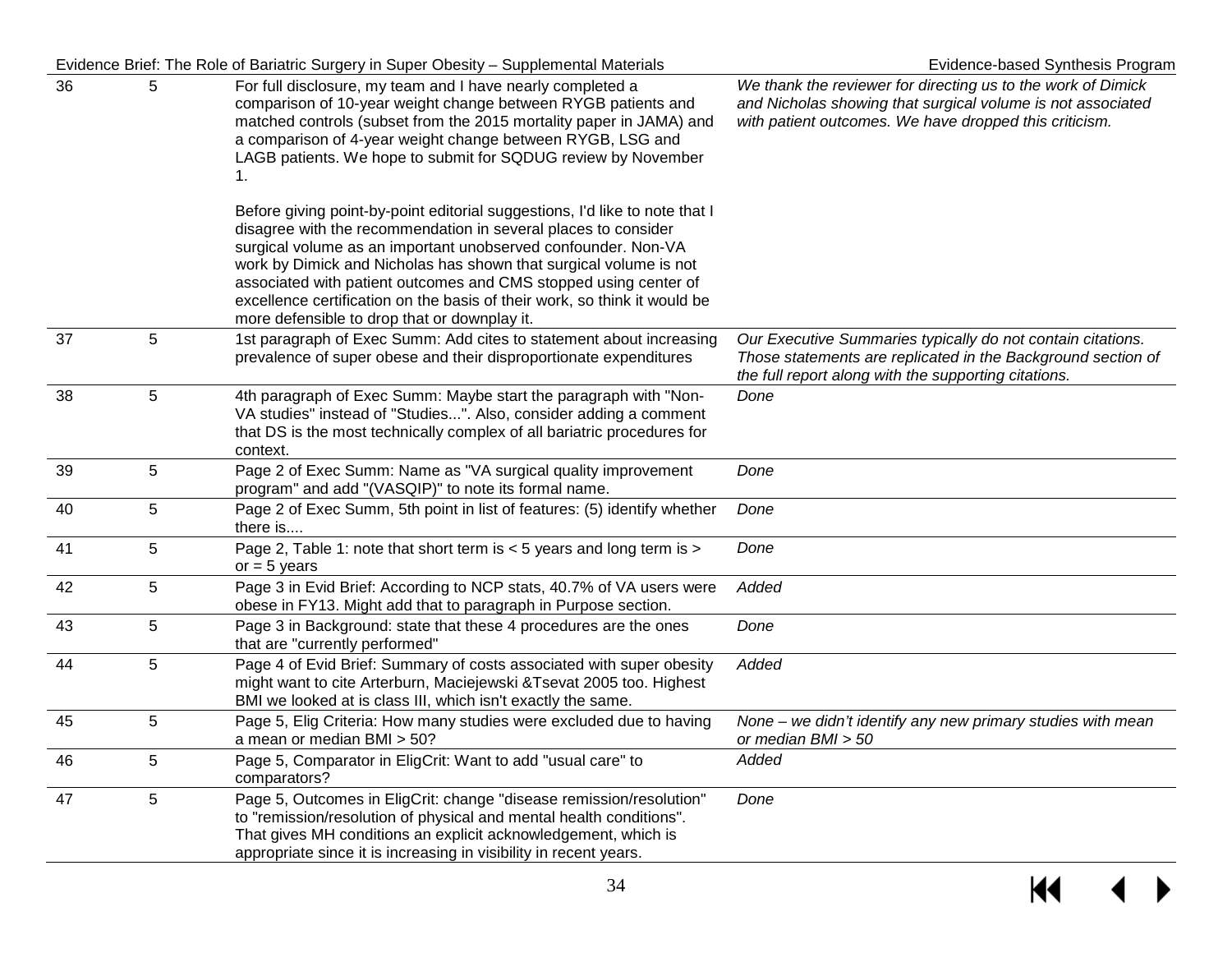|    |   | Evidence Brief: The Role of Bariatric Surgery in Super Obesity - Supplemental Materials                                                                                                                                                                                                                                             | Evidence-based Synthesis Program                                                                                                                                                                                    |
|----|---|-------------------------------------------------------------------------------------------------------------------------------------------------------------------------------------------------------------------------------------------------------------------------------------------------------------------------------------|---------------------------------------------------------------------------------------------------------------------------------------------------------------------------------------------------------------------|
| 48 | 5 | Page 10, detailed analysis, last paragraph: change "information about<br>many key covariates was missing" to "information from administrative<br>data about many key covariates was either unavailable or missing"                                                                                                                  | Done                                                                                                                                                                                                                |
| 49 | 5 | Page 13, summary bullet: change "increased" to "greater" and "and<br>lower" to ", fewer long-term" and change "with no" to ", and no"                                                                                                                                                                                               | Done                                                                                                                                                                                                                |
| 50 | 5 | Page 13, last full sentence at bottom: state time frame of 52% vs 31%<br>%EWL. It is critical to be crystal clear about timeframe for outcome<br>results.                                                                                                                                                                           | Added                                                                                                                                                                                                               |
| 51 | 5 | Page 14: change "lack of data or control for" to "lack of data for"                                                                                                                                                                                                                                                                 | Done                                                                                                                                                                                                                |
| 52 | 5 | Page 15, summary bullet: Change "increased %EWL" to "greater<br>%EWL at 2 years"                                                                                                                                                                                                                                                    | Done                                                                                                                                                                                                                |
| 53 | 5 | Page 17, summary: Move last sentence about no studies for RQ1<br>after first sentence starting "Table 5 below summarizes"                                                                                                                                                                                                           | Done                                                                                                                                                                                                                |
| 54 | 5 | Page 17, summary: change "poorly defined" to "not well defined"                                                                                                                                                                                                                                                                     | Done                                                                                                                                                                                                                |
| 55 | 5 | Page 17, summary: chance "expense of more complications" to<br>"expense of more complications because DS is a technically complex<br>procedure."                                                                                                                                                                                    | Added 'potentially due to its greater technical complexity'                                                                                                                                                         |
| 56 | 5 | Page 18: change "other outcomes that also can have" to "other<br>outcomes (e.g., depression, substance abuse) that also can have"                                                                                                                                                                                                   | Done                                                                                                                                                                                                                |
| 57 | 5 | Page 19, Population under KQ2: Consider dropping mention of<br>surgeon experience                                                                                                                                                                                                                                                   | Done                                                                                                                                                                                                                |
| 58 | 5 | Page 19, comparator under KQ2: Note that matching on MOVE!<br>participants requires restriction of sample to 2006 when MOVE!<br>started. We debated doing this in our work, but wanted to examine as<br>many surgical patients as possible.                                                                                         | Added                                                                                                                                                                                                               |
| 59 | 5 | Page 19-20, study design under KQ2: Since you are suggesting non-<br>randomized studies like the ones we've been doing, it is important to<br>note that people should "address as many threats to internal validity<br>as possible to minimize the risk of bias from these studies".                                                | Added: "However, as such observational studies are<br>inherently subject to greater risks of bias, they must be<br>carefully designed and executed to address as many threats<br>to internal validity as possible." |
| 60 | 5 | Page 20, KQ3, outcomes: See Berthauer SA and colleagues' paper<br>from April 2015 in Obesity Surgery that calls for standardized<br>reporting of outcomes. Could cite that here. Note that there is<br>controversy about what the best/least biased weight outcome is (see<br>Hatoum& Kaplan 2013 paper in Obesity for discussion). | We thank the reviewer for these helpful citations and we have<br>added them.                                                                                                                                        |
| 61 | 6 | Overall I think the report is fair. I found the writing to be choppy but I<br>realize that it is a draft. I think that the writing should be geared to a<br>manager's needs.                                                                                                                                                        | Executive Summary was revised by our Editor to improve<br>readability.                                                                                                                                              |

 $M \rightarrow$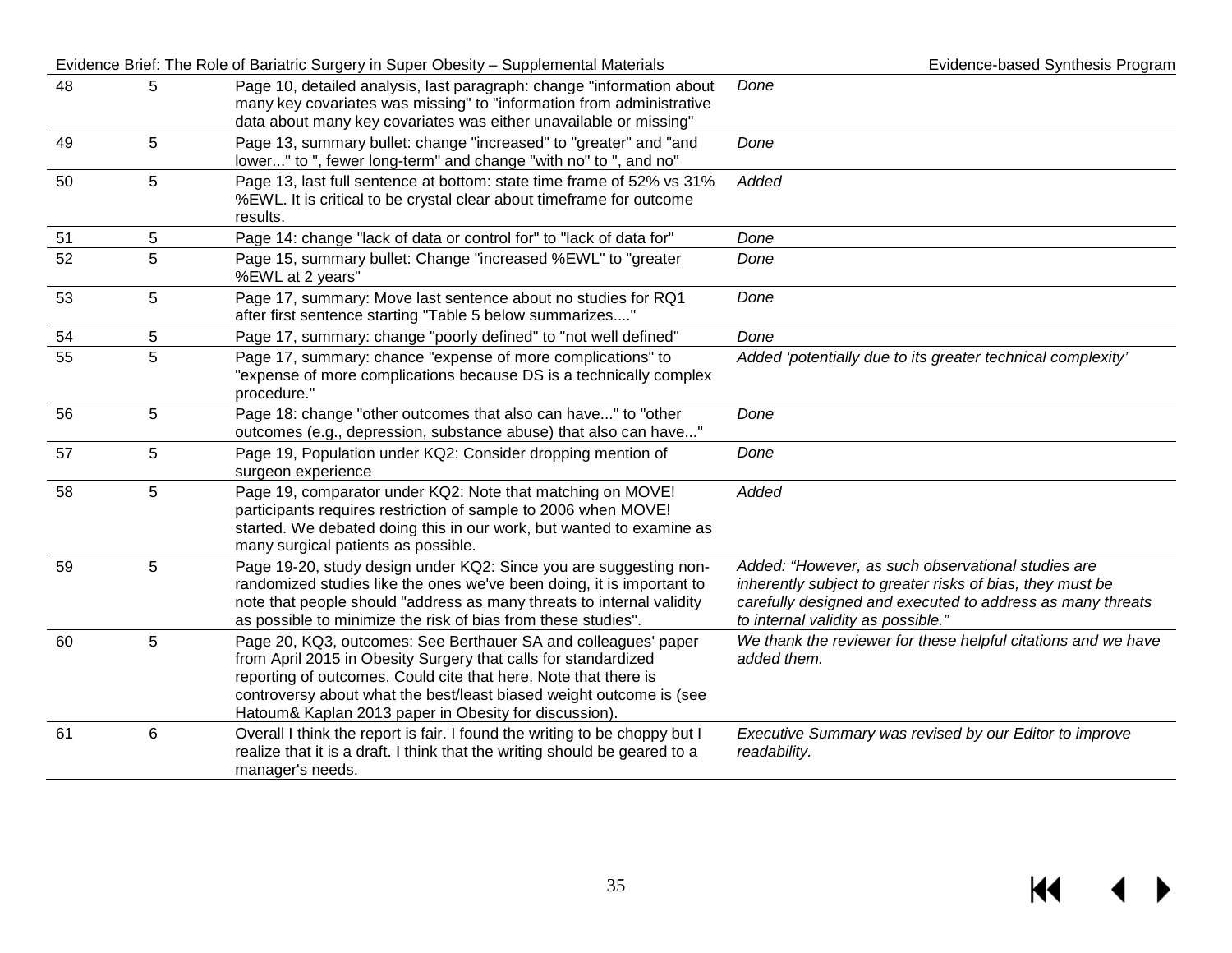62 7 The report states that there is a lack of evidence of the risks and benefits of bariatric surgery in patients with BMI >50, which I would respectfully argue is not the case. The majority of studies looking at the comparative effectiveness of surgery vs non-surgery includes those patients (BMI >35), usually with a mean BMI of 47-49 kg/m2 with standard deviation of 8-10. So limiting the summary of evidence to studies that separate out the subgroup neglects much of the available data, in my opinion. It is much different issue than assessing the low BMI patients (BMI 30-35), as they weren't included in the standard bariatric studies. In fact, the way the report's conclusions are written the authors challenge the appropriateness of doing these procedures in this weight range (BMI>50), which concerns me and is not, in my opinion, supported by the data.

> To further explain, BMI ">50" issue is a somewhat artificial threshold. BMI is a continuous variable and, as mentioned, most bariatric studies report a mean BMI of around 47-49 with some standard deviation, and these studies report benefits in terms of weight loss and control of comorbidities. Consider an example, if the mean BMI was around 47, then likely a substantial proportion, like 30%, that had a BMI over 50. How likely is that the results for these 30% (or whatever) are clinically different than for the included 70%? Therefore these studies would have included xx% of their patients with a BMI over than 47-49. Then one would need to assess how different the results would have needed to be in that proportion of patients such that their results would have been clinically different than the main study population. Seems important to include this literature in the assessment of BMI > 50 patients – as they are in these studies.

> The authors only list one VA study for key question #2 about the comparative effectiveness of surgery versus non-surgical treatment. Unless the main goal was to limit only to the VA population, then I don't believe this gives the large amount of data on this topic its credit. If you change this key question to focus only on the VA patient population, then that is a different situation, but I didn't read the report as such. (And key question #3 assesses primarily non-VA population studies, so that would be inconsistent). Also, as the authors are aware, the VA patient population for bariatric surgery lacks some generalizability to the non-VA population – in terms of gender (>80% of patients in the general bariatric population are women) and comorbidities (VA patients have more comorbidities). However, the VA has adopted the standard NIH criteria for appropriateness criteria for receipt of these operations. And when there is lack of evidence in direct VA patients, the non-VA studies are still reasonable to consider.

*No, our conclusion was not meant to challenge the appropriateness of the bariatric surgery in patients with BMI > 50. Our objective was to evaluate studies that exclusively focused on the super obese or separated out the subgroup to determine the most precise estimates in this subpopulation. We concluded that there is limited evidence exclusively focused on the super obese. But this does not say anything one way or another about the applicability of the large body of studies with broader populations of patients with BMI > 35 that included a proportion of patients with BMI > 50, but for which subgroup analyses were not provided. We added a statement to the Discussion to clarify this. We also added a statement that the best way to most definitively answer the question about the applicability of the large body of broader obesity literature would be to do an individual patient data metaanalysis.* 

*We agree that non-VA studies are reasonable to consider and we did so for this review. For Key Question 2, though, about the comparative effectiveness of surgery versus non-surgical treatment, we did not find any non-VA studies that focused exclusively on super obese patients or provided a subgroup analysis.*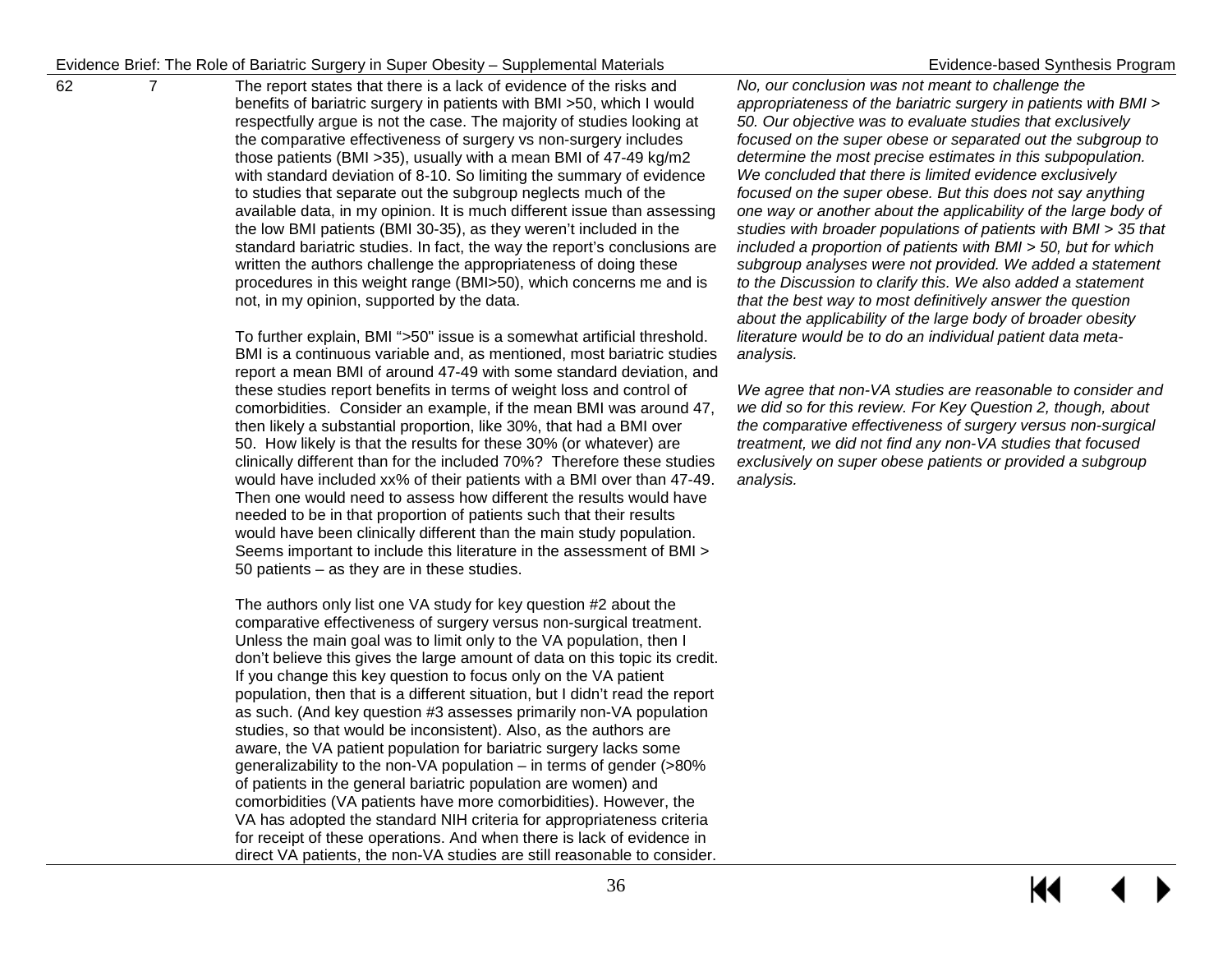|    |                | While the constraints of time and resources for these reports are<br>limited, I would encourage the authors to find a way to include some<br>of the comparative effectiveness literature on surgical vs non-surgical<br>treatment - even when the subgroup analyses was not provided. One<br>option would be to select the handful of highest quality studies with<br>reasonable follow-up $-$ then determine the percent of the patients<br>falling in with BMI>50 and perform a stepwise analyses to determine if<br>that group had no effect in terms of weight loss from the surgery,<br>would the overall finding still have been positive. Or the authors may<br>have other options for assessing the impact on this BMI group. |                                                                                                                                                                                                                 |
|----|----------------|---------------------------------------------------------------------------------------------------------------------------------------------------------------------------------------------------------------------------------------------------------------------------------------------------------------------------------------------------------------------------------------------------------------------------------------------------------------------------------------------------------------------------------------------------------------------------------------------------------------------------------------------------------------------------------------------------------------------------------------|-----------------------------------------------------------------------------------------------------------------------------------------------------------------------------------------------------------------|
| 63 | $\overline{7}$ | Also, there is the general observation that in most interventional<br>procedures, whether surgery or PTCA or whatever, what has normally<br>been found when it has been looked for is that the patients who are<br>more severely affected by the disease gain more, not less, than less<br>severely affected patients, although at a cost of higher peri-op<br>complications. This is likely the same relationship for bariatric surgery.<br>There are studies showing that the higher the starting BMI, the greater<br>the weight loss, for example (usually as a continuous variable).                                                                                                                                              | Agreed. However, the weight loss, durability and<br>complications are variable and more research is needed to<br>identify predictors of the most favorable balance of benefits<br>and harms in this population. |
| 64 | $\overline{7}$ | The use of EWL as the main outcome of interest in the report is<br>arguably not the best to assess weight loss. The bariatric literature<br>has transitioned to instead use change in BMI and kg weight lost, and<br>EWL has taken more of a back seat. EWL relies on the ideal weight<br>tables which are not the best estimates, especially for these obese<br>patients. This should be reconsidered. Maybe the authors could<br>consider using in addition change in BMI or kg for certain<br>sections/main points (and not have to completely redo their<br>data/tables)                                                                                                                                                          | Agreed. Added change in BMI or kg.                                                                                                                                                                              |
| 65 | $\overline{7}$ | The authors didn't address the differences in the range of patients that<br>"BMI>50" includes. This patient population is quite diverse group in<br>comparison to the BMI 35-49, for example. A patient with a BMI of 51<br>compared to BMI of over 60 are very different in terms of operative<br>risk and but also benefit. The authors should comment and at least<br>introduce this difference at least in the introduction or discussion,<br>perhaps.                                                                                                                                                                                                                                                                            | Added reference to super super obese in Introduction.                                                                                                                                                           |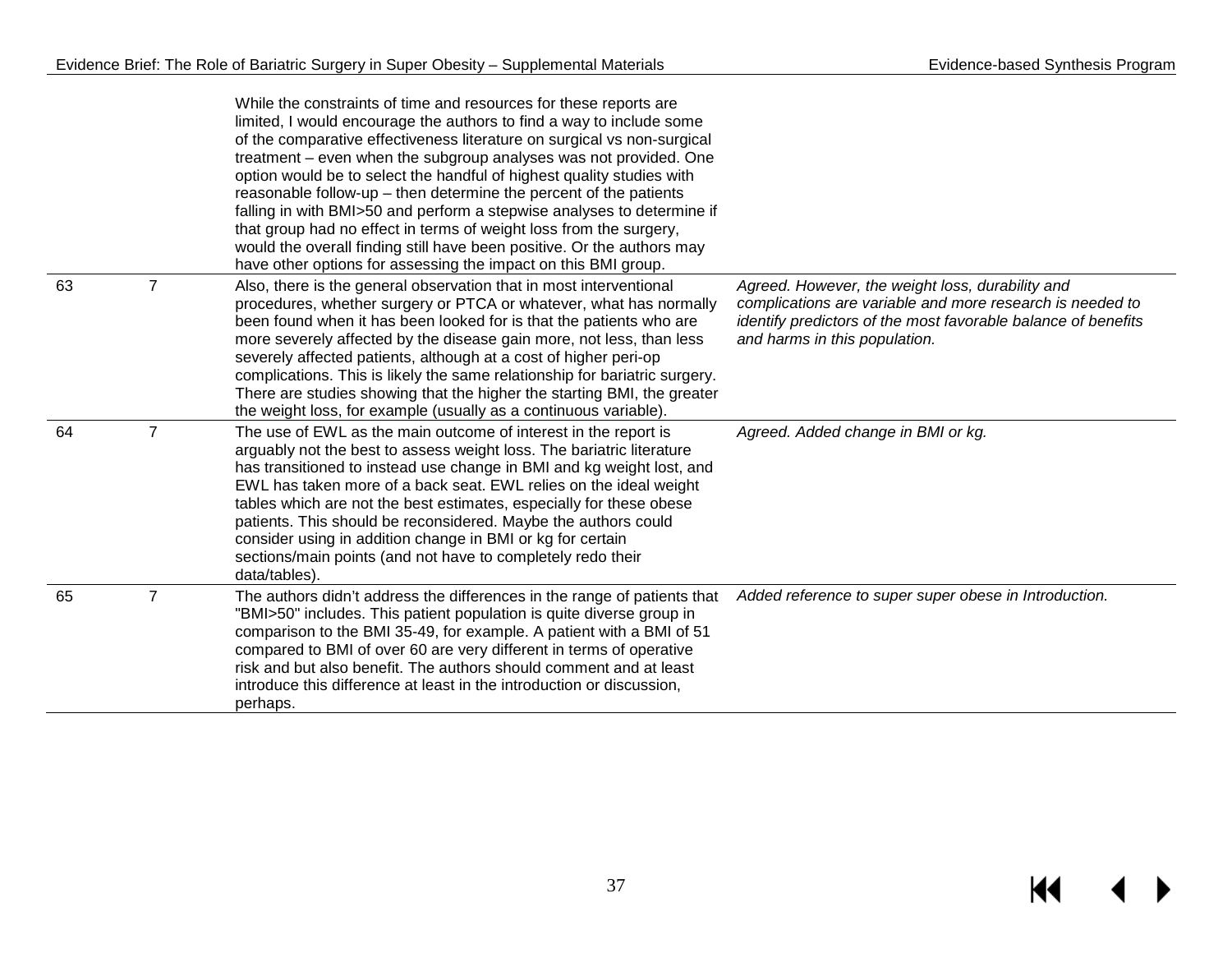#### Evidence Brief: The Role of Bariatric Surgery in Super Obesity – Supplemental Materials Evidence-based Synthesis Program

| 66 | $\overline{7}$ | The authors claim that for answering the key question #1 on barriers<br>to access of bariatric surgery for high BMI patients that there is no<br>data. Think it may be reasonable to at least provide some information<br>on this topic, even if it is not directly on target. There are several<br>papers on barriers to access for bariatric surgery in general and then<br>state that they didn't separate out the high BMI patients. Something to<br>consider, and again, this could go in the discussion section if they<br>didn't want to add it to the results. There is a recent review by Funk et<br>al that describes provider and patient level barriers. And higher BMI is<br>associated as being a barrier. (Funk LM, Jolles S, Fischer LE, Voils<br>CI. Patient and Referring Practitioner Characteristics Associated With<br>the Likelihood of Undergoing Bariatric Surgery: A Systematic Review.<br>JAMA Surg. 2015 Jul 29). It also wasn't entirely clear to me whether<br>the question was interested in patient, system, provider or insurance<br>level access barriers, so it might be helpful to first clarify the question<br>a bit more. | We added clarification to our Key Questions that we were<br>interested in patient, system, and provider barriers and we<br>added Funk 2015 to Key Question 1.                                                                                                                                                                                                                                                                                                                                                                                                                                                                                               |
|----|----------------|-----------------------------------------------------------------------------------------------------------------------------------------------------------------------------------------------------------------------------------------------------------------------------------------------------------------------------------------------------------------------------------------------------------------------------------------------------------------------------------------------------------------------------------------------------------------------------------------------------------------------------------------------------------------------------------------------------------------------------------------------------------------------------------------------------------------------------------------------------------------------------------------------------------------------------------------------------------------------------------------------------------------------------------------------------------------------------------------------------------------------------------------------------------------|-------------------------------------------------------------------------------------------------------------------------------------------------------------------------------------------------------------------------------------------------------------------------------------------------------------------------------------------------------------------------------------------------------------------------------------------------------------------------------------------------------------------------------------------------------------------------------------------------------------------------------------------------------------|
| 67 | $\overline{7}$ | The sentence starting at line 60 (page 3) that continues onto page 4 is<br>not clear. The authors comment here about studies showing less<br>weight loss in the higher BMI patients, but no references are provided.<br>There are studies showing the opposite direction - greater weight loss<br>with higher preop BMI. But, regardless, one can still make a strong<br>case that a significant amount of weight loss in these patients can be<br>beneficial and greatly impact obesity related morbidities. So the<br>benefits are still apparent, even if they are less.                                                                                                                                                                                                                                                                                                                                                                                                                                                                                                                                                                                     | References are provided in subsequent sentences with<br>specific data: Washington State Health Care Authority.<br>Bariatric Surgery: Final Evidence Report.<br>Institute for Clinical and Economic Review. 2015. And Livhits<br>M, Mercado C, Yermilov I, et al. Preoperative predictors of<br>weight loss following<br>bariatric surgery: systematic review. Obesity Surgery. Jan<br>2012;22(1):70-89.<br>But, we are agree that benefits may still be apparent at lower<br>weight loss levels and have called for more research to<br>evaluate the correlation between weight loss and longevity<br>and comorbidity resolution to help inform this issue. |
| 68 | $\overline{7}$ | I struggled with the authors' use of short-term as being less than 5<br>years. In the literature for bariatric surgery, short-term is referred to<br>typically as 2 years. 2-5 is the gray area. It is hard to call studies with<br>4 year follow=up "short-term" in my opinion. At the least, in the tables<br>the authors should define these categories, as they aren't standard, in<br>my opinion.                                                                                                                                                                                                                                                                                                                                                                                                                                                                                                                                                                                                                                                                                                                                                          | We added the time frame definition to the tables. We defined<br>'long-term' as ≥5 years based on the recent NIH Funding<br>Opportunity Announcement # PAR-14-262 for long-term<br>outcomes and noted this in our inclusion criteria.                                                                                                                                                                                                                                                                                                                                                                                                                        |
| 69 | $\overline{7}$ | Table 1 is hard to follow. The headings are confusing. Also, this table<br>shows the use of multiple different terms for the procedures. The<br>authors need to correct this throughout the tables and the text. Please<br>have a common abbreviation for gastric bypass, gastric sleeve etc.<br>this table includes comparisons between surgery vs non-surgery and<br>between different procedures, which are very different questions.                                                                                                                                                                                                                                                                                                                                                                                                                                                                                                                                                                                                                                                                                                                        | Improved table 1 as suggested                                                                                                                                                                                                                                                                                                                                                                                                                                                                                                                                                                                                                               |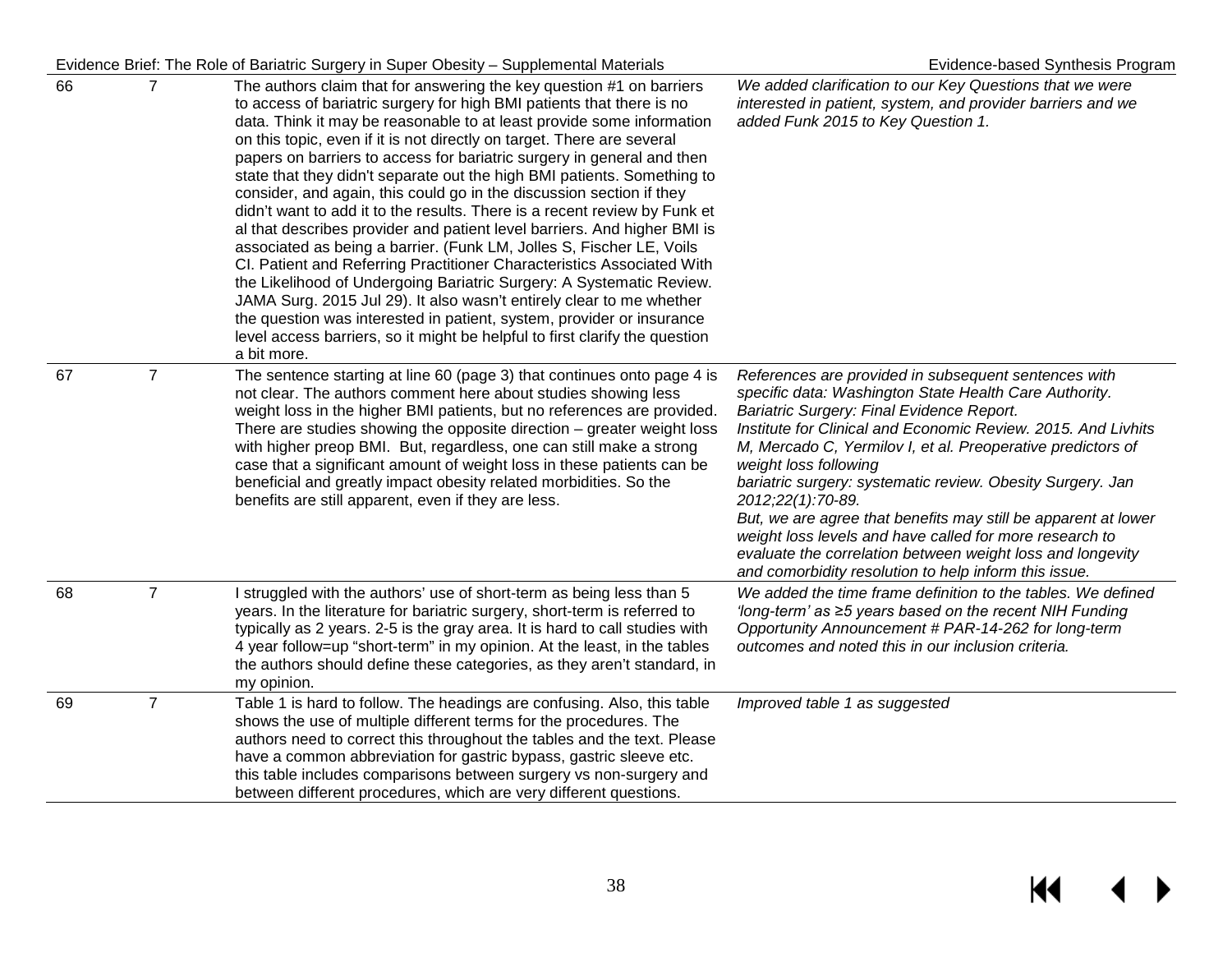#### Evidence Brief: The Role of Bariatric Surgery in Super Obesity – Supplemental Materials Evidence-based Synthesis Program 70 7 One big concern with the bariatric literature is the quality of the studies. Issues of bias and generalizability of the studies should be assessed, such as consecutive versus non-consecutive, single versus multi-institutional, and probably the most important, percent of patient following up at the endpoint (often low for many of these studies). The authors comment that this was done and summarize the findings in the text, but due to its importance they may want to consider a table(s). Both the quality of the individual studies (key questions #2 and #3) as well as the overall GRADE assessment (key question #3). This should be taken into account before pooling data – in my opinion, or should be documented. It was hard to assess the appropriateness of the studies that were pooled together. *Yes, we are providing a supplemental materials document with our final report that contains tables with all the quality assessments of the individual studies and the GRADE assessments of all the outcomes.*  71 7 As mentioned, I find the use of the short-term category that includes 1-<5 years postoperatively a bit non-standard in the bariatric literature. The authors need to reconsider this grouping and provide justification. Also, as this isn't standard grouping in the bariatric literature, they need to define it better in Table 1. The tables should be able to stand alone such that the reader can understand them almost in isolation from the manuscript. Nowhere in the title of Table 1 does it state that these are the high BMI patients. In only one study listed in the table is the BMI of the study patients provided. It is a hard table to follow and it reviews the authors' main findings. As it is written now it is hard to follow which rows represent single studies or multiple studies. The table has typos "compilations". Some of the cells of the table provide actual data with CIs while others don't. *We improved Table 1 as noted. We defined 'long-term' as ≥5 years based on the recent NIH Funding Opportunity Announcement # PAR-14-262 for long-term outcomes and noted this in our inclusion criteria.*  72 7 On page 5 of the report, the authors state that they used the AHRQ methods for assessing quality of comparative effectiveness studies, and outline the different domains. But I couldn't find a table that detailed this assessment and how it was performed (I also commented on this earlier). The quality is described briefly on page 8 (but no table). Think it might be helpful to separate out the quality assessment for the one study in key question 2 versus key question 3. Providing a table with the GRADE assessment would be helpful. *Yes, we are providing a supplemental materials document with our final report that contains tables with all the quality assessments of the individual studies and the GRADE assessments of all the outcomes.*  73 7 Table 2. The order of the studies is odd within the study design categories. Consider ordering by year of publication or follow-up time. It just appears to be a random order currently – beyond just the study design. *Modified to be ordered by study design, then alphabetical by author* 74 7 I didn't have access to the evidence tables, which would have been helpful to see. *Yes, we are providing a supplemental materials document with our final report that contains all the evidence tables*  75 7 The use of the term "surgeries" is always odd to me, but some of the high impact journals use it. But my preference would be "operations", but this is a minor point and more of a style issue. *We appreciate the comment. No change made.*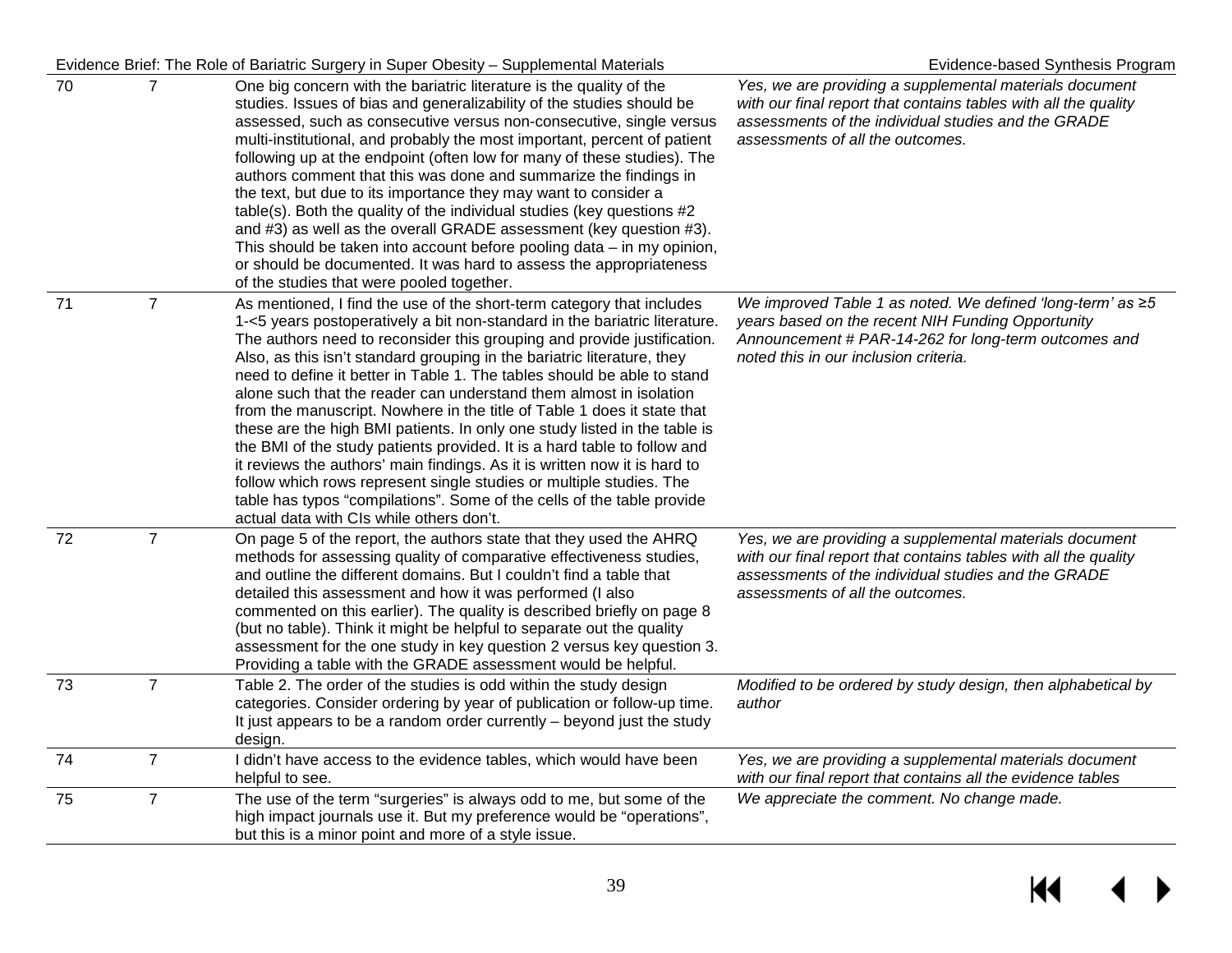|    |         | Evidence Brief: The Role of Bariatric Surgery in Super Obesity - Supplemental Materials                                                                                                                                                                                                                                                                                                                                         | Evidence-based Synthesis Program                                                                                                                                                                                                                                                                                                                                                                                                                                                                                                                                                                                                                                                                                                                                                                                                                                                                                                                                                                                                                                                                                                                                                                                                                                                                                    |
|----|---------|---------------------------------------------------------------------------------------------------------------------------------------------------------------------------------------------------------------------------------------------------------------------------------------------------------------------------------------------------------------------------------------------------------------------------------|---------------------------------------------------------------------------------------------------------------------------------------------------------------------------------------------------------------------------------------------------------------------------------------------------------------------------------------------------------------------------------------------------------------------------------------------------------------------------------------------------------------------------------------------------------------------------------------------------------------------------------------------------------------------------------------------------------------------------------------------------------------------------------------------------------------------------------------------------------------------------------------------------------------------------------------------------------------------------------------------------------------------------------------------------------------------------------------------------------------------------------------------------------------------------------------------------------------------------------------------------------------------------------------------------------------------|
| 76 | 7       | Table 6, my assessment of the literature for the over 50 BMI<br>population differs from the authors that are shown in this table<br>(referring to my comments 1-2 at the beginning of this writeup).                                                                                                                                                                                                                            | We agree with your comment above that further insight could<br>be gained from evaluating the very large body of existing<br>evidence of broader patient populations of BMI > 35 that<br>include patients with BMI > 50, but that weren't separately<br>evaluated. We added clarification that our conclusions apply<br>only to the evidence from studies that separated out the super<br>obese subgroup. And added the following detail to the<br>Limitations section:<br>Also, given our abbreviated time frame, to obtain the most<br>precise estimates of outcomes in the super obese, we focused<br>on studies that exclusively included super obese patients or<br>that separated out the super obese subgroup. However, given<br>more time, further assessment of the very large body of<br>existing evidence of broader patient populations of BMI > 35<br>could provide additional information about patients with BMI ><br>50. As many studies that enrolled patients with BMI > 35<br>included a subgroup of patients with BMI > 50, another option<br>for evaluating the comparative effectiveness of bariatric<br>surgery in the super obese is to use the large body of data<br>from these existing studies to conduct an individual patient<br>data meta-analysis of included patients with BMI > 50. |
| 77 | 8       | Page 1 line 39- this sentence has a reference to laparoscopic that<br>doesn't make sense: "Laparoscopic gastric bypass generally resulted<br>in greater short-term proportion of excess weight loss (%EWL) than its<br>comparators, particularly when a laparoscopic approach and banded<br>approaches were used"                                                                                                               | Corrected this sentence to read: Laparoscopic gastric bypass<br>generally resulted in greater short-term proportion of excess<br>weight loss (%EWL) than did other procedures, particularly<br>when banding was used.                                                                                                                                                                                                                                                                                                                                                                                                                                                                                                                                                                                                                                                                                                                                                                                                                                                                                                                                                                                                                                                                                               |
| 78 | $\,8\,$ | Page 1 line 46 - This statement should be generalized to most of the<br>literature you reviewed: "However, these findings likely have low<br>applicability to Veterans as patients were primarily females in their<br>mid-30's to 40's"                                                                                                                                                                                         | Agreed and it was meant to do so there as it was referring to<br>all the literature we reviewed for Key Question 3 on the<br>comparison of different bariatric procedures.                                                                                                                                                                                                                                                                                                                                                                                                                                                                                                                                                                                                                                                                                                                                                                                                                                                                                                                                                                                                                                                                                                                                          |
| 79 | 8       | Page 2 line 8- I think it is important to evaluate the role of preoperative<br>weight loss on the safety of surgery in this high BMI range. The peri<br>operative complications of very large patients are substantial and<br>under reported in the literature. There is a report from the Dallas<br>VAMC where this was investigated. Obes Surg. 2010 Feb; 20(2):173-<br>80. doi: 10.1007/s11695-009-0001-x. Epub 2009 Oct 28. | Added this study to Introduction and added preoperative<br>weight loss to list of covariates to evaluate in future research.                                                                                                                                                                                                                                                                                                                                                                                                                                                                                                                                                                                                                                                                                                                                                                                                                                                                                                                                                                                                                                                                                                                                                                                        |
| 80 | 8       | I would also add to investigate the success of long term outcomes in<br>this group of patients. They tend to not do very well for some<br>outcomes.                                                                                                                                                                                                                                                                             | Yes, we did look for long-term outcomes, but found very little<br>data.                                                                                                                                                                                                                                                                                                                                                                                                                                                                                                                                                                                                                                                                                                                                                                                                                                                                                                                                                                                                                                                                                                                                                                                                                                             |
| 81 | 8       | Table 1-define short and long term outcomes                                                                                                                                                                                                                                                                                                                                                                                     | Added                                                                                                                                                                                                                                                                                                                                                                                                                                                                                                                                                                                                                                                                                                                                                                                                                                                                                                                                                                                                                                                                                                                                                                                                                                                                                                               |
|    |         |                                                                                                                                                                                                                                                                                                                                                                                                                                 |                                                                                                                                                                                                                                                                                                                                                                                                                                                                                                                                                                                                                                                                                                                                                                                                                                                                                                                                                                                                                                                                                                                                                                                                                                                                                                                     |

 $M \rightarrow$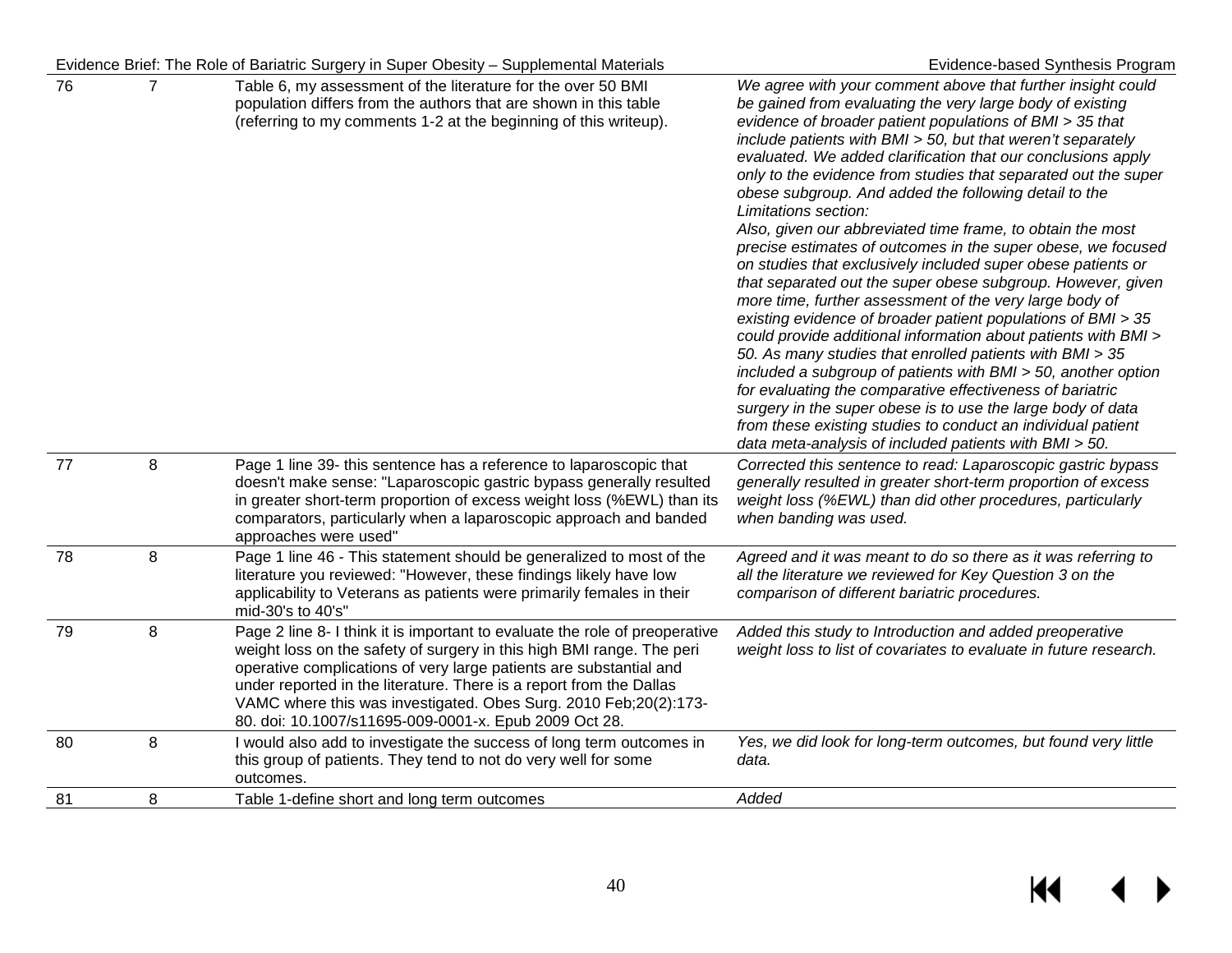|    |         | Evidence Brief: The Role of Bariatric Surgery in Super Obesity - Supplemental Materials                                                                                                                                                                                                                                                                                                                                                                                                                                                                                                                                                                     | Evidence-based Synthesis Program                                                                                                                                                                                                                                                                                                                                               |
|----|---------|-------------------------------------------------------------------------------------------------------------------------------------------------------------------------------------------------------------------------------------------------------------------------------------------------------------------------------------------------------------------------------------------------------------------------------------------------------------------------------------------------------------------------------------------------------------------------------------------------------------------------------------------------------------|--------------------------------------------------------------------------------------------------------------------------------------------------------------------------------------------------------------------------------------------------------------------------------------------------------------------------------------------------------------------------------|
| 82 | 8       | Page 3 line 1-provide a reference for the effectiveness of the MOVE<br>program-I am not aware of any high quality evidence showing<br>MOVE's effectiveness and any claim about its effectiveness should be<br>assessed by the same standard being applied for bariatric surgery. I<br>recommend toning down this statement.                                                                                                                                                                                                                                                                                                                                 | The 'growing evidence about the effectiveness' statement was<br>intended to apply to bariatric surgery and not MOVE.<br>Rephrased sentence to clarify this: Despite substantial<br>investment of resources in the Veteran's Health<br>Administration's (VHA) national MOVE!® weight management<br>program and growing evidence about the effectiveness of<br>bariatric surgery |
| 83 | 8       | Page 3 Purpose: It would be helpful to provide the actual number of<br>Veterans who have BMI>50                                                                                                                                                                                                                                                                                                                                                                                                                                                                                                                                                             | Added                                                                                                                                                                                                                                                                                                                                                                          |
| 84 | 8       | Page 4 line 27 Change inferior outcomes to less than optimal<br>outcomes                                                                                                                                                                                                                                                                                                                                                                                                                                                                                                                                                                                    | Changed                                                                                                                                                                                                                                                                                                                                                                        |
| 85 | $\,8\,$ | Page 5 Key questions-One of the major issues with surgery in this<br>very high risk group is safety. There should be a key question<br>regarding the operations safety-this is a major shortcoming since one<br>cannot talk about effectiveness without discussing safety                                                                                                                                                                                                                                                                                                                                                                                   | Comparative effectiveness encompassed the balance of<br>benefits and harms and we included complications in our<br>analysis.                                                                                                                                                                                                                                                   |
| 86 | 8       | Page 5 line 36- The discussion about BMI > 47 is confusing-need to<br>explain why you used a cutoff that is not what the conventional cutoff<br>is for superobese (BMI>50). To add to the confusion, it is stated "did<br>not include studies that had mean or median BMI > 50 kg/m2" Were<br>studies of the superobese (BMI>50) excluded?                                                                                                                                                                                                                                                                                                                  | We changed our criteria to reflect the conventional cutoff of<br>BMI>50 and removed one study (Hedberg 2012) that<br>described its population as super obese but used a cut-off of<br>48. Now all included studies include populations exclusively<br>with $BMI > 50$ .                                                                                                        |
| 87 | 8       | Page 5 outcomes: In addition to duration of FU - probably should have<br>looked for completeness of FU-The vast majority of bariatric outcomes<br>studies have less than acceptable FU making the results biased nd<br>generally uninterpretable.                                                                                                                                                                                                                                                                                                                                                                                                           | We did evaluate completeness of follow-up as part of our<br>assessment of risk of bias and it is reported in our evidence<br>tables and we added a note about it to the Overview section of<br>the report. We agree that many studies had unacceptable<br>follow-up and this contributed to high risk of bias ratings.                                                         |
| 88 | 8       | Figure 1- It would be nice to add why studies were excluded to the<br>flow diagram                                                                                                                                                                                                                                                                                                                                                                                                                                                                                                                                                                          | In our supplemental materials document provided with the<br>final report, we have listed reasons for exclusion for individual<br>studies.                                                                                                                                                                                                                                      |
| 89 | 8       | Page 10 line20 - although you refer to the study as having a 'poorly<br>characterized' control group-it was matched to the surgery group and<br>is representative of the exact population of patients you are interested<br>in: Veterans receiving care in the VA system. In this regard, the study<br>is highly relevant to the clinical question you are asking-in fact, more<br>so than an RCT since and RCT would impose artificial conditions for<br>both groups that may not be replicated in actual practice. I think this<br>study shows how the average veteran patient does with bariatric<br>surgery in the VA and informs your question nicely. | Yes, we agree it is highly representative of the Veteran<br>population. What we mean by poorly characterized is that that<br>was no information about the type of care provided in the<br>control group - what type(s) of nonsurgical treatment or no<br>treatment?                                                                                                            |

 $M \leftarrow \leftarrow$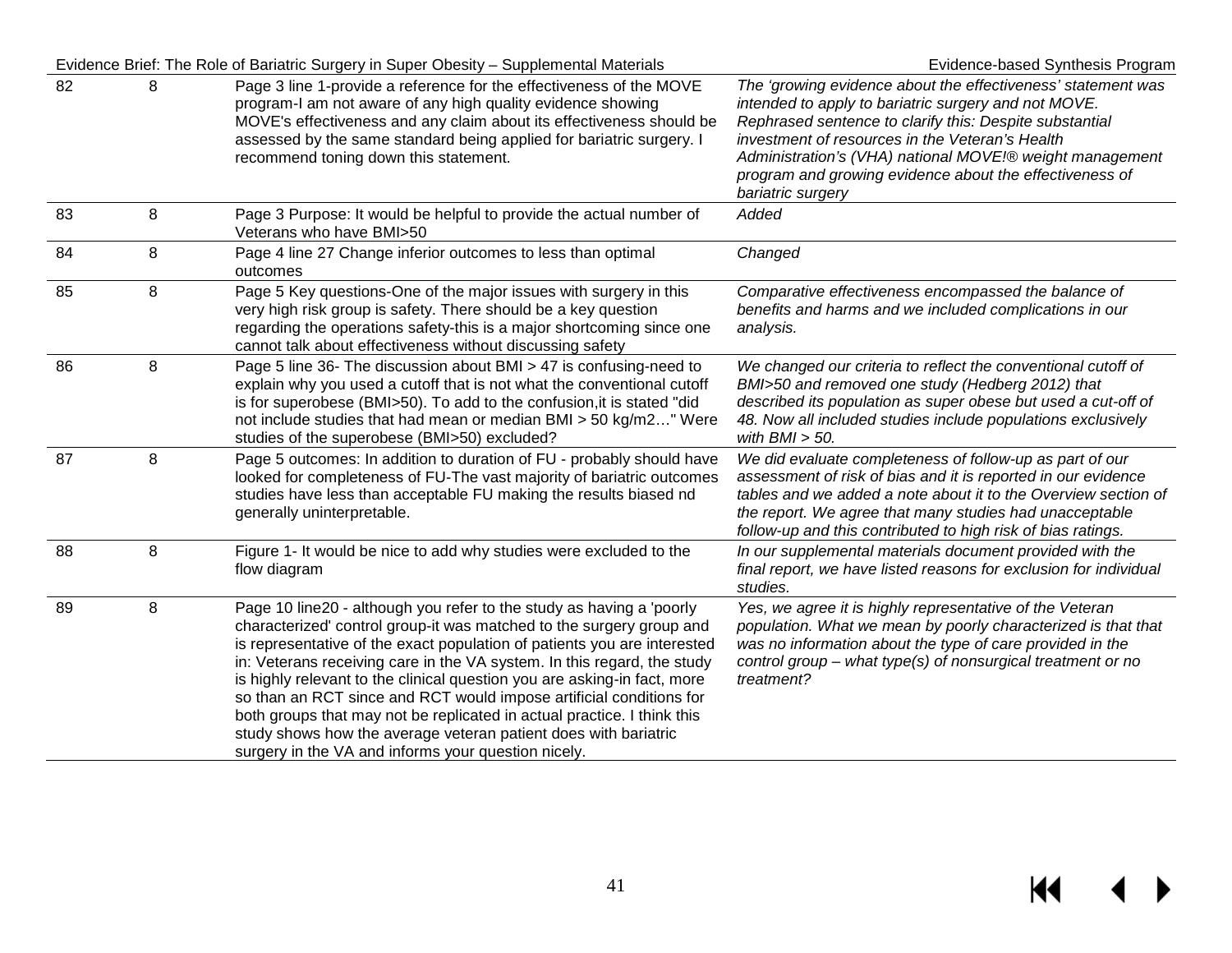#### Evidence Brief: The Role of Bariatric Surgery in Super Obesity – Supplemental Materials Evidence-based Synthesis Program

| 90 | 8       | The evidence characterized as 'low-strength.' Perhaps, but in<br>reference to what question? In the average evidence hierarchy, the<br>study would result in low strength evidence. However, your question,<br>as I understand it, is if bariatric surgery is beneficial for veterans<br>receiving VA healthcare. In this regard, the study provides high quality<br>informative evidence. The study population was drawn from the entire<br>VA system from veterans receiving VA care. What better evidence<br>could you have to answer the question of the benefits of patients<br>getting an intervention and determining if that intervention is effective<br>in the context of the care they actually receive. | Yes, we agree that the Arterburn 2015 study provides highly<br>direct evidence in terms of the population of interest. But in<br>applying the remaining GRADE criteria, the strength of the<br>evidence was downgraded due to indirectness of comparator<br>(unknown care in the control group), medium limitations to<br>internal validity (lacked data on important covariates), and<br>unknown consistency (single study). These ratings are<br>detailed in the supplemental materials. |
|----|---------|---------------------------------------------------------------------------------------------------------------------------------------------------------------------------------------------------------------------------------------------------------------------------------------------------------------------------------------------------------------------------------------------------------------------------------------------------------------------------------------------------------------------------------------------------------------------------------------------------------------------------------------------------------------------------------------------------------------------|--------------------------------------------------------------------------------------------------------------------------------------------------------------------------------------------------------------------------------------------------------------------------------------------------------------------------------------------------------------------------------------------------------------------------------------------------------------------------------------------|
| 91 | $\,8\,$ | Page 10 Line 54-Not sure why institutional or surgeon volume is<br>emphasized. These have been shown to not influence surgical<br>outcomes in the VA system.                                                                                                                                                                                                                                                                                                                                                                                                                                                                                                                                                        | Removed based on findings from Dimick 2013 brought to our<br>attention by peer reviewer #5                                                                                                                                                                                                                                                                                                                                                                                                 |
| 92 | 8       | Page 12 Line 14- 'single small study' Did you mean that there is only<br>one study addressing this question or that is was a single institution?<br>Perhaps both-if so, state that since single institution studies may not<br>generalize well-especially for surgical trials where outcomes may be<br>very dependent on surgeon skill. As a general note, it would be<br>worthwhile assessing the studies you looked at for evidence that<br>surgical skill was accounted for.                                                                                                                                                                                                                                     | We meant that there was only one study addressing long-term<br>outcomes. This study, Risstad 2015, was a two-center RCT<br>that accounted for surgical skill by stratifying by center and<br>using multiple surgeons with similar levels of experience in<br>both surgical procedures. Yes, we agree that surgical skill is<br>worthwhile to assess and we did so.                                                                                                                         |
| 93 | 8       | Page 12 Line 29-Leaks and some of the other complications reviewed<br>here are very dependent on surgeon skill-more so than pre op<br>characteristics. This should be discussed and the value of<br>retrospective analyses that don't account for that is questionable.                                                                                                                                                                                                                                                                                                                                                                                                                                             | Yes, we agree that BOLD's main limitation was that it did not<br>control for any important covariates. We added specific<br>mention of surgeon skill to the list of important confounders<br>that were not addressed.                                                                                                                                                                                                                                                                      |
| 94 | 8       | Page 12 Line 34-The BOLD database is an unreliable source of<br>information. It had no real oversight for data entry and a great deal os<br>missing data. I would not rely on findings reported from BOLD.                                                                                                                                                                                                                                                                                                                                                                                                                                                                                                          | We agree that BOLD has high risk of bias and that its findings<br>provide insufficient basis for drawing conclusions.                                                                                                                                                                                                                                                                                                                                                                      |
| 95 | 8       | Page 15 line 4- I would carefully assess the completeness and<br>duration of follow-up in this study. In my experience, banded RYGB in<br>frequently complicated by band erosion into the pouch. Unless there<br>is long term complete FU I would discount any study reporting on its<br>outcomes. Similarly, care need to be applied before concluding<br>anything from lap band studies since very long term outcomes were<br>poor related to mechanical complications from the bands.                                                                                                                                                                                                                            | Yes, we agree that this study provides only low-strength<br>evidence of short-term benefit of the banded procedure.<br>Follow-up was 61% at two years.                                                                                                                                                                                                                                                                                                                                     |
| 96 | 8       | Page 17 line 8-Again-rather than emphasize the negatives about the<br>lack of information about controls, it would probably be more useful to<br>emphasize that the results of the study reflect the outcomes that<br>would be expected in the VA system.                                                                                                                                                                                                                                                                                                                                                                                                                                                           | Edited this sentence to be more balanced: Although a main<br>advantage of this study is that it directly reflects outcomes that<br>would be expected in the VA system, the care provided to the<br>control group was not well defined and information about<br>many key covariates was missing.                                                                                                                                                                                            |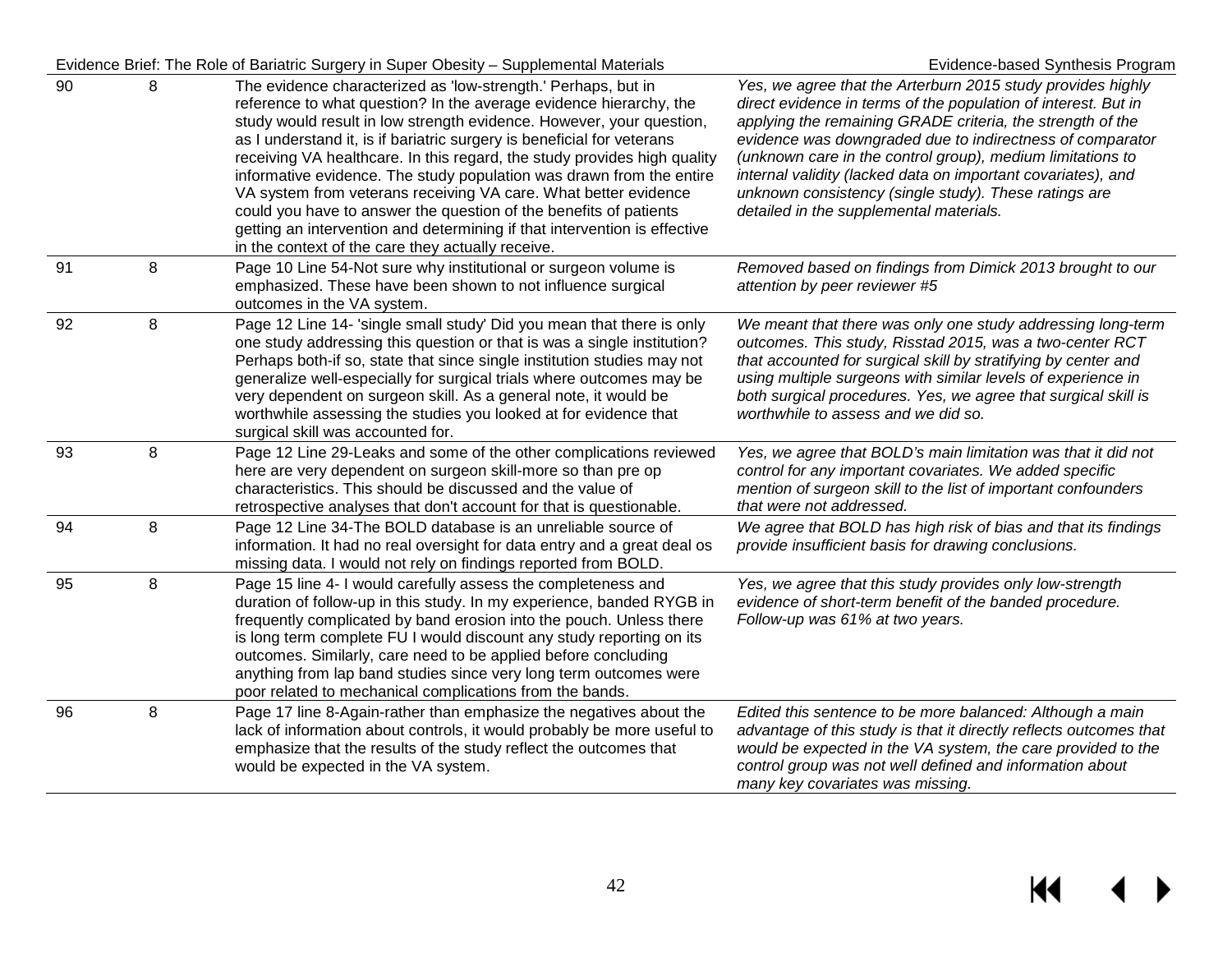|    | Evidence Brief: The Role of Bariatric Surgery in Super Obesity – Supplemental Materials                                                                                                                                                                                                                                                    | Evidence-based Synthesis Program                                                                                                                             |
|----|--------------------------------------------------------------------------------------------------------------------------------------------------------------------------------------------------------------------------------------------------------------------------------------------------------------------------------------------|--------------------------------------------------------------------------------------------------------------------------------------------------------------|
| 97 | Page 19 Line 50- I would not say that MOVE is no cost-it was not<br>funded, but each medical center that had to implement it had costs<br>associated with running the program. Because it was not funded,<br>each medical center implemented it in any way they could resulting in<br>inconsistent implementation between medical centers. | We intended this to mean that MOVE was no cost to the<br>patient. But, we remove that descriptor to avoid confusion as it<br>was not pertinent to the point. |

# $M \leftarrow \leftarrow$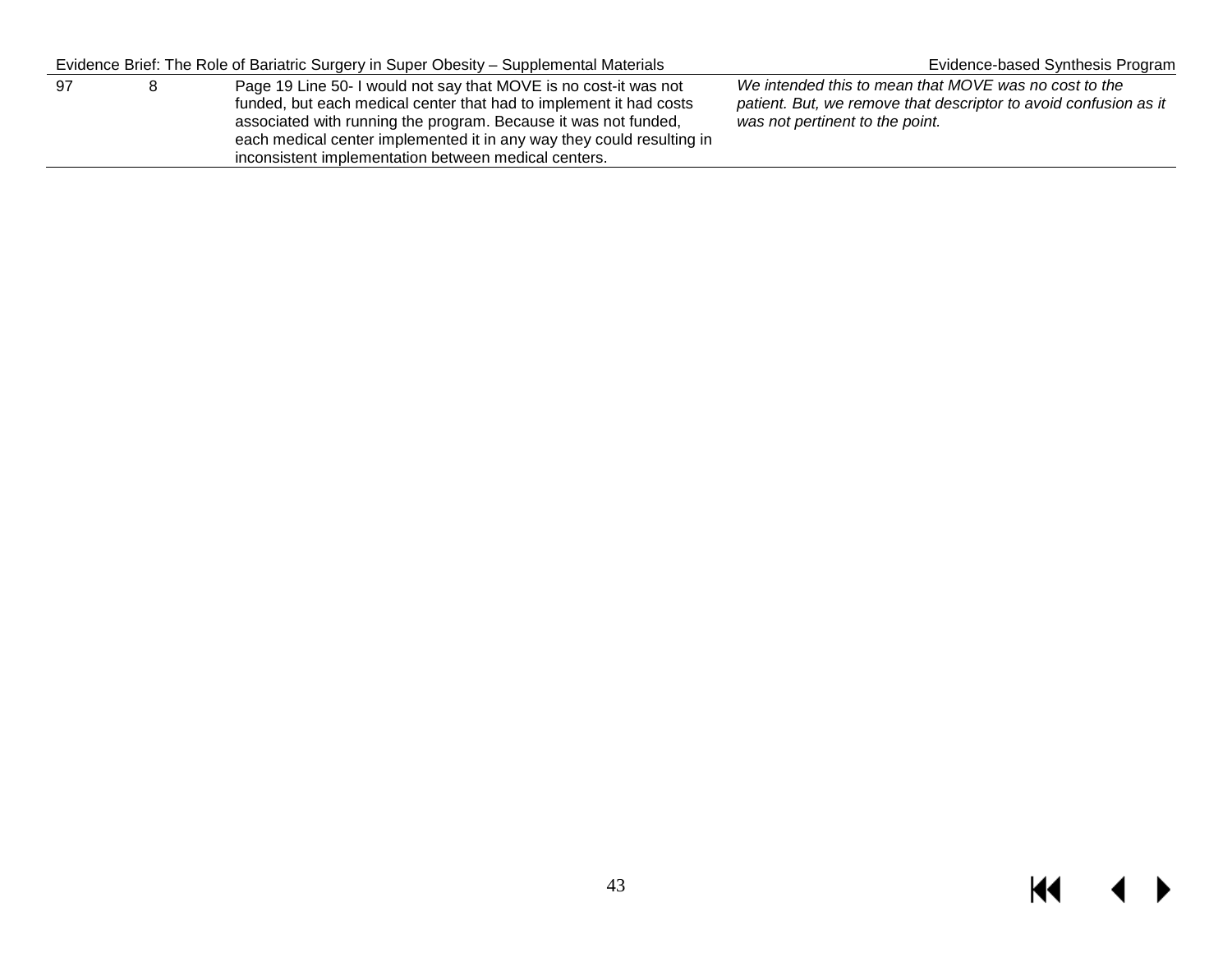К

# <span id="page-45-4"></span><span id="page-45-3"></span><span id="page-45-2"></span><span id="page-45-1"></span><span id="page-45-0"></span>**REFERENCES**

- <span id="page-45-5"></span>**1.** Hedberg J, Sundstrom J, Sundbom M. Duodenal switch versus Roux-en-Y gastric bypass for morbid obesity: systematic review and meta-analysis of weight results, diabetes resolution and early complications in single-centre comparisons. *Obesity Reviews.* Jul 2014;15(7):555-563.
- <span id="page-45-6"></span>**2.** Arterburn DE, Olsen MK, Smith VA, et al. Association between bariatric surgery and long-term survival. *JAMA.* Jan 6 2015;313(1):62-70.
- <span id="page-45-7"></span>**3.** Bowne WB, Julliard K, Castro AE, Shah P, Morgenthal CB, Ferzli GS. Laparoscopic gastric bypass is superior to adjustable gastric band in super morbidly obese patients: a prospective, comparative analysis. *Archives of Surgery.* 2006;141(7):683-689.
- <span id="page-45-8"></span>**4.** Daigle CR, Andalib A, Corcelles R, Cetin D, Schauer PR, Brethauer SA. Bariatric and metabolic outcomes in the super-obese elderly. *Surgery for Obesity and Related Diseases.* 2015.
- <span id="page-45-9"></span>**5.** Giordano S, Tolonen P, Victorzon M. Laparoscopic Roux-en-Y gastric bypass versus laparoscopic adjustable gastric banding in the super-obese: peri-operative and early outcomes. *Scandinavian Journal of Surgery: SJS.* Mar 2015;104(1):5-9.
- <span id="page-45-10"></span>**6.** Heneghan HM, Annaberdyev S, Eldar S, Rogula T, Brethauer S, Schauer P. Banded Roux-en-Y gastric bypass for the treatment of morbid obesity. *Surgery for Obesity & Related Diseases.* Mar-Apr 2014;10(2):210-216.
- <span id="page-45-11"></span>**7.** Mognol P, Chosidow D, Marmuse JP. Laparoscopic gastric bypass versus laparoscopic adjustable gastric banding in the super-obese: a comparative study of 290 patients. *Obesity Surgery.* Jan 2005;15(1):76-81.
- <span id="page-45-12"></span>**8.** Nelson DW, Blair KS, Martin MJ. Analysis of obesity-related outcomes and bariatric failure rates with the duodenal switch vs gastric bypass for morbid obesity. *Archives of Surgery.* Sep 2012;147(9):847-854.
- <span id="page-45-13"></span>**9.** Parikh MS, Shen R, Weiner M, Siegel N, Ren CJ. Laparoscopic bariatric surgery in super-obese patients (BMI>50) is safe and effective: a review of 332 patients. *Obesity Surgery.* Jun-Jul 2005;15(6):858-863.
- **10.** Roland JC, Needleman BJ, Muscarella P, Cook CH, Narula VK, Mikami DJ. Laparoscopic Roux-en-Y gastric bypass in patients with body mass index  $>70$  kg/m2. *Surg Obes Relat Dis.* 2011;7(5):587-591.
- **11.** Sekhar N, Torquati A, Youssef Y, Wright JK, Richards WO. A comparison of 399 open and 568 laparoscopic gastric bypasses performed during a 4-year period. *Surgical Endoscopy.* Apr 2007;21(4):665-668.
- **12.** Serrano OK, Tannebaum JE, Cumella L, et al. Weight loss outcomes and complications from bariatric surgery in the super super obese. *Surgical Endoscopy.* 2015:1-7.
- **13.** Zerrweck C, Sepulveda EM, Maydon HG, et al. Laparoscopic gastric bypass vs sleeve gastrectomy in the super obese patient: early outcomes of an observational study. *Obesity Surgery.* May 2014;24(5):712-717.